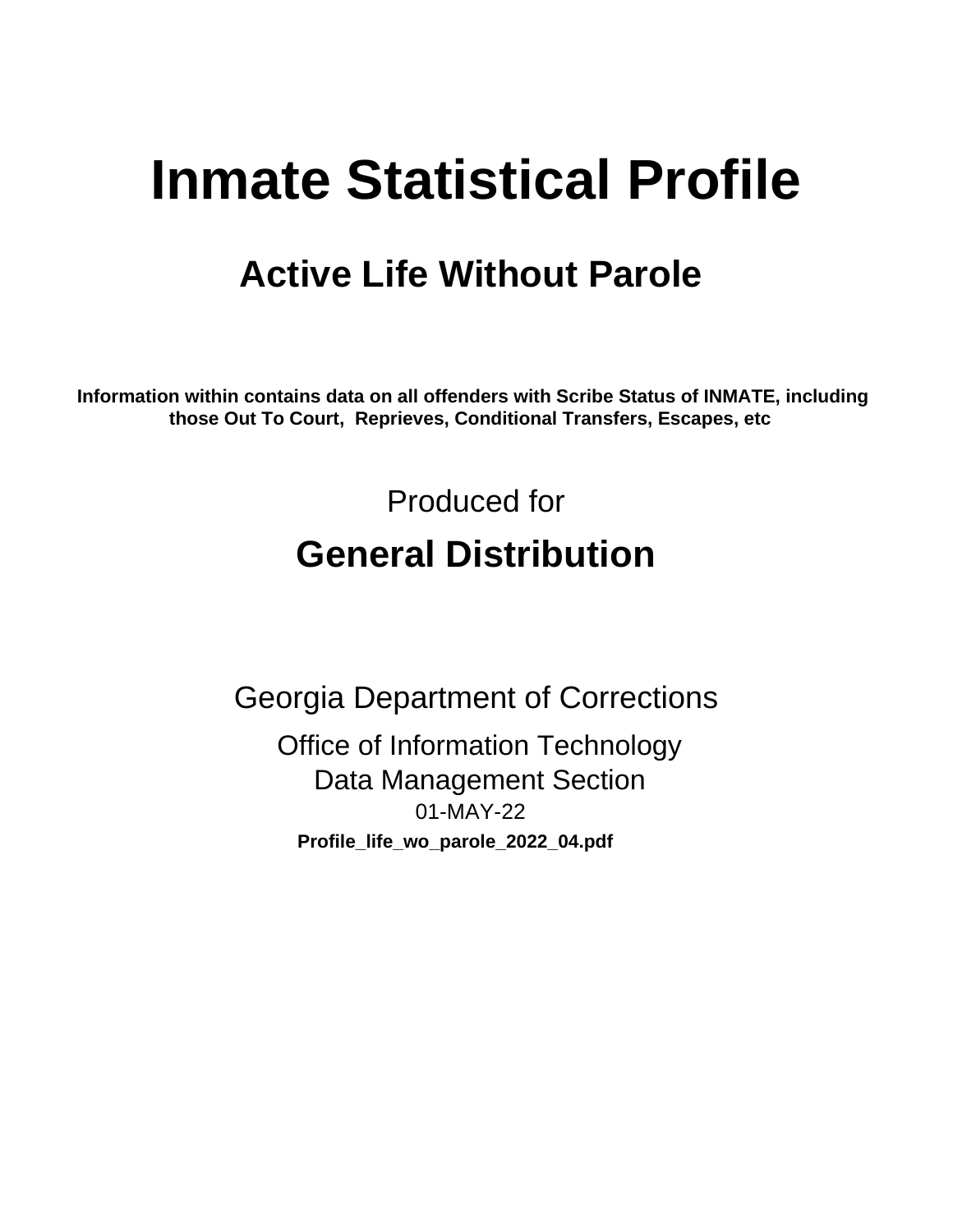#### **Inmate Statistical Profile 01-MAY-22** Contents

**Active Life Without Parole** 

Produced for General Distribution

## **Table of Contents**

|    | <b>Demographic information</b>                                        |
|----|-----------------------------------------------------------------------|
|    | 4 Current age, broken out in ten year age groups                      |
|    | 5 Race group                                                          |
|    | 6 Marital status, self-reported at entry to prison                    |
|    | 7 Number of Inmates with Dependents, self-reported at entry to prison |
|    | 8 Religious affiliation, self-reported at entry to prison             |
|    | 9 Home county - self-reported at entry to prison                      |
|    | 13 Employment status before prison, self-reported at entry to prison  |
|    | 14 Age at admission                                                   |
|    | 16 Height, measured at entry to prison                                |
|    | 17 Weight, measured at entry to prison                                |
|    | 18 Military service                                                   |
|    | <b>Correctional information</b>                                       |
|    | 19 Type of admission to prison                                        |
|    | 20 Current / last supervision level                                   |
|    | 21 Current / last institution type                                    |
|    | 22 Institution type - transitional centers                            |
|    | 23 Institution type - county prisons                                  |
|    | 24 Institution type - state prisons                                   |
|    | 25 Institution type - private prisons                                 |
|    | 26 Institution type - inmate boot camp                                |
|    | 27 Number of disciplinary reports                                     |
|    | 28 Number of transfers                                                |
|    | 29 Number of escapes                                                  |
|    | 30 Time served in current (or last) institution                       |
|    | Educational, psychological and physical information                   |
| 31 | Highest grade level attained                                          |
|    | 32 Culture fair IQ scores                                             |
|    | 33 Wide Range Achievement Test (WRAT) reading score                   |
|    | 34 Wide Range Achievement Test (WRAT) math score                      |
|    | 35 Wide Range Achievement Test (WRAT) spelling score                  |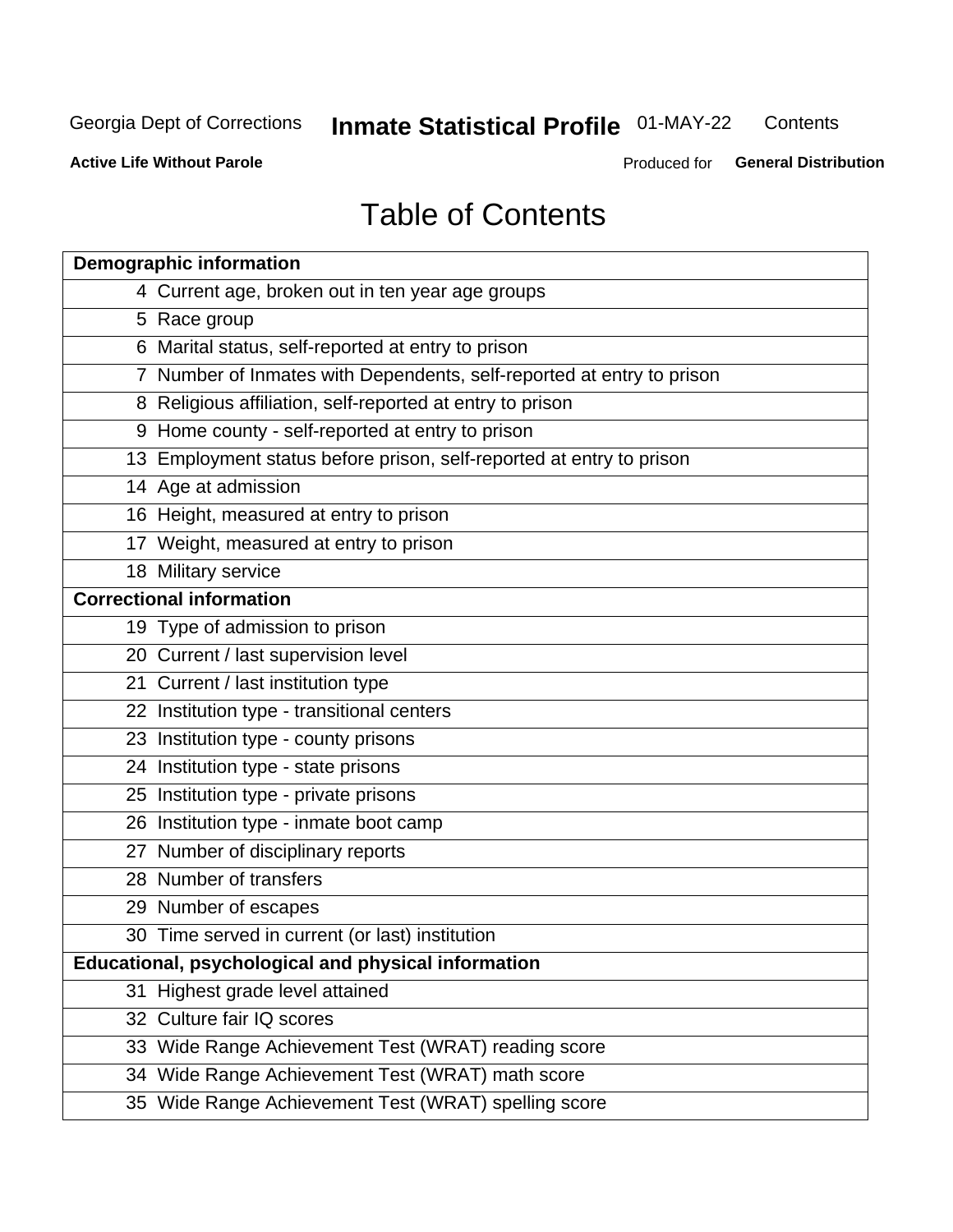## **Inmate Statistical Profile 01-MAY-22**

Contents

**Active Life Without Parole** 

Produced for General Distribution

## **Table of Contents**

| Educational, psychological and physical information              |
|------------------------------------------------------------------|
| 36 Current / last mental health treatment level                  |
| 37 PULHESDWIT medical scale - 'P' overall condition ('P'hysical) |
| 38 PULHESDWIT medical scale - 'U' upper body                     |
| 39 PULHESDWIT medical scale - 'L' lower body                     |
| 40 PULHESDWIT medical scale - 'H' hearing                        |
| 41 PULHESDWIT medical scale - 'E' vision                         |
| 42 PULHESDWIT medical scale -'S' psychiatric                     |
| 43 PULHESDWIT medical scale - 'D' dental                         |
| 44 PULHESDWIT medical scale - 'W' work ability                   |
| 45 PULHESDWIT medical scale - 'I' impairment                     |
| 46 PULHESDWIT medical scale - 'T' transportability               |
| <b>Crimes and criminal history information</b>                   |
| 47 Number of prior Georgia incarcerations                        |
| 48 Prison sentence in years                                      |
| 49 Primary offense, broken out into felonies vs misdemeanors     |
| 50 Primary offense, broken out into six broad crime categories   |
| 51 Primary offense, detailed offense code                        |
| 52 County of conviction of primary offense                       |
| 56 Circuit of conviction of primary offense                      |
| 58 Years served (jail + prison) in this incarceration            |
| <b>Medical information</b>                                       |
| 59 Results of most recent HIV test                               |
| 60 Results of most recent tuberculosis test                      |
| 61 Results of most recent syphilis test                          |
| 62 Results of most recent Hepatitis-C test                       |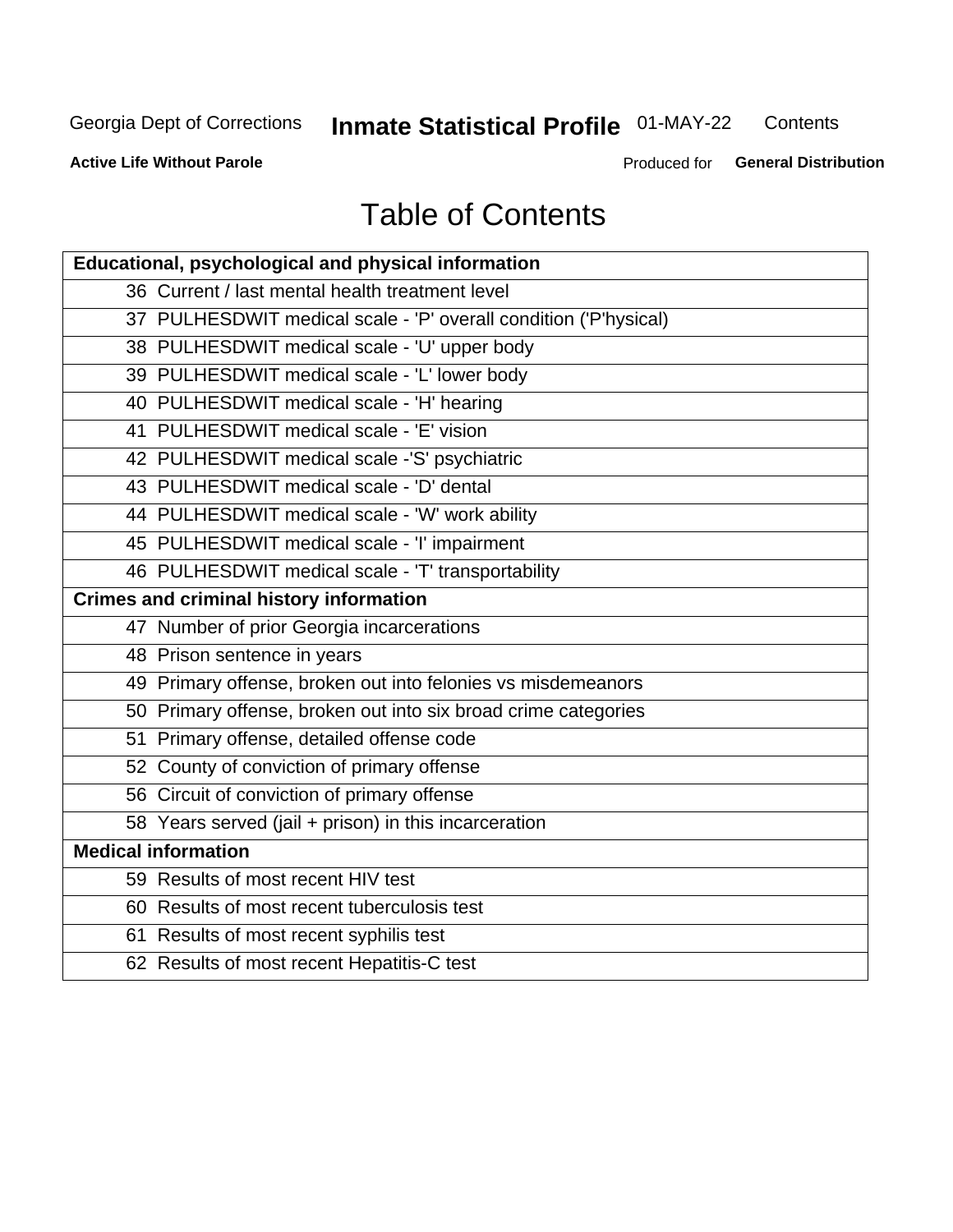#### **Active Life Without Parole**

#### Produced for General Distribution

### Current age, broken out in ten-year age groups

COL % - percent each COUNT is of its particular column

|                          | <b>Male</b>     |        |         | <b>Female</b> |        |       |              | <b>Total</b> |
|--------------------------|-----------------|--------|---------|---------------|--------|-------|--------------|--------------|
| <b>Current Age</b>       | <b>Count</b>    | Col %  | Row %   | <b>Count</b>  | Col %  | Row % | <b>Total</b> | Col %        |
| <b>Twenties (20-29)</b>  | 190             | 11.35% | 95.96%  | 8             | 13.56% | 4.04% | 198          | 11.43%       |
| Thirties (30-39)         | 460             | 27.48% | 95.24%  | 23            | 38.98% | 4.76% | 483          | 27.87%       |
| <b>Forties (40-49)</b>   | 452             | 27.00% | 96.79%  | 15            | 25.42% | 3.21% | 467          | 26.95%       |
| <b>Fifties (50-59)</b>   | 346             | 20.67% | 97.46%  | 9             | 15.25% | 2.54% | 355          | 20.48%       |
| <b>Sixties (60-69)</b>   | 188             | 11.23% | 97.92%  | 4             | 6.78%  | 2.08% | 192          | 11.08%       |
| Seventy + (70 and above) | 38 <sup>1</sup> | 2.27%  | 100.00% |               |        |       | 38           | 2.19%        |
| <b>Total Reported</b>    | 1,674           | 100%   | 96.60%  | 59            | 100%   | 3.40% | 1,733        | 100%         |

| <b>Reported</b><br><b>NOT B</b><br> |                      |    |              |
|-------------------------------------|----------------------|----|--------------|
| <b>Total</b><br>Granu               | $\sim$ $\sim$ $\sim$ | ວະ | フつつ<br>, د , |

| <b>Mean</b><br>(average) | 44.28 | 41.07 | 44.17 |
|--------------------------|-------|-------|-------|
| <b>Median (middle)</b>   | د4    | 38    | 4.    |
| Mode<br>(most frequent)  |       | 38    | 4     |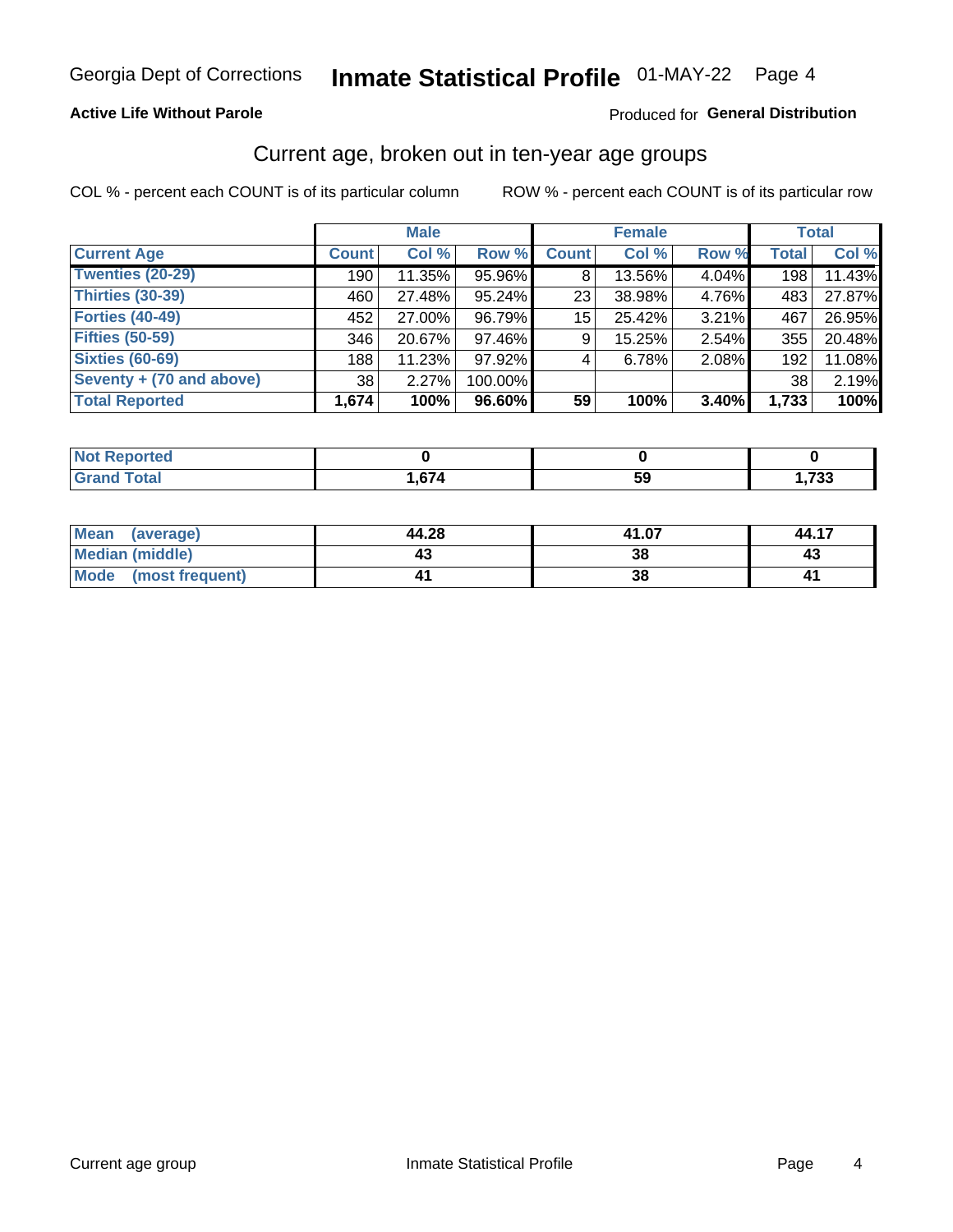## Inmate Statistical Profile 01-MAY-22 Page 5

#### **Active Life Without Parole**

**Produced for General Distribution** 

### Race group

COL % - percent each COUNT is of its particular column

|                       |                        | <b>Male</b>     |         |         | <b>Female</b>      |        |       |              | <b>Total</b> |
|-----------------------|------------------------|-----------------|---------|---------|--------------------|--------|-------|--------------|--------------|
|                       | <b>Race Group</b>      | <b>Count</b>    | Col %   |         | <b>Row % Count</b> | Col %  | Row % | <b>Total</b> | Col %        |
|                       | <b>White</b>           | 359             | 21.45%  | 93.98%  | 23                 | 38.98% | 6.02% | 382          | 22.04%       |
| $\mathbf{2}$          | <b>Black</b>           | 1,277           | 76.28%  | 97.41%  | 34                 | 57.63% | 2.59% | 1,311        | 75.65%       |
| 6                     | <b>Asian</b>           | 6               | $.36\%$ | 100.00% |                    |        |       | 6            | .35%         |
| 10                    | <b>Hispanic</b>        | 30 <sup>1</sup> | 1.79%   | 93.75%  |                    | 3.39%  | 6.25% | 32           | 1.85%        |
| $12 \,$               | <b>Native American</b> | ◠               | .12%    | 100.00% |                    |        |       | 2            | .12%         |
| <b>Total Reported</b> |                        | 1,674           | 100%    | 96.6%   | 59                 | 100%   | 3.4%  | 1,733        | 100%         |

| rreol                 |          |    |              |
|-----------------------|----------|----|--------------|
| $f \wedge f \wedge f$ | 67<br>,, | 59 | 700<br>ככ ו, |

| –•••• |  | M |  |  |  |
|-------|--|---|--|--|--|
|-------|--|---|--|--|--|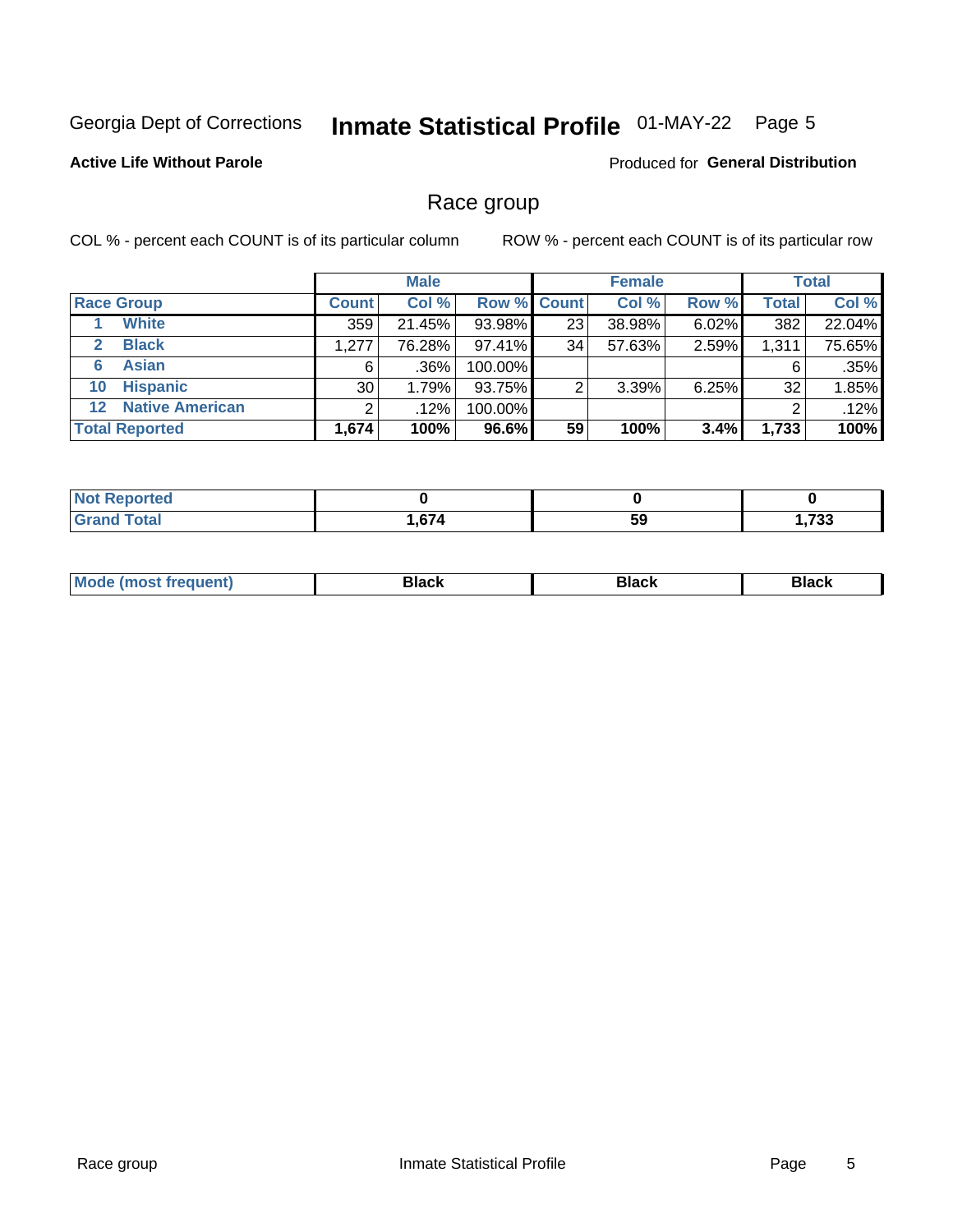## Inmate Statistical Profile 01-MAY-22 Page 6

#### **Active Life Without Parole**

#### Produced for General Distribution

### Marital status, self-reported at entry to prison

COL % - percent each COUNT is of its particular column

|                            |              | <b>Male</b> |        |              | <b>Female</b> |        |              | <b>Total</b> |
|----------------------------|--------------|-------------|--------|--------------|---------------|--------|--------------|--------------|
| <b>Marital Status</b>      | <b>Count</b> | Col %       | Row %  | <b>Count</b> | Col %         | Row %  | <b>Total</b> | Col %        |
| <b>Unknown</b><br>$\bf{0}$ | 45           | 2.69%       | 97.83% |              | 1.69%         | 2.17%  | 46           | 2.65%        |
| <b>Divorced</b><br>D       | 125          | 7.47%       | 96.90% | 4            | 6.78%         | 3.10%  | 129          | 7.44%        |
| <b>Married</b><br>М        | 210          | 12.54%      | 95.02% | 11           | 18.64%        | 4.98%  | 221          | 12.75%       |
| <b>S</b> Separated         | 47           | 2.81%       | 88.68% | 6            | 10.17%        | 11.32% | 53           | 3.06%        |
| <b>Unmarried</b><br>U      | 1,206        | 72.04%      | 97.49% | 31           | 52.54%        | 2.51%  | 1,237        | 71.38%       |
| <b>Widow</b><br>W          | 41           | 2.45%       | 87.23% | 6            | 10.17%        | 12.77% | 47           | 2.71%        |
| <b>Total Reported</b>      | 1,674        | 100%        | 96.6%  | 59           | 100%          | 3.4%   | 1,733        | 100%         |

| rted<br>NO |        |    |             |
|------------|--------|----|-------------|
|            | $\sim$ | ວະ | 722<br>,733 |

|  | M | . | Unmarried | າmarried<br>_____ |
|--|---|---|-----------|-------------------|
|--|---|---|-----------|-------------------|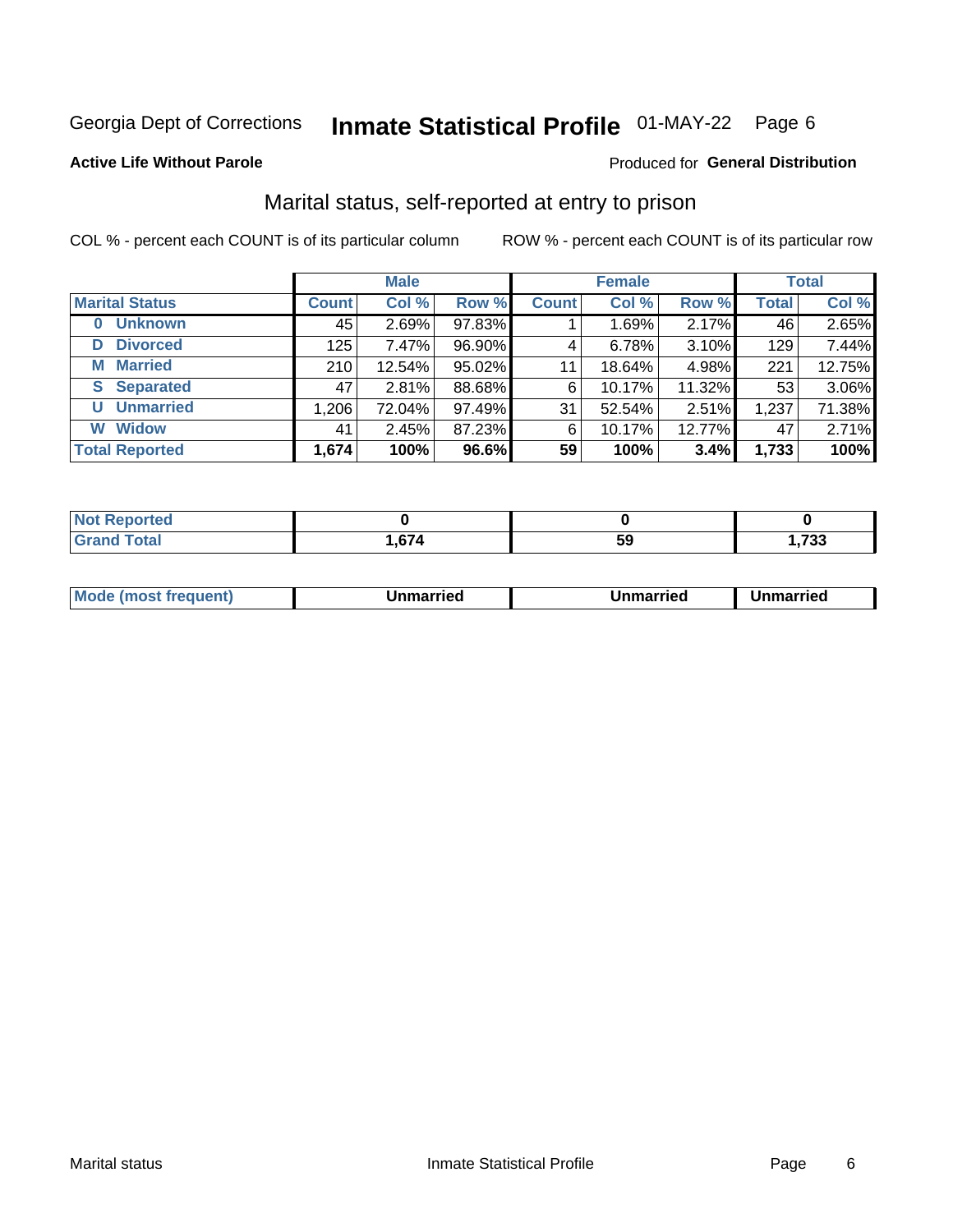#### Inmate Statistical Profile 01-MAY-22 Page 7

#### **Active Life Without Parole**

#### Produced for General Distribution

### Number of Inmates with Dependents, Self-Reported at Entry to Prison

COL % - percent each COUNT is of its particular column

|                             |              | <b>Male</b> |         |              | <b>Female</b> |       |              | <b>Total</b> |
|-----------------------------|--------------|-------------|---------|--------------|---------------|-------|--------------|--------------|
| <b>Number of dependents</b> | <b>Count</b> | Col %       | Row %   | <b>Count</b> | Col %         | Row % | <b>Total</b> | Col %        |
| $\bf{0}$                    | 406          | 31.74%      | 95.08%  | 21           | 39.62%        | 4.92% | 427          | 32.06%       |
|                             | 303          | 23.69%      | 97.43%  | 8            | 15.09%        | 2.57% | 311          | 23.35%       |
| $\overline{2}$              | 232          | 18.14%      | 97.07%  |              | 13.21%        | 2.93% | 239          | 17.94%       |
| 3                           | 139          | 10.87%      | 93.29%  | 10           | 18.87%        | 6.71% | 149          | 11.19%       |
| 4                           | 98           | 7.66%       | 98.00%  | 2            | 3.77%         | 2.00% | 100          | 7.51%        |
| 5                           | 43           | 3.36%       | 91.49%  | 4            | 7.55%         | 8.51% | 47           | 3.53%        |
| $6\phantom{1}6$             | 28           | 2.19%       | 96.55%  |              | 1.89%         | 3.45% | 29           | 2.18%        |
| 7                           | 13           | 1.02%       | 100.00% |              |               |       | 13           | 0.98%        |
| 8                           | 7            | 0.55%       | 100.00% |              |               |       | 7            | 0.53%        |
| $\boldsymbol{9}$            | 3            | 0.23%       | 100.00% |              |               |       | 3            | 0.23%        |
| Over 10                     | 7            | 0.55%       | 100.00% |              |               |       | 7            | 0.53%        |
| <b>Total Reported</b>       | 1,279        | 100%        | 96.02%  | 53           | 100%          | 3.98% | 1,332        | 100.0%       |

| 395<br>- - -            |           | 401<br>$ -$    |
|-------------------------|-----------|----------------|
| $\sim$ 7 $\prime$<br>74 | E C<br>ວະ | 700<br>. . ו . |

| <b>Mean</b><br>(average) | 1.62 | - 72<br>I. I J |
|--------------------------|------|----------------|
| Median (middle)          |      |                |
| Mode<br>(most frequent)  |      |                |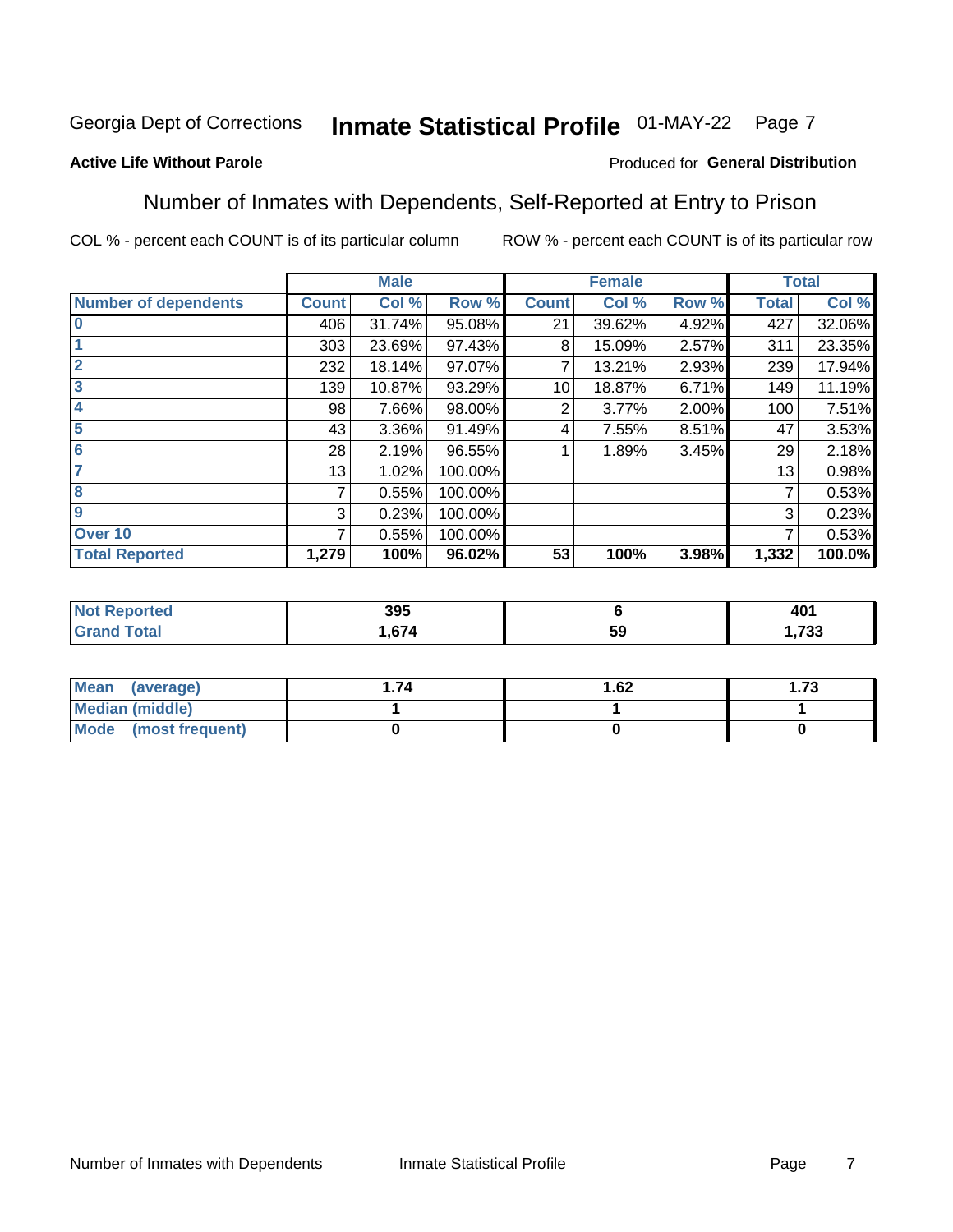## Inmate Statistical Profile 01-MAY-22 Page 8

#### **Active Life Without Parole**

#### Produced for General Distribution

### Religious affiliation, self-reported at entry to prison

COL % - percent each COUNT is of its particular column

|                         |                              |              | <b>Male</b> |         |                | <b>Female</b>             |         |                | <b>Total</b> |
|-------------------------|------------------------------|--------------|-------------|---------|----------------|---------------------------|---------|----------------|--------------|
|                         | <b>Religious Affiliation</b> | <b>Count</b> | Col %       | Row %   | <b>Count</b>   | $\overline{\text{Col}}$ % | Row %   | <b>Total</b>   | Col %        |
| 1                       | <b>Islam</b>                 | 95           | 11.10%      | 95.96%  | 4              | 8.16%                     | 4.04%   | 99             | 10.94%       |
| $\overline{2}$          | <b>Catholic</b>              | 23           | 2.69%       | 82.14%  | 5              | 10.20%                    | 17.86%  | 28             | 3.09%        |
| $\overline{\mathbf{3}}$ | <b>Baptist</b>               | 407          | 47.55%      | 95.09%  | 21             | 42.86%                    | 4.91%   | 428            | 47.29%       |
| $\overline{4}$          | <b>Methodist</b>             | 11           | 1.29%       | 91.67%  |                | 2.04%                     | 8.33%   | 12             | 1.33%        |
| 7                       | <b>Church Of God</b>         | 4            | .47%        | 100.00% |                |                           |         | 4              | .44%         |
| 8                       | <b>Holiness</b>              | 17           | 1.99%       | 89.47%  | $\overline{2}$ | 4.08%                     | 10.53%  | 19             | 2.10%        |
| 9                       | <b>Jewish</b>                | 3            | .35%        | 75.00%  | 1              | 2.04%                     | 25.00%  | 4              | .44%         |
| $\overline{12}$         | <b>Hindu</b>                 |              | .12%        | 100.00% |                |                           |         |                | .11%         |
| 13                      | <b>Buddhist</b>              | 3            | .35%        | 100.00% |                |                           |         | 3              | .33%         |
| 16                      | <b>Seventh Day Adventist</b> | 7            | .82%        | 100.00% |                |                           |         | 7              | .77%         |
| 17                      | <b>Jehovah Witness</b>       | 13           | 1.52%       | 92.86%  |                | 2.04%                     | 7.14%   | 14             | 1.55%        |
| 18                      | <b>Latter Day Saints</b>     | 1            | .12%        | 100.00% |                |                           |         | 1              | .11%         |
| 20                      | <b>Other Prot</b>            | 74           | 8.64%       | 100.00% |                |                           |         | 74             | 8.18%        |
| 21                      | <b>Messianic Judaism</b>     |              |             |         | 8              | 16.33%                    | 100.00% | 8              | .88%         |
| 23                      | <b>Hebrew Israelite</b>      | 1            | .12%        | 100.00% |                |                           |         |                | .11%         |
| 25                      | <b>Native American</b>       |              | .12%        | 100.00% |                |                           |         |                | .11%         |
| 28                      | <b>Rastafari</b>             |              | .12%        | 50.00%  | 1              | 2.04%                     | 50.00%  | $\overline{2}$ | .22%         |
| 30                      | <b>No Religion</b>           | 30           | 3.50%       | 96.77%  | 1              | 2.04%                     | 3.23%   | 31             | 3.43%        |
| 31                      | Christian -                  | 64           | 7.48%       | 94.12%  | 4              | 8.16%                     | 5.88%   | 68             | 7.51%        |
|                         | <b>Unspecified</b>           |              |             |         |                |                           |         |                |              |
| 96                      | <b>None</b>                  | 100          | 11.68%      | 100.00% |                |                           |         | 100            | 11.05%       |
|                         | <b>Total Reported</b>        | 856          | 100%        | 94.59%  | 49             | 100%                      | 5.41%   | 905            | 100%         |

| <b>Reported</b><br>' NOT | 040<br>D I O | 1Ο | 828      |
|--------------------------|--------------|----|----------|
| <b>otal</b>              | $\sim$<br>u  | 59 | フクク<br>. |

| <b>Mode (most frequent)</b> | aptist | Baptist | Baptist |
|-----------------------------|--------|---------|---------|
|-----------------------------|--------|---------|---------|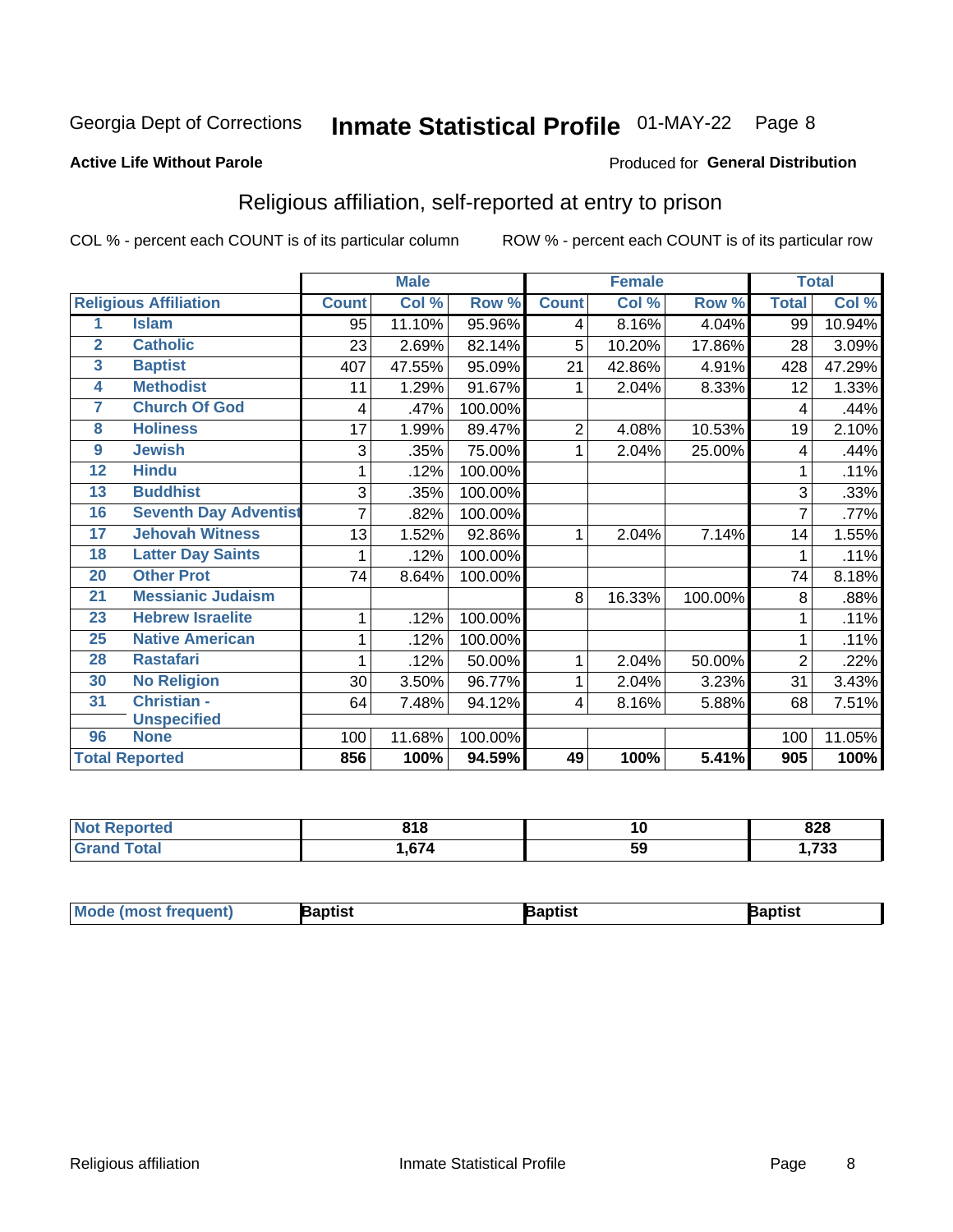## Inmate Statistical Profile 01-MAY-22 Page 9

#### **Active Life Without Parole**

#### Produced for General Distribution

### Home county, self-reported at entry to prison

COL % - percent each COUNT is of its particular column

|     |                             |                  | <b>Male</b> |         |                | <b>Female</b> |        | <b>Total</b>     |        |
|-----|-----------------------------|------------------|-------------|---------|----------------|---------------|--------|------------------|--------|
|     | <b>Home County</b>          | <b>Count</b>     | Col %       | Row %   | <b>Count</b>   | Col %         | Row %  | <b>Total</b>     | Col %  |
| 000 | <b>Unknown</b>              | $\overline{343}$ | 20.49%      | 95.54%  | 16             | 27.12%        | 4.46%  | 359              | 20.72% |
| 001 | <b>Appling County</b>       | 6                | .36%        | 100.00% |                |               |        | 6                | .35%   |
| 002 | <b>Atkinson County</b>      | $\overline{2}$   | .12%        | 100.00% |                |               |        | $\overline{2}$   | .12%   |
| 003 | <b>Bacon County</b>         | 1                | .06%        | 100.00% |                |               |        | 1                | .06%   |
| 004 | <b>Baker County</b>         | $\overline{2}$   | .12%        | 100.00% |                |               |        | $\overline{2}$   | .12%   |
| 005 | <b>Baldwin County</b>       | 4                | .24%        | 100.00% |                |               |        | 4                | .23%   |
| 006 | <b>Banks County</b>         | $\mathbf{1}$     | .06%        | 100.00% |                |               |        | 1                | .06%   |
| 007 | <b>Barrow County</b>        | 10               | .60%        | 100.00% |                |               |        | 10               | .58%   |
| 008 | <b>Bartow County</b>        | 13               | .78%        | 100.00% |                |               |        | 13               | .75%   |
| 009 | <b>Ben Hill County</b>      | 6                | .36%        | 100.00% |                |               |        | 6                | .35%   |
| 010 | <b>Berrien County</b>       | 5                | .30%        | 100.00% |                |               |        | 5                | .29%   |
| 011 | <b>Bibb County</b>          | 47               | 2.81%       | 95.92%  | $\overline{2}$ | 3.39%         | 4.08%  | 49               | 2.83%  |
| 012 | <b>Bleckley County</b>      | 1                | .06%        | 100.00% |                |               |        | 1                | .06%   |
| 013 | <b>Brantley County</b>      | $\mathbf{1}$     | .06%        | 100.00% |                |               |        | 1                | .06%   |
| 014 | <b>Brooks County</b>        | 3                | .18%        | 100.00% |                |               |        | 3                | .17%   |
| 015 | <b>Bryan County</b>         | $\overline{c}$   | .12%        | 100.00% |                |               |        | $\overline{2}$   | .12%   |
| 016 | <b>Bulloch County</b>       | 5                | .30%        | 100.00% |                |               |        | 5                | .29%   |
| 017 | <b>Burke County</b>         | 11               | .66%        | 100.00% |                |               |        | 11               | .63%   |
| 018 | <b>Butts County</b>         | 4                | .24%        | 100.00% |                |               |        | 4                | .23%   |
| 019 | <b>Calhoun County</b>       | 1                | .06%        | 100.00% |                |               |        | 1                | .06%   |
| 020 | <b>Camden County</b>        | 5                | .30%        | 100.00% |                |               |        | 5                | .29%   |
| 021 | <b>Candler County</b>       | 6                | .36%        | 100.00% |                |               |        | 6                | .35%   |
| 022 | <b>Carroll County</b>       | $\overline{7}$   | .42%        | 87.50%  | 1              | 1.69%         | 12.50% | 8                | .46%   |
| 023 | <b>Catoosa County</b>       | 4                | .24%        | 100.00% |                |               |        | 4                | .23%   |
| 025 | <b>Chatham County</b>       | 61               | 3.64%       | 100.00% |                |               |        | 61               | 3.52%  |
| 026 | <b>Chattahoochee County</b> | 1                | .06%        | 100.00% |                |               |        | 1                | .06%   |
| 027 | <b>Chattooga County</b>     | $\mathbf{1}$     | .06%        | 100.00% |                |               |        | 1                | .06%   |
| 028 | <b>Cherokee County</b>      | 8                | .48%        | 100.00% |                |               |        | 8                | .46%   |
| 029 | <b>Clarke County</b>        | 22               | 1.31%       | 95.65%  | $\mathbf{1}$   | 1.69%         | 4.35%  | 23               | 1.33%  |
| 030 | <b>Clay County</b>          | 1                | .06%        | 100.00% |                |               |        | 1                | .06%   |
| 031 | <b>Clayton County</b>       | 60               | 3.58%       | 95.24%  | $\mathbf{3}$   | 5.08%         | 4.76%  | 63               | 3.64%  |
| 033 | <b>Cobb County</b>          | 62               | 3.70%       | 98.41%  | 1              | 1.69%         | 1.59%  | 63               | 3.64%  |
| 034 | <b>Coffee County</b>        | 7                | .42%        | 77.78%  | $\overline{2}$ | 3.39%         | 22.22% | $\boldsymbol{9}$ | .52%   |
| 035 | <b>Colquitt County</b>      | 3                | .18%        | 100.00% |                |               |        | $\overline{3}$   | .17%   |
| 036 | <b>Columbia County</b>      | 8                | .48%        | 100.00% |                |               |        | 8                | .46%   |
| 037 | <b>Cook County</b>          | 3                | .18%        | 100.00% |                |               |        | 3                | .17%   |
| 038 | <b>Coweta County</b>        | 7                | .42%        | 100.00% |                |               |        | 7                | .40%   |
| 040 | <b>Crisp County</b>         | 5                | .30%        | 100.00% |                |               |        | 5                | .29%   |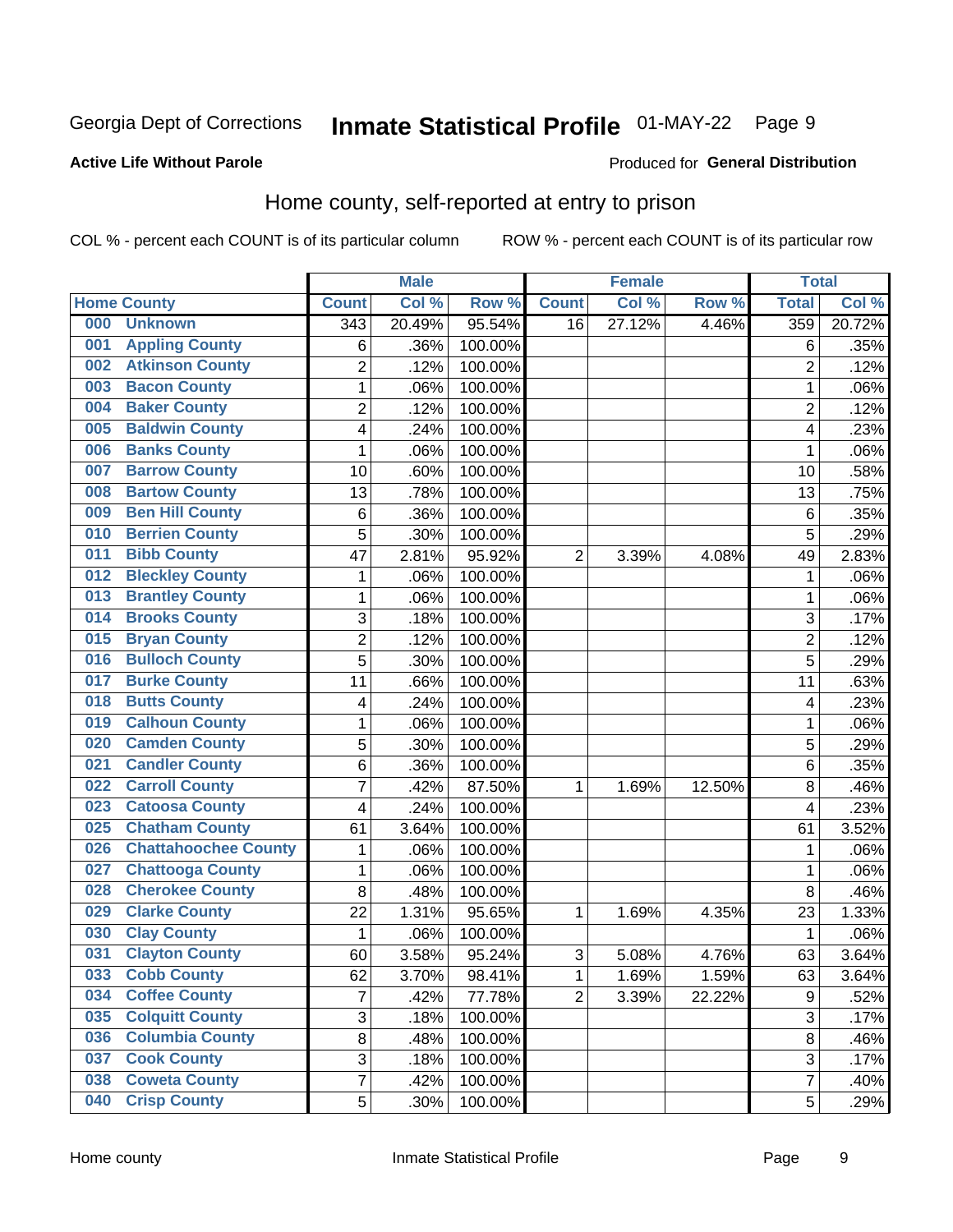## Inmate Statistical Profile 01-MAY-22 Page 10

#### **Active Life Without Parole**

#### Produced for General Distribution

### Home county, self-reported at entry to prison

COL % - percent each COUNT is of its particular column

|     |                          |                         | <b>Male</b> |         |                  | <b>Female</b> |         | <b>Total</b>            |        |
|-----|--------------------------|-------------------------|-------------|---------|------------------|---------------|---------|-------------------------|--------|
|     | <b>Home County</b>       | <b>Count</b>            | Col %       | Row %   | <b>Count</b>     | Col %         | Row %   | <b>Total</b>            | Col %  |
| 043 | <b>Decatur County</b>    | 7                       | .42%        | 100.00% |                  |               |         | 7                       | .40%   |
| 044 | <b>Dekalb County</b>     | 118                     | 7.05%       | 98.33%  | $\overline{2}$   | 3.39%         | 1.67%   | 120                     | 6.92%  |
| 045 | <b>Dodge County</b>      | 1                       | .06%        | 100.00% |                  |               |         | 1                       | .06%   |
| 046 | <b>Dooly County</b>      | 1                       | .06%        | 100.00% |                  |               |         | 1                       | .06%   |
| 047 | <b>Dougherty County</b>  | 23                      | 1.37%       | 92.00%  | $\overline{2}$   | 3.39%         | 8.00%   | 25                      | 1.44%  |
| 048 | <b>Douglas County</b>    | 20                      | 1.19%       | 100.00% |                  |               |         | 20                      | 1.15%  |
| 049 | <b>Early County</b>      | 3                       | .18%        | 100.00% |                  |               |         | 3                       | .17%   |
| 051 | <b>Effingham County</b>  | 5                       | .30%        | 83.33%  | 1                | 1.69%         | 16.67%  | 6                       | .35%   |
| 052 | <b>Elbert County</b>     | 4                       | .24%        | 100.00% |                  |               |         | $\overline{\mathbf{4}}$ | .23%   |
| 053 | <b>Emanuel County</b>    | 6                       | .36%        | 100.00% |                  |               |         | 6                       | .35%   |
| 054 | <b>Evans County</b>      |                         |             |         | 1                | 1.69%         | 100.00% | 1                       | .06%   |
| 056 | <b>Fayette County</b>    | 8                       | .48%        | 100.00% |                  |               |         | 8                       | .46%   |
| 057 | <b>Floyd County</b>      | 21                      | 1.25%       | 91.30%  | $\boldsymbol{2}$ | 3.39%         | 8.70%   | 23                      | 1.33%  |
| 058 | <b>Forsyth County</b>    | 4                       | .24%        | 66.67%  | $\overline{2}$   | 3.39%         | 33.33%  | 6                       | .35%   |
| 059 | <b>Franklin County</b>   | 4                       | .24%        | 100.00% |                  |               |         | $\overline{4}$          | .23%   |
| 060 | <b>Fulton County</b>     | 185                     | 11.05%      | 97.88%  | 4                | 6.78%         | 2.12%   | 189                     | 10.91% |
| 061 | <b>Gilmer County</b>     | $\overline{2}$          | .12%        | 100.00% |                  |               |         | $\overline{2}$          | .12%   |
| 063 | <b>Glynn County</b>      | 12                      | .72%        | 100.00% |                  |               |         | 12                      | .69%   |
| 064 | <b>Gordon County</b>     | 8                       | .48%        | 100.00% |                  |               |         | 8                       | .46%   |
| 065 | <b>Grady County</b>      | $\mathbf 1$             | .06%        | 100.00% |                  |               |         | 1                       | .06%   |
| 066 | <b>Greene County</b>     | 3                       | .18%        | 100.00% |                  |               |         | 3                       | .17%   |
| 067 | <b>Gwinnett County</b>   | 49                      | 2.93%       | 94.23%  | 3                | 5.08%         | 5.77%   | 52                      | 3.00%  |
| 068 | <b>Habersham County</b>  | $\overline{2}$          | .12%        | 100.00% |                  |               |         | $\overline{2}$          | .12%   |
| 069 | <b>Hall County</b>       | 16                      | .96%        | 88.89%  | $\overline{2}$   | 3.39%         | 11.11%  | 18                      | 1.04%  |
| 070 | <b>Hancock County</b>    | 2                       | .12%        | 100.00% |                  |               |         | $\overline{c}$          | .12%   |
| 071 | <b>Haralson County</b>   | $\overline{2}$          | .12%        | 100.00% |                  |               |         | $\overline{2}$          | .12%   |
| 072 | <b>Harris County</b>     | 5                       | .30%        | 100.00% |                  |               |         | $\overline{5}$          | .29%   |
| 073 | <b>Hart County</b>       | 3                       | .18%        | 100.00% |                  |               |         | $\overline{3}$          | .17%   |
| 074 | <b>Heard County</b>      | $\mathbf{1}$            | .06%        | 100.00% |                  |               |         | 1                       | .06%   |
| 075 | <b>Henry County</b>      | 18                      | 1.08%       | 100.00% |                  |               |         | 18                      | 1.04%  |
| 076 | <b>Houston County</b>    | 20                      | 1.19%       | 95.24%  | 1                | 1.69%         | 4.76%   | 21                      | 1.21%  |
| 078 | <b>Jackson County</b>    | 11                      | .66%        | 100.00% |                  |               |         | 11                      | .63%   |
| 080 | <b>Jeff Davis County</b> | 1                       | .06%        | 100.00% |                  |               |         | 1                       | .06%   |
| 081 | <b>Jefferson County</b>  | $\overline{7}$          | .42%        | 87.50%  | 1                | 1.69%         | 12.50%  | 8                       | .46%   |
| 082 | <b>Jenkins County</b>    | $\overline{3}$          | .18%        | 100.00% |                  |               |         | 3                       | .17%   |
| 083 | <b>Johnson County</b>    | 1                       | .06%        | 100.00% |                  |               |         | 1                       | .06%   |
| 084 | <b>Jones County</b>      | $\mathbf{1}$            | .06%        | 100.00% |                  |               |         | 1                       | .06%   |
| 087 | <b>Laurens County</b>    | $\overline{\mathbf{4}}$ | .24%        | 100.00% |                  |               |         | $\overline{\mathbf{4}}$ | .23%   |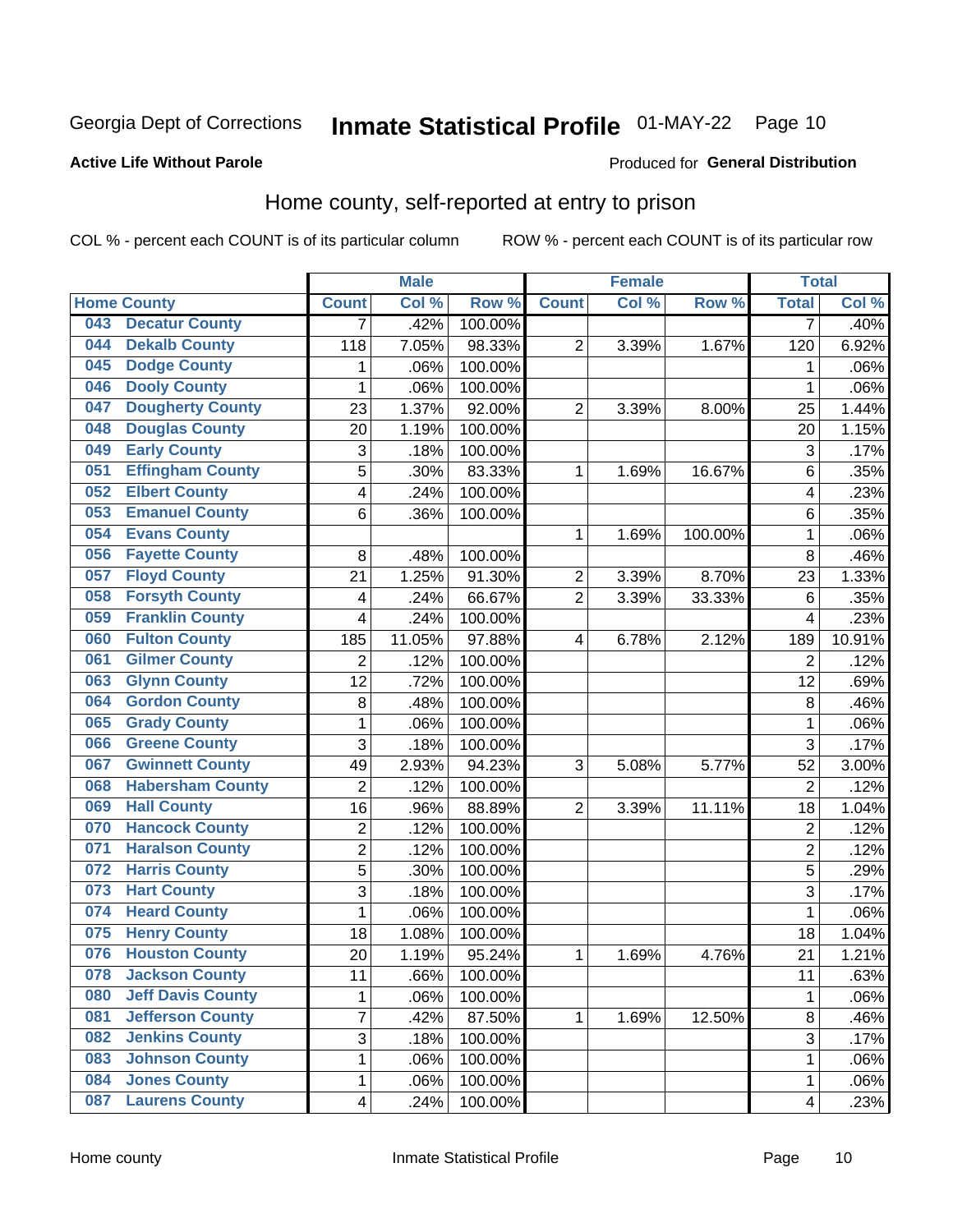## Inmate Statistical Profile 01-MAY-22 Page 11

#### **Active Life Without Parole**

#### Produced for General Distribution

### Home county, self-reported at entry to prison

COL % - percent each COUNT is of its particular column

|                  |                          |                         | <b>Male</b> |         |              | <b>Female</b> |        | <b>Total</b>   |       |
|------------------|--------------------------|-------------------------|-------------|---------|--------------|---------------|--------|----------------|-------|
|                  | <b>Home County</b>       | <b>Count</b>            | Col %       | Row %   | <b>Count</b> | Col %         | Row %  | <b>Total</b>   | Col % |
| 088              | <b>Lee County</b>        | $\overline{4}$          | .24%        | 100.00% |              |               |        | 4              | .23%  |
| 089              | <b>Liberty County</b>    | 10                      | .60%        | 90.91%  | 1            | 1.69%         | 9.09%  | 11             | .63%  |
| 090              | <b>Lincoln County</b>    | $\overline{c}$          | .12%        | 100.00% |              |               |        | 2              | .12%  |
| 091              | <b>Long County</b>       | $\mathbf{1}$            | .06%        | 100.00% |              |               |        | 1              | .06%  |
| 092              | <b>Lowndes County</b>    | 12                      | .72%        | 100.00% |              |               |        | 12             | .69%  |
| 093              | <b>Lumpkin County</b>    | $\mathbf{1}$            | .06%        | 100.00% |              |               |        | 1              | .06%  |
| 094              | <b>Macon County</b>      | $\mathbf{1}$            | .06%        | 100.00% |              |               |        | 1              | .06%  |
| 095              | <b>Madison County</b>    | $\mathbf{1}$            | .06%        | 100.00% |              |               |        | 1              | .06%  |
| 096              | <b>Marion County</b>     | $\mathbf{1}$            | .06%        | 50.00%  | 1            | 1.69%         | 50.00% | 2              | .12%  |
| 097              | <b>Mcduffie County</b>   | $\overline{\mathbf{4}}$ | .24%        | 100.00% |              |               |        | 4              | .23%  |
| 098              | <b>Mcintosh County</b>   | $\mathbf 1$             | .06%        | 100.00% |              |               |        | 1              | .06%  |
| 099              | <b>Meriwether County</b> | $\sqrt{3}$              | .18%        | 100.00% |              |               |        | 3              | .17%  |
| 100              | <b>Miller County</b>     | $\overline{c}$          | .12%        | 100.00% |              |               |        | $\overline{c}$ | .12%  |
| 101              | <b>Mitchell County</b>   | 3                       | .18%        | 100.00% |              |               |        | 3              | .17%  |
| 102              | <b>Monroe County</b>     | 6                       | .36%        | 100.00% |              |               |        | 6              | .35%  |
| 103              | <b>Montgomery County</b> | $\mathbf{1}$            | .06%        | 100.00% |              |               |        | 1              | .06%  |
| 104              | <b>Morgan County</b>     | $\overline{2}$          | .12%        | 100.00% |              |               |        | $\overline{2}$ | .12%  |
| 106              | <b>Muscogee County</b>   | 33                      | 1.97%       | 100.00% |              |               |        | 33             | 1.90% |
| 107              | <b>Newton County</b>     | 7                       | .42%        | 77.78%  | 2            | 3.39%         | 22.22% | 9              | .52%  |
| 109              | <b>Oglethorpe County</b> | 4                       | .24%        | 100.00% |              |               |        | 4              | .23%  |
| 110              | <b>Paulding County</b>   | 11                      | .66%        | 100.00% |              |               |        | 11             | .63%  |
| 111              | <b>Peach County</b>      | $\mathbf{1}$            | .06%        | 100.00% |              |               |        | 1              | .06%  |
| 112              | <b>Pickens County</b>    | $\mathbf{1}$            | .06%        | 100.00% |              |               |        | 1              | .06%  |
| 113              | <b>Pierce County</b>     | 6                       | .36%        | 100.00% |              |               |        | 6              | .35%  |
| 114              | <b>Pike County</b>       | $\overline{2}$          | .12%        | 100.00% |              |               |        | $\overline{2}$ | .12%  |
| $\overline{115}$ | <b>Polk County</b>       | 5                       | .30%        | 100.00% |              |               |        | 5              | .29%  |
| 117              | <b>Putnam County</b>     | 5                       | .30%        | 83.33%  | 1            | 1.69%         | 16.67% | 6              | .35%  |
| 119              | <b>Rabun County</b>      | $\boldsymbol{2}$        | .12%        | 100.00% |              |               |        | $\overline{2}$ | .12%  |
| 120              | <b>Randolph County</b>   | $\overline{2}$          | .12%        | 100.00% |              |               |        | $\overline{2}$ | .12%  |
| 121              | <b>Richmond County</b>   | 58                      | 3.46%       | 95.08%  | 3            | 5.08%         | 4.92%  | 61             | 3.52% |
| 122              | <b>Rockdale County</b>   | 9                       | .54%        | 100.00% |              |               |        | 9              | .52%  |
| 124              | <b>Screven County</b>    | 1                       | .06%        | 100.00% |              |               |        | 1              | .06%  |
| 125              | <b>Seminole County</b>   | $\overline{2}$          | .12%        | 100.00% |              |               |        | $\overline{2}$ | .12%  |
| 126              | <b>Spalding County</b>   | 13                      | .78%        | 100.00% |              |               |        | 13             | .75%  |
| 127              | <b>Stephens County</b>   | $\boldsymbol{2}$        | .12%        | 66.67%  | $\mathbf{1}$ | 1.69%         | 33.33% | 3              | .17%  |
| 128              | <b>Stewart County</b>    | $\mathbf 1$             | .06%        | 100.00% |              |               |        | 1              | .06%  |
| 129              | <b>Sumter County</b>     | 6                       | .36%        | 100.00% |              |               |        | 6              | .35%  |
| $132$            | <b>Tattnall County</b>   | 6                       | .36%        | 100.00% |              |               |        | 6              | .35%  |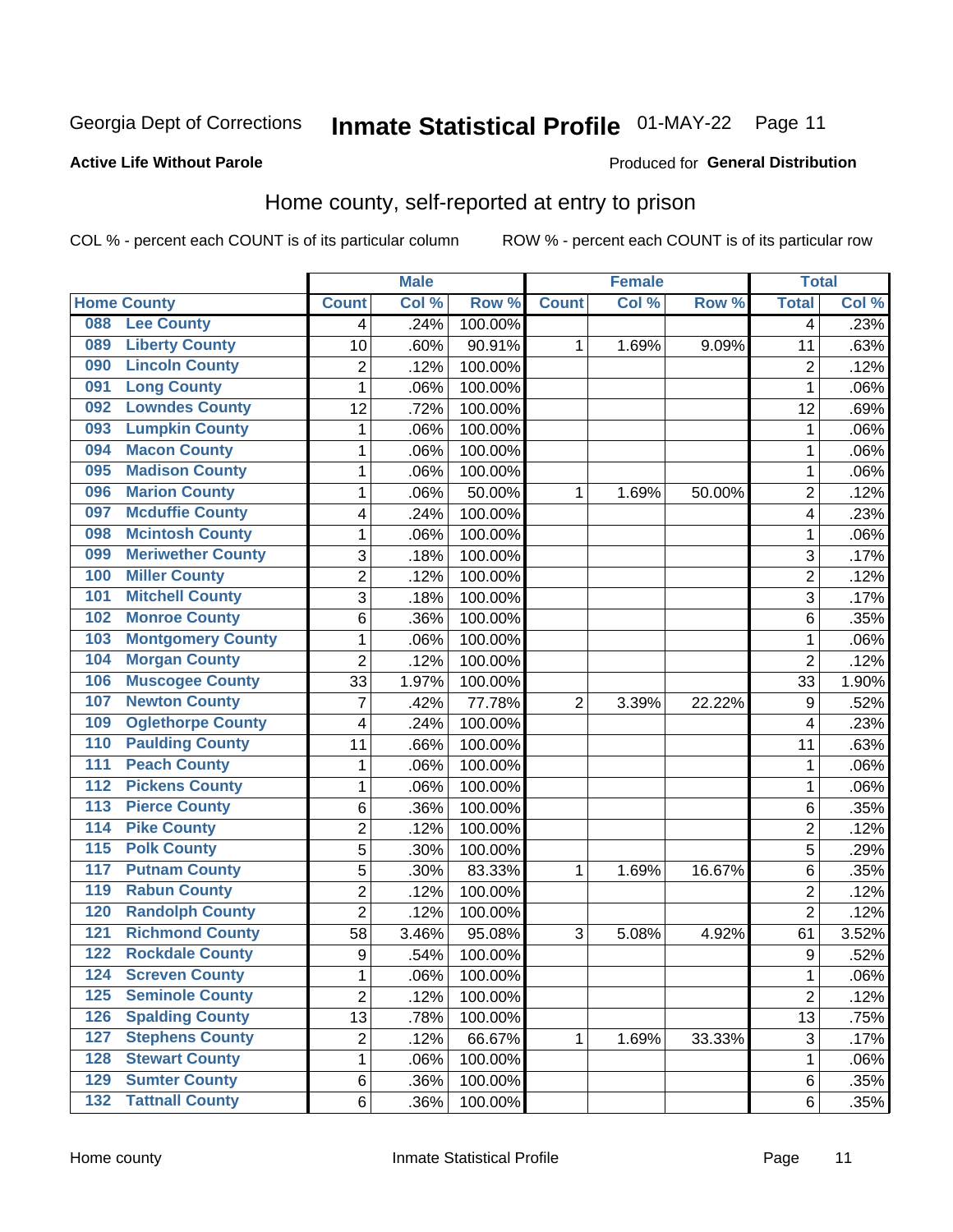## Inmate Statistical Profile 01-MAY-22 Page 12

#### **Active Life Without Parole**

#### Produced for General Distribution

### Home county, self-reported at entry to prison

COL % - percent each COUNT is of its particular column

|                                        |                | <b>Male</b> |         |                 | <b>Female</b> |        | <b>Total</b>   |         |
|----------------------------------------|----------------|-------------|---------|-----------------|---------------|--------|----------------|---------|
| <b>Home County</b>                     | <b>Count</b>   | Col %       | Row %   | <b>Count</b>    | Col %         | Row %  | <b>Total</b>   | Col %   |
| <b>Taylor County</b><br>133            | 1              | .06%        | 100.00% |                 |               |        | 1              | $.06\%$ |
| <b>Telfair County</b><br>134           | $\overline{2}$ | .12%        | 100.00% |                 |               |        | $\overline{2}$ | .12%    |
| <b>Thomas County</b><br>136            | 5              | .30%        | 100.00% |                 |               |        | 5              | .29%    |
| <b>Tift County</b><br>$\overline{137}$ | 8              | .48%        | 100.00% |                 |               |        | 8              | .46%    |
| <b>Toombs County</b><br>138            | 10             | .60%        | 100.00% |                 |               |        | 10             | .58%    |
| <b>Treutlen County</b><br>140          | 5              | .30%        | 100.00% |                 |               |        | 5              | .29%    |
| <b>Troup County</b><br>141             | 6              | .36%        | 100.00% |                 |               |        | 6              | .35%    |
| <b>Twiggs County</b><br>143            | $\overline{2}$ | .12%        | 100.00% |                 |               |        | $\overline{2}$ | .12%    |
| <b>Union County</b><br>144             | 1              | .06%        | 100.00% |                 |               |        | 1              | .06%    |
| <b>Upson County</b><br>145             | 5              | .30%        | 100.00% |                 |               |        | 5              | .29%    |
| <b>Walker County</b><br>146            | 5              | .30%        | 83.33%  | 1               | 1.69%         | 16.67% | 6              | .35%    |
| <b>Walton County</b><br>147            | 15             | .90%        | 100.00% |                 |               |        | 15             | .87%    |
| 148<br><b>Ware County</b>              | 12             | .72%        | 100.00% |                 |               |        | 12             | .69%    |
| <b>Warren County</b><br>149            | $\overline{c}$ | .12%        | 66.67%  | 1               | 1.69%         | 33.33% | 3              | .17%    |
| <b>Washington County</b><br>150        | 6              | .36%        | 100.00% |                 |               |        | 6              | .35%    |
| <b>Wayne County</b><br>151             | 9              | .54%        | 100.00% |                 |               |        | 9              | .52%    |
| <b>Wheeler County</b><br>153           | 1              | .06%        | 100.00% |                 |               |        | 1              | .06%    |
| <b>White County</b><br>154             | 1              | .06%        | 50.00%  | 1               | 1.69%         | 50.00% | $\overline{2}$ | .12%    |
| <b>Whitfield County</b><br>155         | 14             | .84%        | 100.00% |                 |               |        | 14             | .81%    |
| <b>Wilcox County</b><br>156            | 1              | .06%        | 100.00% |                 |               |        | 1              | .06%    |
| <b>Wilkes County</b><br>157            | 4              | .24%        | 100.00% |                 |               |        | 4              | .23%    |
| <b>Wilkinson County</b><br>158         | $\overline{c}$ | .12%        | 100.00% |                 |               |        | $\overline{2}$ | .12%    |
| <b>Worth County</b><br>159             | $\mathbf{1}$   | .06%        | 100.00% |                 |               |        | 1              | .06%    |
| Other Custody/Out Of<br>999            | 3              | .18%        | 100.00% |                 |               |        | 3              | .17%    |
| <b>State</b>                           |                |             |         |                 |               |        |                |         |
| <b>Total Rported</b>                   | 1,674          | 100%        | 96.6%   | $\overline{59}$ | 100%          | 3.4%   | 1,733          | 100%    |

| <b>rted</b> |       |    |      |
|-------------|-------|----|------|
| <b>otal</b> | 674   | -0 | 722  |
|             | יי וט | ວະ | נט ו |

| Mode (most frequent) | <b>Fulton County</b> | <b>Fulton County</b> | <b>Fulton County</b> |
|----------------------|----------------------|----------------------|----------------------|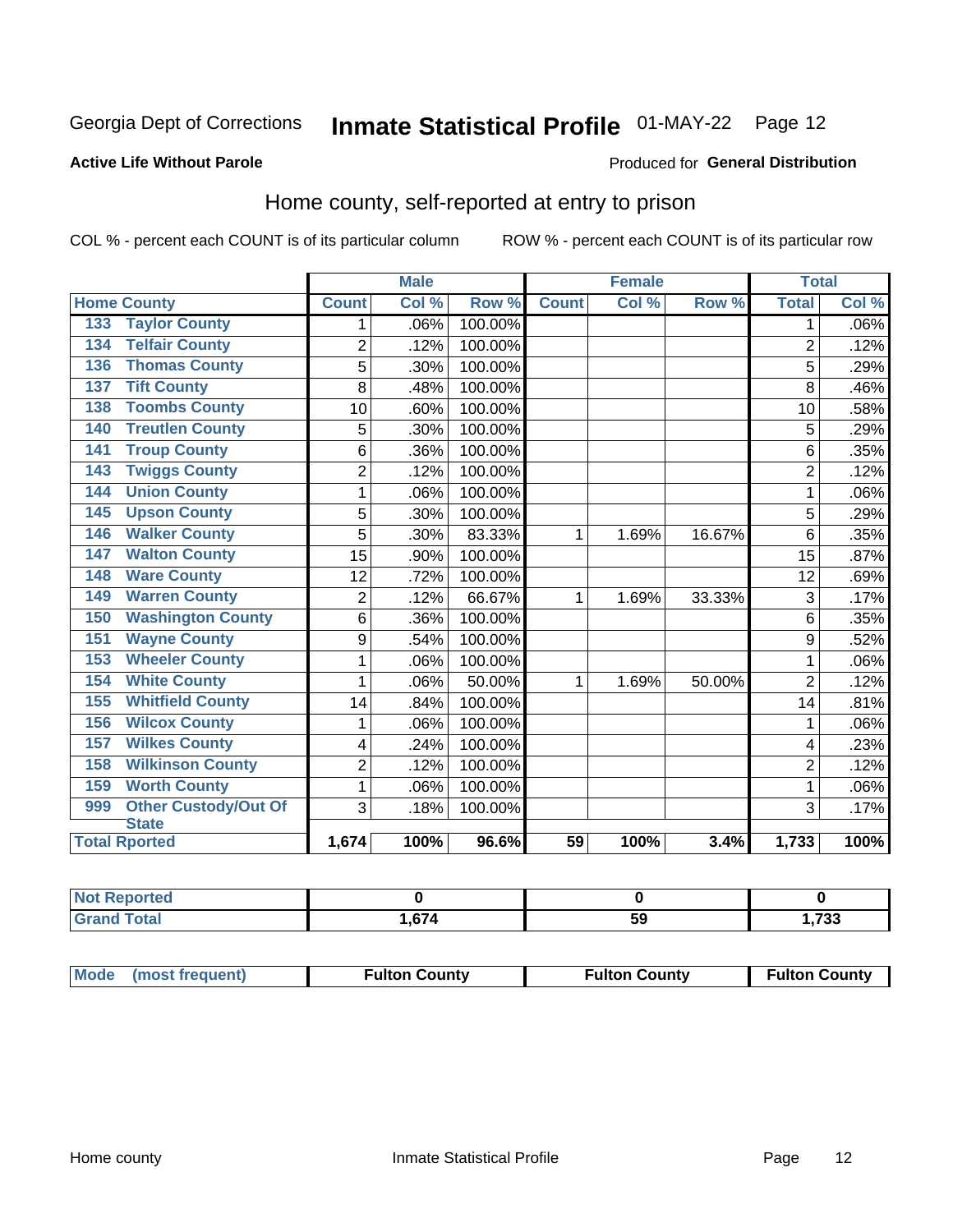## Inmate Statistical Profile 01-MAY-22 Page 13

#### **Active Life Without Parole**

#### Produced for General Distribution

### Employment status before prison, self-reported at entry to prison

COL % - percent each COUNT is of its particular column

|                           |              | <b>Male</b> |         |              | <b>Female</b> |        |       | <b>Total</b> |
|---------------------------|--------------|-------------|---------|--------------|---------------|--------|-------|--------------|
| <b>Employment Status</b>  | <b>Count</b> | Col %       | Row %   | <b>Count</b> | Col %         | Row %  | Total | Col %        |
| <b>Full Time</b><br>01    | 517          | 45.03%      | 96.28%  | 20           | 48.78%        | 3.72%  | 537   | 45.16%       |
| <b>Part Time</b><br>02    | 81           | 7.06%       | 100.00% |              |               |        | 81    | 6.81%        |
| Unempl $<$ 6M<br>03       | 69           | 6.01%       | 98.57%  |              | 2.44%         | 1.43%  | 70    | 5.89%        |
| Unempl > 6M<br>04         | 294          | 25.61%      | 95.45%  | 14           | 34.15%        | 4.55%  | 308   | 25.90%       |
| <b>Never Worked</b><br>05 | 107          | 9.32%       | 100.00% |              |               |        | 107   | 9.00%        |
| <b>Student</b><br>06      | 33           | 2.87%       | 100.00% |              |               |        | 33    | 2.78%        |
| <b>Incapable</b><br>07    | 47           | 4.09%       | 88.68%  | 6            | 14.63%        | 11.32% | 53    | 4.46%        |
| <b>Total Reported</b>     | 1,148        | 100%        | 96.55%  | 41           | 100%          | 3.45%  | 1,189 | 100%         |

| EOC.<br>ວ∠ບ                       | 10 | 544               |
|-----------------------------------|----|-------------------|
| $\sim$ $\sim$ $\sim$<br>r.<br>. . | 59 | $\mathbf{a}$<br>ີ |

| Mc | ∙u∥<br>----<br>ıme | ίuΙ<br>Πmε |
|----|--------------------|------------|
|    |                    |            |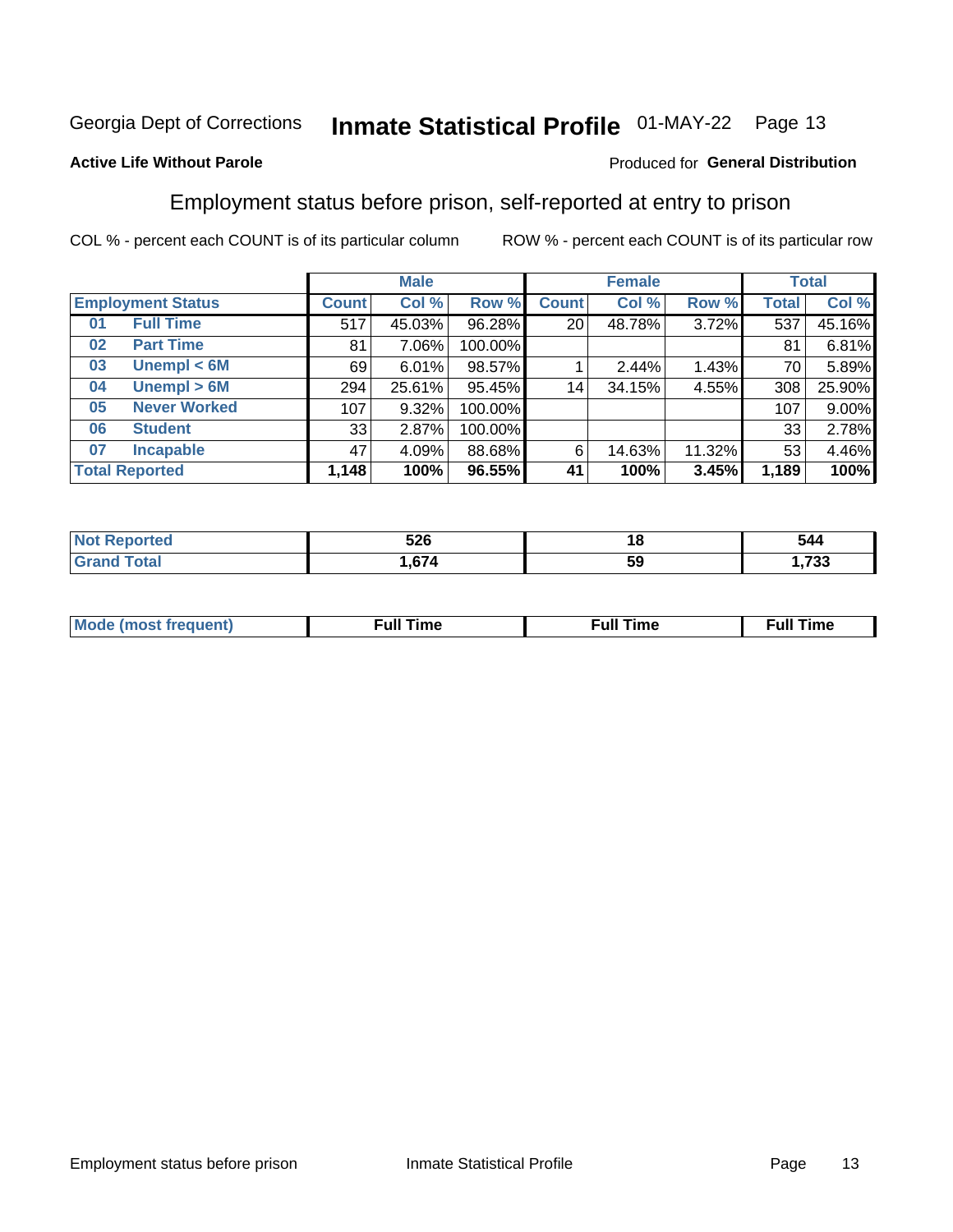#### **Active Life Without Parole**

Produced for General Distribution

### Age at admission

COL % - percent each COUNT is of its particular column

|                         |              | <b>Male</b> |         |                | <b>Female</b> |        |              | <b>Total</b> |
|-------------------------|--------------|-------------|---------|----------------|---------------|--------|--------------|--------------|
| <b>Age At Admission</b> | <b>Count</b> | Col %       | Row %   | <b>Count</b>   | Col %         | Row %  | <b>Total</b> | Col %        |
| 15                      | 2            | 0.12%       | 100.00% |                |               |        | 2            | 0.12%        |
| 16                      | 1            | 0.06%       | 100.00% |                |               |        | 1            | 0.06%        |
| $\overline{17}$         | 8            | 0.48%       | 100.00% |                |               |        | 8            | 0.46%        |
| 18                      | 8            | 0.48%       | 100.00% |                |               |        | 8            | 0.46%        |
| 19                      | 24           | 1.43%       | 100.00% |                |               |        | 24           | 1.38%        |
| $\overline{20}$         | 44           | 2.63%       | 97.78%  | 1              | 1.69%         | 2.22%  | 45           | 2.60%        |
| $\overline{21}$         | 40           | 2.39%       | 95.24%  | $\overline{2}$ | 3.39%         | 4.76%  | 42           | 2.42%        |
| 22                      | 64           | 3.82%       | 96.97%  | $\overline{2}$ | 3.39%         | 3.03%  | 66           | 3.81%        |
| 23                      | 58           | 3.46%       | 98.31%  | 1              | 1.69%         | 1.69%  | 59           | 3.40%        |
| 24                      | 64           | 3.82%       | 94.12%  | 4              | 6.78%         | 5.88%  | 68           | 3.92%        |
| $\overline{25}$         | 73           | 4.36%       | 94.81%  | 4              | 6.78%         | 5.19%  | 77           | 4.44%        |
| 26                      | 77           | 4.60%       | 96.25%  | 3              | 5.08%         | 3.75%  | 80           | 4.62%        |
| $\overline{27}$         | 65           | 3.88%       | 94.20%  | 4              | 6.78%         | 5.80%  | 69           | 3.98%        |
| 28                      | 70           | 4.18%       | 97.22%  | $\overline{2}$ | 3.39%         | 2.78%  | 72           | 4.15%        |
| 29                      | 74           | 4.42%       | 98.67%  | 1              | 1.69%         | 1.33%  | 75           | 4.33%        |
| 30                      | 60           | 3.58%       | 100.00% |                |               |        | 60           | 3.46%        |
| 31                      | 73           | 4.36%       | 97.33%  | $\overline{2}$ | 3.39%         | 2.67%  | 75           | 4.33%        |
| 32                      | 70           | 4.18%       | 95.89%  | 3              | 5.08%         | 4.11%  | 73           | 4.21%        |
| 33                      | 54           | 3.23%       | 94.74%  | 3              | 5.08%         | 5.26%  | 57           | 3.29%        |
| 34                      | 39           | 2.33%       | 92.86%  | 3              | 5.08%         | 7.14%  | 42           | 2.42%        |
| 35                      | 48           | 2.87%       | 94.12%  | 3              | 5.08%         | 5.88%  | 51           | 2.94%        |
| 36                      | 58           | 3.46%       | 98.31%  | 1              | 1.69%         | 1.69%  | 59           | 3.40%        |
| $\overline{37}$         | 44           | 2.63%       | 100.00% |                |               |        | 44           | 2.54%        |
| 38                      | 51           | 3.05%       | 100.00% |                |               |        | 51           | 2.94%        |
| 39                      | 40           | 2.39%       | 86.96%  | 6              | 10.17%        | 13.04% | 46           | 2.65%        |
| 40                      | 37           | 2.21%       | 94.87%  | $\overline{2}$ | 3.39%         | 5.13%  | 39           | 2.25%        |
| 41                      | 46           | 2.75%       | 97.87%  | 1              | 1.69%         | 2.13%  | 47           | 2.71%        |
| 42                      | 38           | 2.27%       | 100.00% |                |               |        | 38           | 2.19%        |
| 43                      | 32           | 1.91%       | 94.12%  | $\overline{2}$ | 3.39%         | 5.88%  | 34           | 1.96%        |
| 44                      | 23           | 1.37%       | 92.00%  | $\overline{2}$ | 3.39%         | 8.00%  | 25           | 1.44%        |
| 45                      | 35           | 2.09%       | 97.22%  | 1              | 1.69%         | 2.78%  | 36           | 2.08%        |
| 46                      | 26           | 1.55%       | 92.86%  | $\overline{2}$ | 3.39%         | 7.14%  | 28           | 1.62%        |
| 47                      | 29           | 1.73%       | 100.00% |                |               |        | 29           | 1.67%        |
| 48                      | 23           | 1.37%       | 88.46%  | 3              | 5.08%         | 11.54% | 26           | 1.50%        |
| 49                      | 27           | 1.61%       | 100.00% |                |               |        | 27           | 1.56%        |
| 50                      | 27           | 1.61%       | 100.00% |                |               |        | 27           | 1.56%        |
| $\overline{51}$         | 13           | 0.78%       | 100.00% |                |               |        | 13           | 0.75%        |
| 52                      | 13           | 0.78%       | 100.00% |                |               |        | 13           | 0.75%        |
| 53                      | 18           | 1.08%       | 100.00% |                |               |        | 18           | 1.04%        |
| 54                      | 15           | 0.90%       | 100.00% |                |               |        | 15           | 0.87%        |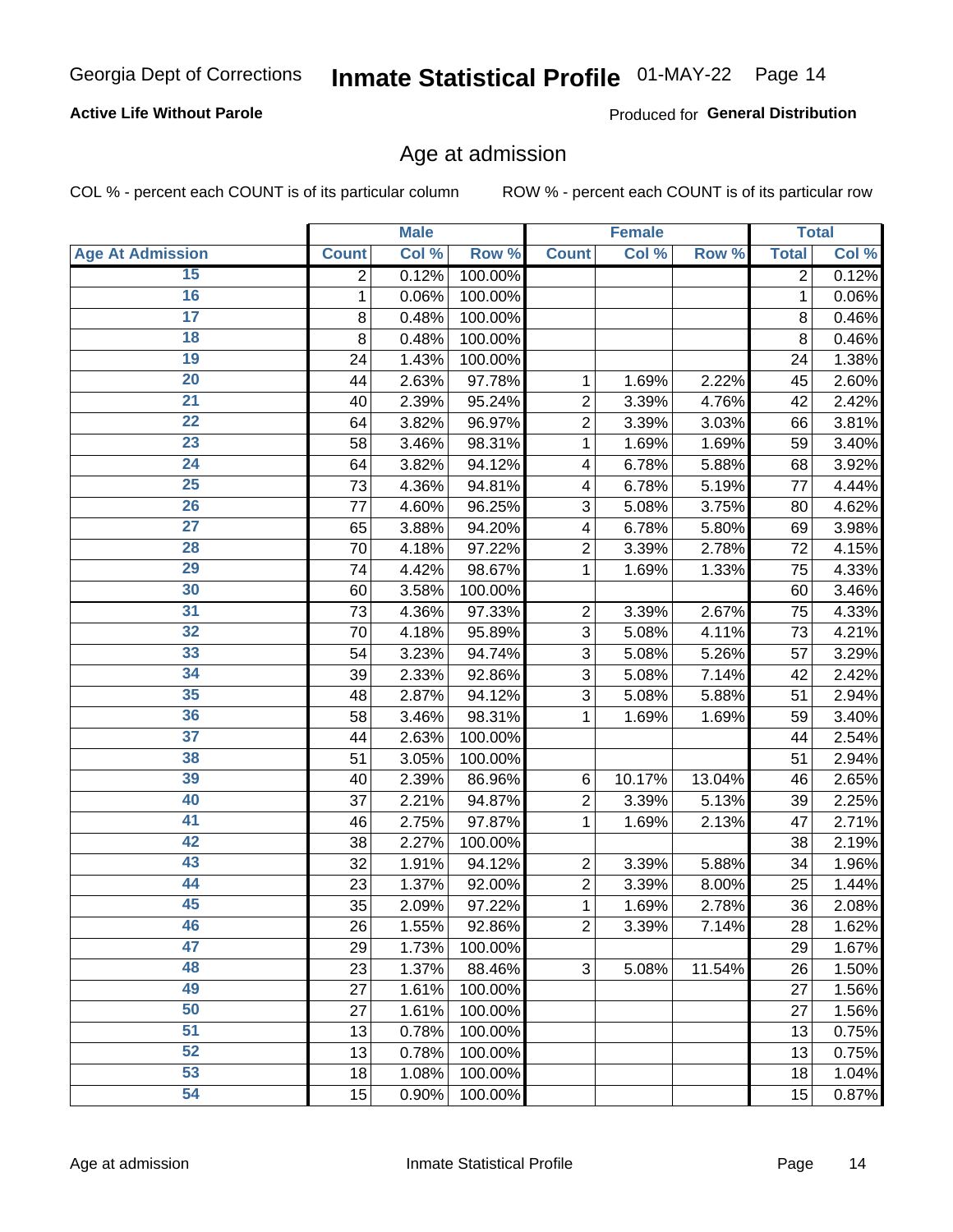#### **Active Life Without Parole**

Produced for General Distribution

## Age at admission

COL % - percent each COUNT is of its particular column

|                         |              | <b>Male</b> |         |              | <b>Female</b> |       |       | <b>Total</b> |
|-------------------------|--------------|-------------|---------|--------------|---------------|-------|-------|--------------|
| <b>Age At Admission</b> | <b>Count</b> | Col %       | Row %   | <b>Count</b> | Col %         | Row % | Total | Col %        |
| 55                      | 13           | 0.78%       | 92.86%  |              | 1.69%         | 7.14% | 14    | 0.81%        |
| 56                      | 7            | 0.42%       | 100.00% |              |               |       | 7     | 0.40%        |
| 57                      | 10           | 0.60%       | 100.00% |              |               |       | 10    | 0.58%        |
| 58                      | 6            | 0.36%       | 100.00% |              |               |       | 6     | 0.35%        |
| 59                      | 5            | 0.30%       | 100.00% |              |               |       | 5     | 0.29%        |
| 60                      | 5            | 0.30%       | 100.00% |              |               |       | 5     | 0.29%        |
| 61                      | 4            | 0.24%       | 100.00% |              |               |       | 4     | 0.23%        |
| 62                      |              | 0.06%       | 100.00% |              |               |       |       | 0.06%        |
| 63                      |              | 0.06%       | 100.00% |              |               |       |       | 0.06%        |
| 64                      | 2            | 0.12%       | 100.00% |              |               |       | 2     | 0.12%        |
| 65                      |              | 0.06%       | 100.00% |              |               |       |       | 0.06%        |
| 66                      | 3            | 0.18%       | 100.00% |              |               |       | 3     | 0.17%        |
| 67                      | 2            | 0.12%       | 100.00% |              |               |       | 2     | 0.12%        |
| 69                      | 2            | 0.12%       | 100.00% |              |               |       | 2     | 0.12%        |
| 74                      |              | 0.06%       | 100.00% |              |               |       |       | 0.06%        |
| <b>Total Reported</b>   | 1,674        | 100%        | 96.60%  | 59           | 100%          | 3.40% | 1,733 | 100%         |

| <b>Not Reported</b> |      |    |          |
|---------------------|------|----|----------|
| <b>cotal</b>        | ,674 | 59 | フクク<br>. |

| <b>Mean</b><br>(average) | 33.97   | 33.24    | 33.94   |
|--------------------------|---------|----------|---------|
| <b>Median (middle)</b>   | ົ<br>JZ | າາ<br>აა | ົ<br>∠ت |
| Mode<br>(most frequent)  | 26      | 39       | 26      |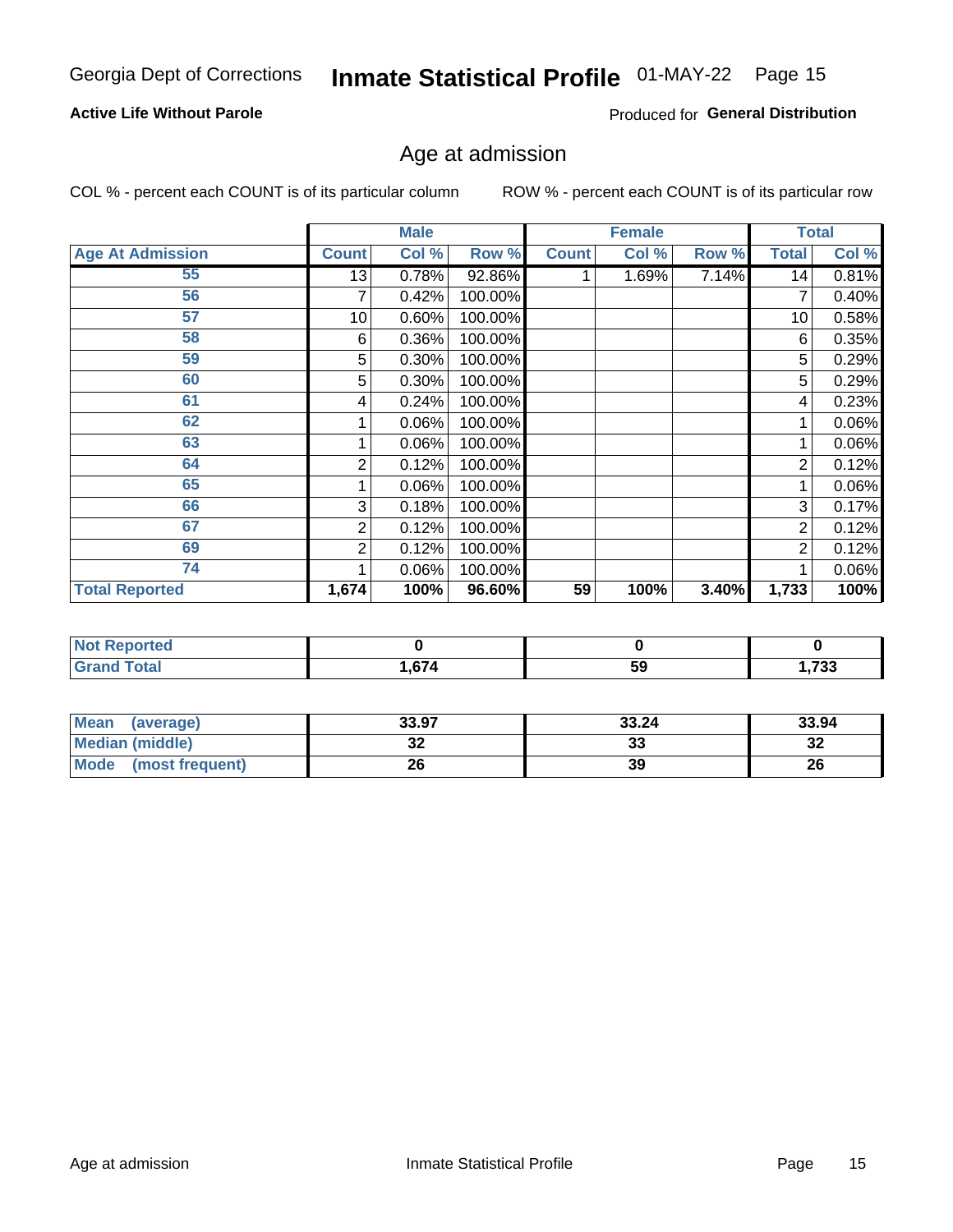#### **Active Life Without Parole**

#### Produced for General Distribution

### Height, measured at entry to prison

COL % - percent each COUNT is of its particular column

|                       |                         | <b>Male</b> |         |                 | <b>Female</b>              |         |                | <b>Total</b>               |
|-----------------------|-------------------------|-------------|---------|-----------------|----------------------------|---------|----------------|----------------------------|
| <b>Height</b>         | <b>Count</b>            | Col %       | Row %   | <b>Count</b>    | $\overline{\text{Col }^9}$ | Row %   | <b>Total</b>   | $\overline{\text{Col }\%}$ |
| $\bf{0}$              | 5                       | 0.30%       | 100.00% |                 |                            |         | 5              | 0.29%                      |
| 4'09"                 |                         |             |         | 1               | 1.69%                      | 100.00% | 1              | 0.06%                      |
| 4'10''                |                         |             |         | $\mathbf{1}$    | 1.69%                      | 100.00% | 1              | 0.06%                      |
| 5'00''                | $\overline{\mathbf{4}}$ | 0.24%       | 100.00% |                 |                            |         | 4              | 0.23%                      |
| 5'01"                 | 4                       | 0.24%       | 80.00%  | 1.              | 1.69%                      | 20.00%  | 5              | 0.29%                      |
| 5'02"                 | 7                       | 0.42%       | 70.00%  | 3               | 5.08%                      | 30.00%  | 10             | 0.58%                      |
| 5'03''                | 15                      | 0.90%       | 57.69%  | 11              | 18.64%                     | 42.31%  | 26             | 1.50%                      |
| 5'04"                 | 20                      | 1.19%       | 62.50%  | 12              | 20.34%                     | 37.50%  | 32             | 1.85%                      |
| 5'05"                 | 48                      | 2.87%       | 82.76%  | 10              | 16.95%                     | 17.24%  | 58             | 3.35%                      |
| 5'06''                | 105                     | 6.27%       | 94.59%  | 6               | 10.17%                     | 5.41%   | 111            | 6.41%                      |
| 5'07''                | 115                     | 6.87%       | 95.04%  | 6               | 10.17%                     | 4.96%   | 121            | 6.98%                      |
| 5'08''                | 162                     | 9.68%       | 98.78%  | $\overline{2}$  | 3.39%                      | 1.22%   | 164            | 9.46%                      |
| 5'09''                | 227                     | 13.56%      | 99.13%  | $\overline{2}$  | 3.39%                      | 0.87%   | 229            | 13.21%                     |
| 5'10''                | 202                     | 12.07%      | 99.02%  | $\overline{2}$  | 3.39%                      | 0.98%   | 204            | 11.77%                     |
| 5'11"                 | 204                     | 12.19%      | 100.00% |                 |                            |         | 204            | 11.77%                     |
| 6'00''                | 187                     | 11.17%      | 99.47%  | $\mathbf{1}$    | 1.69%                      | 0.53%   | 188            | 10.85%                     |
| 6'01''                | 148                     | 8.84%       | 99.33%  | 1               | 1.69%                      | 0.67%   | 149            | 8.60%                      |
| 6'02"                 | 101                     | 6.03%       | 100.00% |                 |                            |         | 101            | 5.83%                      |
| 6'03''                | 58                      | 3.46%       | 100.00% |                 |                            |         | 58             | 3.35%                      |
| 6'04"                 | 34                      | 2.03%       | 100.00% |                 |                            |         | 34             | 1.96%                      |
| 6'05"                 | 17                      | 1.02%       | 100.00% |                 |                            |         | 17             | 0.98%                      |
| 6'06"                 | $\overline{7}$          | 0.42%       | 100.00% |                 |                            |         | $\overline{7}$ | 0.40%                      |
| 6'07''                | $\overline{2}$          | 0.12%       | 100.00% |                 |                            |         | $\overline{2}$ | 0.12%                      |
| 6'08''                | $\overline{2}$          | 0.12%       | 100.00% |                 |                            |         | $\overline{2}$ | 0.12%                      |
| <b>Total Reported</b> | 1,674                   | 100%        | 96.60%  | $\overline{59}$ | 100%                       | 3.40%   | 1,733          | 100%                       |

| NOT<br>rted<br>$\sim$ |     |    |             |
|-----------------------|-----|----|-------------|
| $int^{\bullet}$       | 67/ | 59 | っへへ<br>دد ا |

| <b>Mean</b> | (average)       | 5'10" | 5'05" | 5'10"<br>J |  |
|-------------|-----------------|-------|-------|------------|--|
|             |                 |       |       |            |  |
| Mode        | (most frequent) | 5'09" | 5'04" | 5'09"      |  |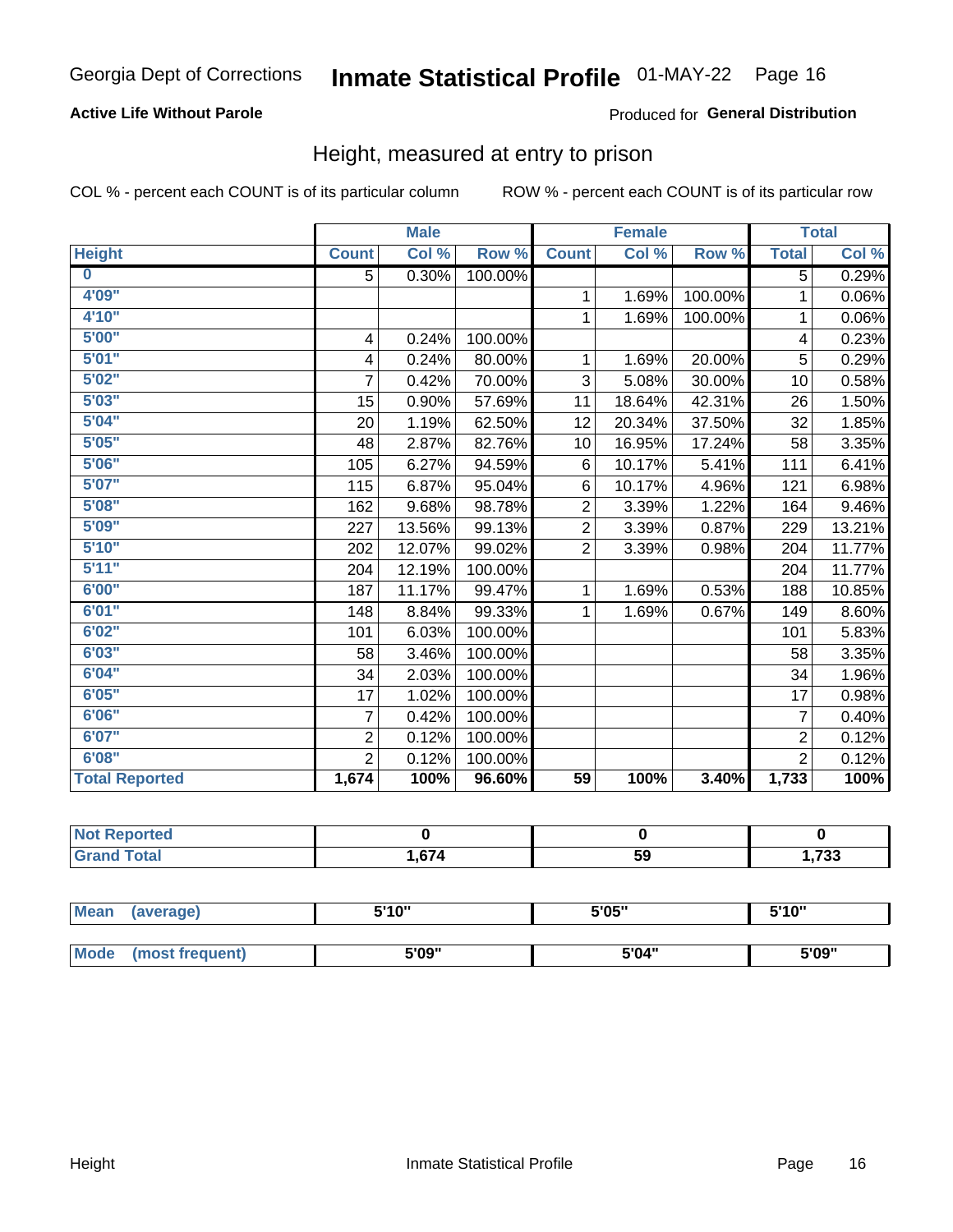#### **Active Life Without Parole**

Produced for General Distribution

### Weight, measured at entry to prison

COL % - percent each COUNT is of its particular column

| Row <sup>%</sup><br>Col %<br>Weight<br><b>Count</b><br>Col %<br><b>Count</b><br>Row %<br><b>Total</b> | Col %  |
|-------------------------------------------------------------------------------------------------------|--------|
|                                                                                                       |        |
| 100 - 109 pounds<br>0.12%<br>66.67%<br>1.69%<br>33.33%<br>3<br>2<br>1                                 | 0.17%  |
| 110 - 119 pounds<br>3<br>$\overline{c}$<br>5<br>0.18%<br>60.00%<br>3.39%<br>40.00%                    | 0.29%  |
| 120 - 129 pounds<br>$\overline{c}$<br>11<br>0.66%<br>84.62%<br>3.39%<br>15.38%<br>13                  | 0.75%  |
| 130 - 139 pounds<br>$\overline{2}$<br>2.63%<br>95.65%<br>3.39%<br>4.35%<br>44<br>46                   | 2.66%  |
| 140 - 149 pounds<br>5.75%<br>96.00%<br>6.78%<br>4.00%<br>96<br>4<br>100                               | 5.78%  |
| 150 - 159 pounds<br>5.13%<br>148<br>8.86%<br>94.87%<br>8<br>13.56%<br>156                             | 9.02%  |
| 160 - 169 pounds<br>5<br>12.45%<br>97.65%<br>8.47%<br>2.35%<br>213<br>208                             | 12.31% |
| 170 - 179 pounds<br>13.11%<br>97.33%<br>6<br>10.17%<br>2.67%<br>219<br>225                            | 13.01% |
| 180 - 189 pounds<br>12.39%<br>98.10%<br>6.78%<br>1.90%<br>207<br>4<br>211                             | 12.20% |
| 190 - 199 pounds<br>2.63%<br>8.86%<br>97.37%<br>6.78%<br>148<br>$\overline{\mathbf{4}}$<br>152        | 8.79%  |
| 200 - 209 pounds<br>96.23%<br>9.16%<br>6<br>153<br>10.17%<br>3.77%<br>159                             | 9.19%  |
| 210 - 219 pounds<br>5<br>6.10%<br>95.33%<br>8.47%<br>4.67%<br>102<br>107                              | 6.18%  |
| 220 - 229 pounds<br>6.16%<br>98.10%<br>$\overline{2}$<br>3.39%<br>1.90%<br>103<br>105                 | 6.07%  |
| 230 - 239 pounds<br>3.59%<br>95.24%<br>3<br>5.08%<br>4.76%<br>63<br>60                                | 3.64%  |
| 240 - 249 pounds<br>57<br>3.41%<br>100.00%<br>57                                                      | 3.29%  |
| 250 - 259 pounds<br>32<br>1.92%<br>100.00%<br>32                                                      | 1.85%  |
| 260 - 269 pounds<br>1.14%<br>95.00%<br>1.69%<br>19<br>1<br>5.00%<br>20                                | 1.16%  |
| 270 - 279 pounds<br>0.84%<br>93.33%<br>$\mathbf{1}$<br>1.69%<br>6.67%<br>14<br>15                     | 0.87%  |
| 280 - 289 pounds<br>0.84%<br>93.33%<br>6.67%<br>14<br>1<br>1.69%<br>15                                | 0.87%  |
| 290 - 299 pounds<br>$\overline{7}$<br>0.36%<br>85.71%<br>6<br>1<br>1.69%<br>14.29%                    | 0.40%  |
| 300 - 309 pounds<br>5<br>0.30%<br>100.00%<br>5                                                        | 0.29%  |
| 310 - 319 pounds<br>$\overline{2}$<br>$\overline{2}$<br>0.12%<br>100.00%                              | 0.12%  |
| 320 - 329 pounds<br>5<br>0.30%<br>100.00%<br>5                                                        | 0.29%  |
| 330 - 339 pounds<br>6<br>0.36%<br>100.00%<br>6                                                        | 0.35%  |
| 340 - 349 pounds<br>$\overline{c}$<br>100.00%<br>$\overline{2}$<br>0.12%                              | 0.12%  |
| 350 - 359 pounds<br>$\overline{2}$<br>$\overline{2}$<br>0.12%<br>100.00%                              | 0.12%  |
| 360 - 369 pounds<br>1<br>0.06%<br>100.00%<br>1                                                        | 0.06%  |
| 370 - 379 pounds<br>1<br>1<br>0.06%<br>100.00%                                                        | 0.06%  |
| 390 - 399 pounds<br>$\mathbf{1}$<br>100.00%<br>1<br>1.69%                                             | 0.06%  |
| 400 pounds and over<br>$\mathbf{1}$<br>0.06%<br>100.00%<br>$\mathbf{1}$                               | 0.06%  |
| <b>Total Reported</b><br>1,671<br>100%<br>96.59%<br>59<br>100%<br>3.41%<br>1,730                      | 100.0% |
|                                                                                                       |        |
| $\overline{\mathbf{3}}$<br>$\overline{\mathbf{3}}$<br><b>Not Reported</b><br>$\bf{0}$                 |        |
| 1,674<br><b>Grand Total</b><br>$\overline{59}$<br>1,733                                               |        |
| 190<br><b>Mean</b><br>186<br>189<br>(average)                                                         |        |
| <b>Median (middle)</b><br>$\overline{183}$<br>178<br>183                                              |        |
| 180<br><b>Mode</b><br>(most frequent)<br>$\overline{200}$<br>180                                      |        |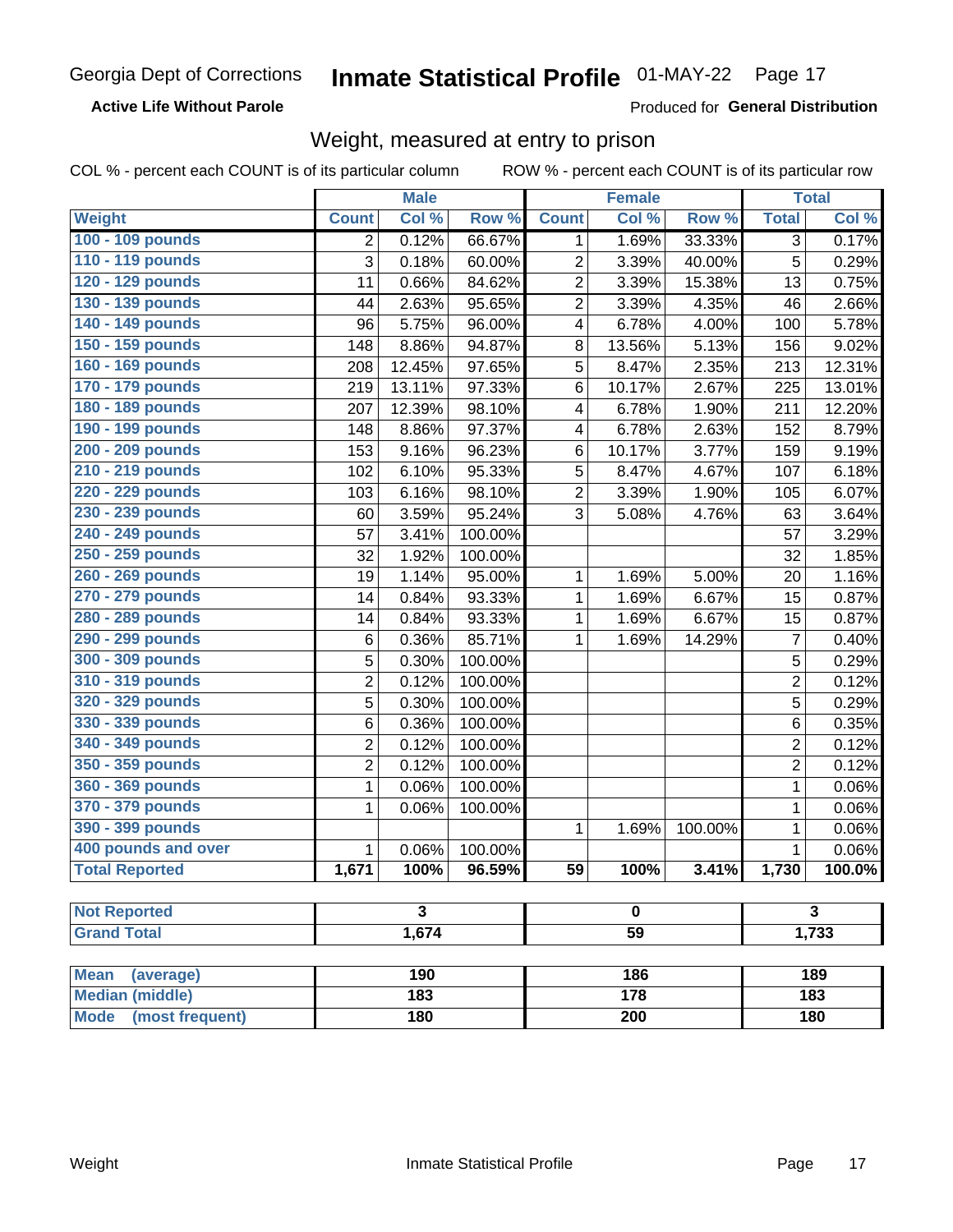## Inmate Statistical Profile 01-MAY-22 Page 18

#### **Active Life Without Parole**

#### Produced for General Distribution

## Veterans validated by Veteran's Administration

COL % - percent each COUNT is of its particular column

|                          |              | <b>Male</b> |                    | <b>Female</b> |       |              | <b>Total</b> |
|--------------------------|--------------|-------------|--------------------|---------------|-------|--------------|--------------|
| <b>Military service</b>  | <b>Count</b> | Col %       | <b>Row % Count</b> | Col %         | Row % | <b>Total</b> | Col %        |
| <b>Others</b><br>0       | 51           | 44.35%      | 100.00%            |               |       | 51           | 43.97%       |
| <b>Air Force</b>         | 39           | 33.91%      | 97.50%             | 100.00%       | 2.50% | 40           | 34.48%       |
| <b>Army</b>              | 6            | $5.22\%$    | 100.00%            |               |       | 6            | 5.17%        |
| <b>Navy</b><br>3         |              | 6.09%       | 100.00%            |               |       |              | 6.03%        |
| <b>Coast Guard</b><br>5. | 12           | 10.43%      | 100.00%            |               |       | 12           | 10.34%       |
| <b>Total Reported</b>    | 115          | 100%        | $99.14\%$          | 100%          | .86%  | 116          | 100%         |

| neo     | .559             | 58 | 647<br>. .<br>, , , |
|---------|------------------|----|---------------------|
| $f = f$ | <b>C7.</b><br>,, | 59 | っへへ<br>دد ،,        |

| <b>Moo.</b> |
|-------------|
|-------------|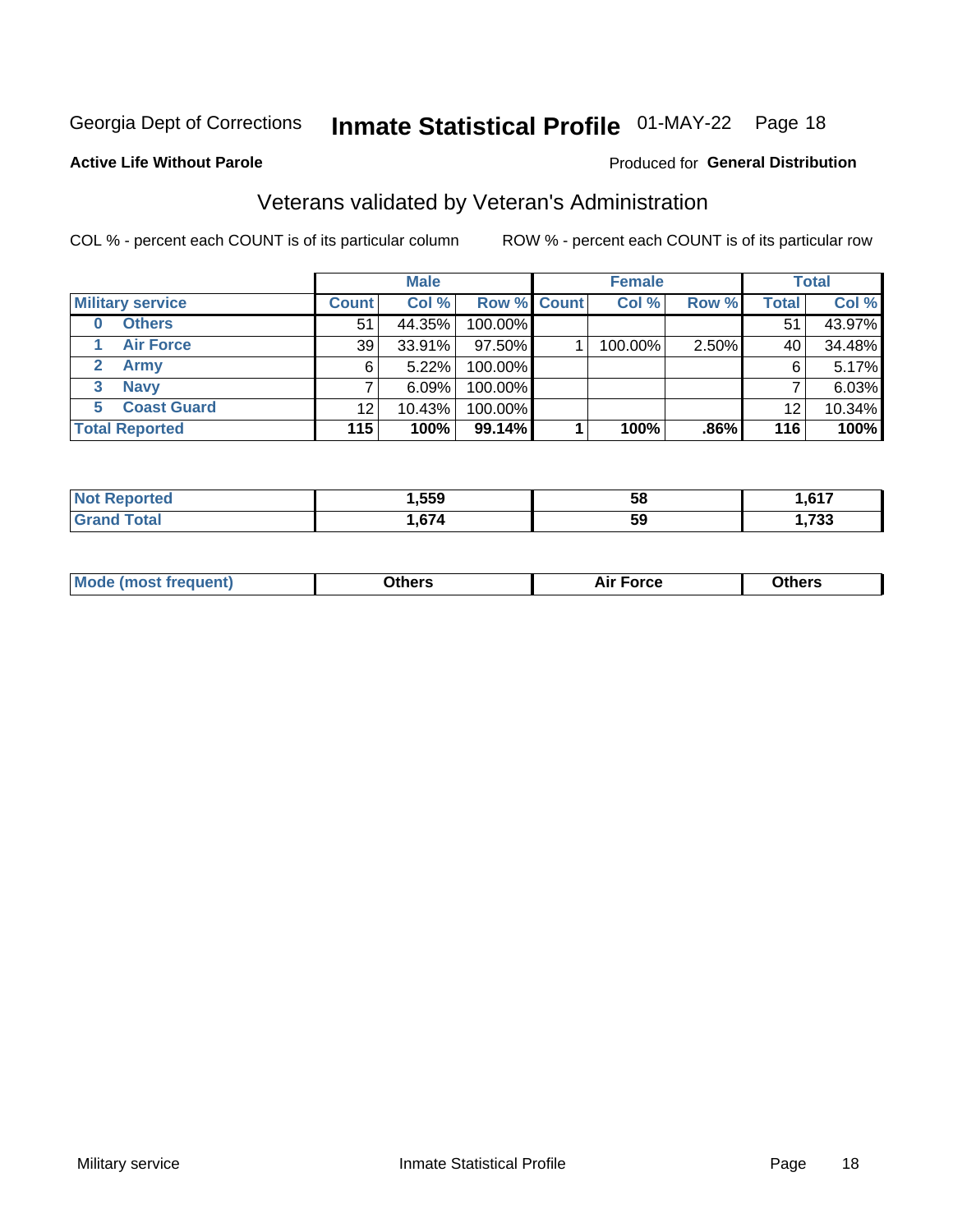## Inmate Statistical Profile 01-MAY-22 Page 19

#### **Active Life Without Parole**

#### Produced for General Distribution

### Type of admission to prison

COL % - percent each COUNT is of its particular column

|                                      |                 | <b>Male</b> |                    |    | <b>Female</b> |       |              | <b>Total</b> |
|--------------------------------------|-----------------|-------------|--------------------|----|---------------|-------|--------------|--------------|
| <b>Type of Admission</b>             | <b>Count</b>    | Col %       | <b>Row % Count</b> |    | Col %         | Row % | <b>Total</b> | Col %        |
| <b>New Sentence</b><br>52            | 589. ا          | 94.92%      | 96.42%             | 59 | 100.00%       | 3.58% | 1,648        | 95.10%       |
| <b>Probation Rev Partial</b><br>53   | 9               | .54%        | 100.00%            |    |               |       | 9            | .52%         |
| <b>Probation Rev Remainder</b><br>54 | 24              | 1.43%       | 100.00%            |    |               |       | 24           | 1.38%        |
| <b>Parole Rev New Sentence</b><br>55 | 23              | 1.37%       | 100.00%            |    |               |       | 23           | 1.33%        |
| <b>Parole Rev No New</b><br>56       | 18              | 1.08%       | 100.00%            |    |               |       | 18           | 1.04%        |
| <b>Sentence</b>                      |                 |             |                    |    |               |       |              |              |
| <b>Life W/O Parole</b><br>70         | 10 <sup>1</sup> | .60%        | 100.00%            |    |               |       | 10           | .58%         |
| <b>Unknown</b><br>82                 |                 | .06%        | 100.00%            |    |               |       |              | .06%         |
| <b>Total Reported</b>                | 1,674           | 100%        | 96.6%              | 59 | 100%          | 3.4%  | 1,733        | 100%         |

| <b>Not Reported</b>     |       |    |                 |
|-------------------------|-------|----|-----------------|
| <b>Total</b><br>' Grand | 1,674 | 59 | フつつ<br>., ، ، ، |

| Mode (most frequent) | <b>New Sentence</b> | <b>New Sentence</b> | <b>New Sentence</b> |
|----------------------|---------------------|---------------------|---------------------|
|                      |                     |                     |                     |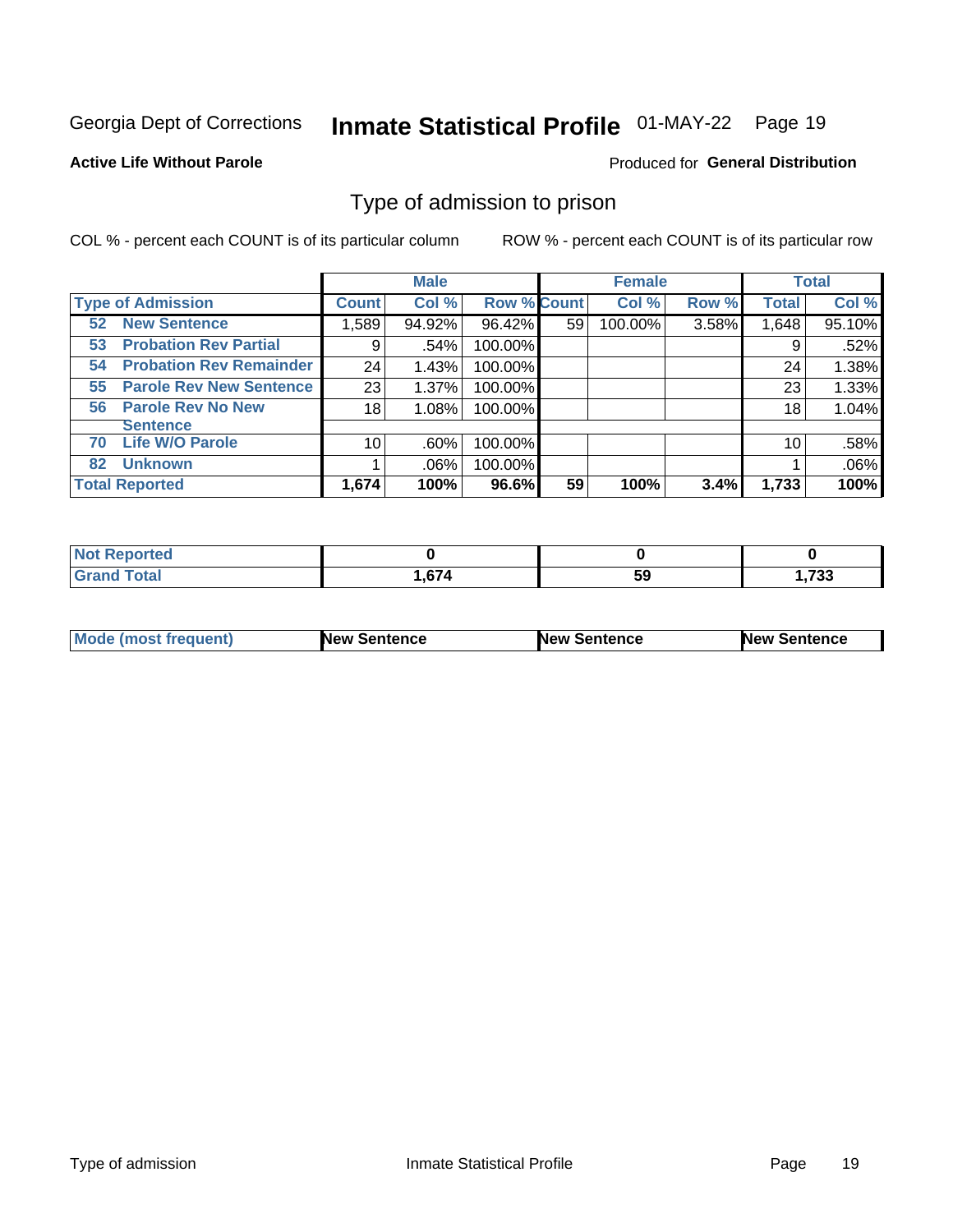## Inmate Statistical Profile 01-MAY-22 Page 20

**Active Life Without Parole** 

#### Produced for General Distribution

## Current / last supervision level

COL % - percent each COUNT is of its particular column

|                        |              | <b>Male</b> |                    |    | <b>Female</b> |       |                 | <b>Total</b> |
|------------------------|--------------|-------------|--------------------|----|---------------|-------|-----------------|--------------|
| <b>Security Status</b> | <b>Count</b> | Col%        | <b>Row % Count</b> |    | Col %         | Row % | Total           | Col %        |
| 4 Medium               | 10 I         | .60%        | 100.00%            |    | .00%          |       | 10 <sup>1</sup> | .58%         |
| 5 Close                | .664         | 99.40%      | 96.58%             | 59 | 100.00%       | 3.42% | 1,723           | 99.42%       |
| <b>Total Reported</b>  | 1,674        | 100%        | 96.6%              | 59 | 100%          | 3.4%  | 1,733           | 100%         |

| <b>Still being diagnosed</b> |       |    |       |
|------------------------------|-------|----|-------|
| <b>Not Reported</b>          |       |    |       |
| <b>Grand Total</b>           | 1.674 | 59 | 1,733 |

| <b>AhoM</b><br>rreauent) | Close | Close | Close |
|--------------------------|-------|-------|-------|
|                          |       |       |       |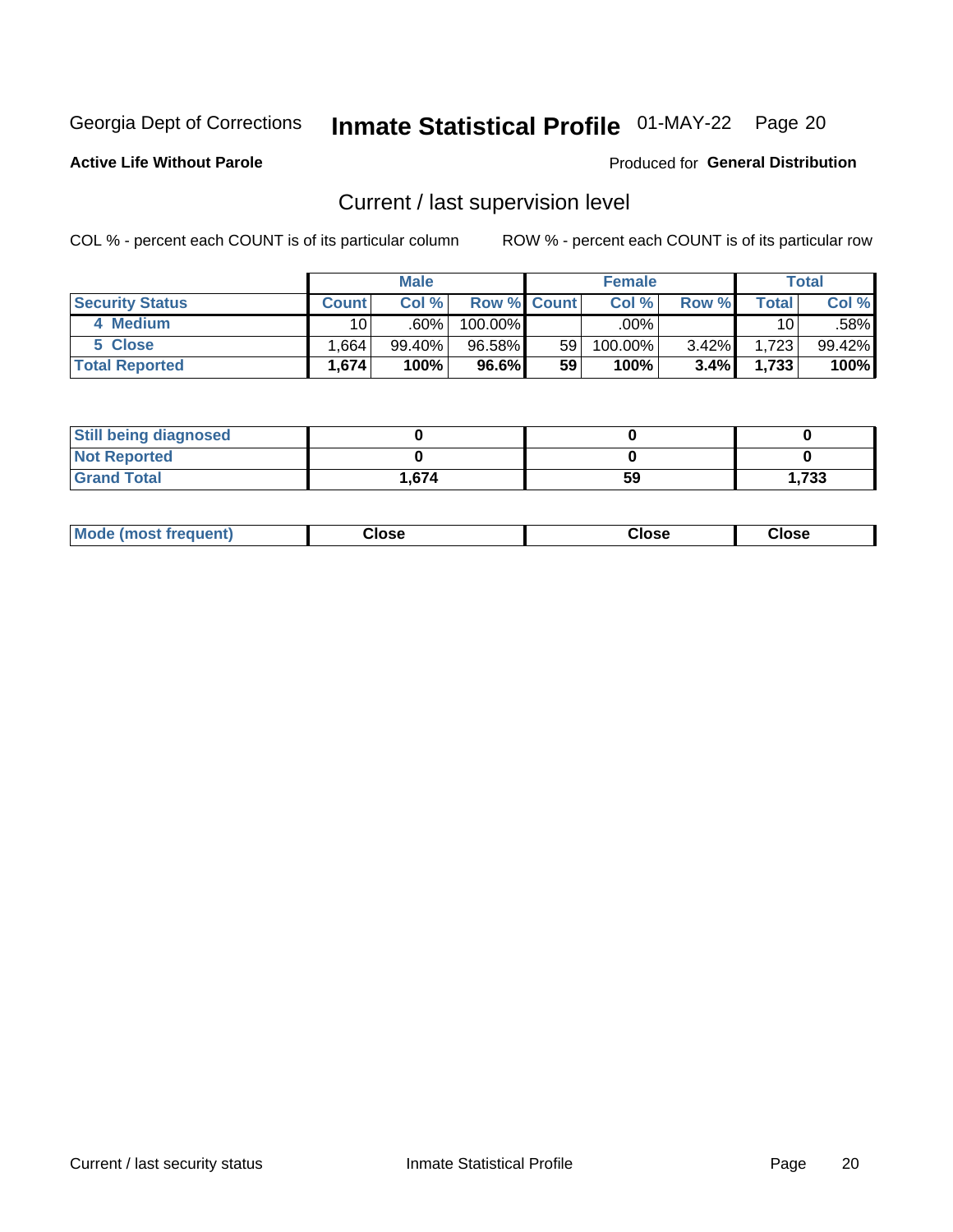## Inmate Statistical Profile 01-MAY-22 Page 21

**Active Life Without Parole** 

Produced for General Distribution

## Current / last type of institution

COL % - percent each COUNT is of its particular column

|                            |              | <b>Male</b> |                    |                 | <b>Female</b> |          |              | <b>Total</b> |
|----------------------------|--------------|-------------|--------------------|-----------------|---------------|----------|--------------|--------------|
| <b>Type of Institution</b> | <b>Count</b> | Col%        | <b>Row % Count</b> |                 | Col %         | Row %    | <b>Total</b> | Col %        |
| <b>State Prison</b>        | 1.674        | $100.00\%$  | $96.60\%$          | 59 <sub>1</sub> | $100.00\%$    | $3.40\%$ | 1,733        | 100.00%      |
| <b>Total Reported</b>      | 1,674        | 100%        | 96.6%              | 59              | $100\%$ .     | 3.4%     | 1.733        | 100%         |

| τeα             |                              |    |             |
|-----------------|------------------------------|----|-------------|
| $\sim$ . $\sim$ | $\sim$ $\sim$ $\sim$<br>רוטי | 59 | フへへ<br>ככ ו |

| <b>Mode (most frequent)</b> | State Prison | <b>State Prison</b> | State<br>⊦Prisonl |
|-----------------------------|--------------|---------------------|-------------------|
|                             |              |                     |                   |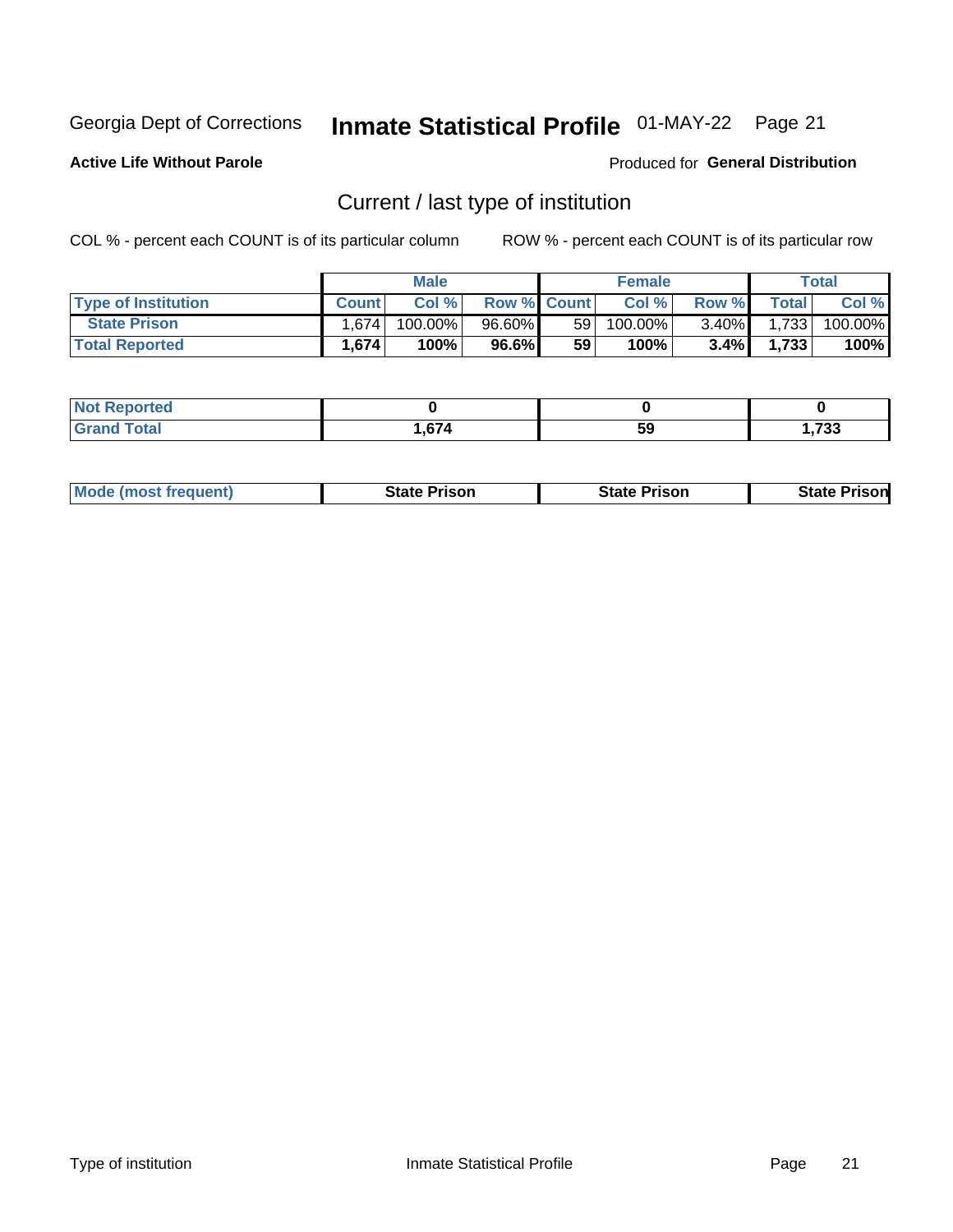## Inmate Statistical Profile 01-MAY-22 Page 22

#### **Active Life Without Parole**

#### Produced for General Distribution

### Institution type - transitional centers

COL % - percent each COUNT is of its particular column

|                                                | <b>Male</b> |                    | <b>Female</b> |             | <b>Total</b> |
|------------------------------------------------|-------------|--------------------|---------------|-------------|--------------|
| <b>Institution Type - Trans. Centers Count</b> | CoI%        | <b>Row % Count</b> | Col % l       | Row % Total | Col %        |
| <b>Total Reported</b>                          |             |                    |               |             |              |

| <b>Reported</b><br><b>NOT</b><br>$\sim$            |  |  |
|----------------------------------------------------|--|--|
| $f$ $f \circ f \circ f$<br>$C = 1$<br><b>TULAI</b> |  |  |

| Mode (most frequent) | <b>Null</b> | <b>Null</b> | <b>Null</b> |
|----------------------|-------------|-------------|-------------|
|                      |             |             |             |
|                      |             |             |             |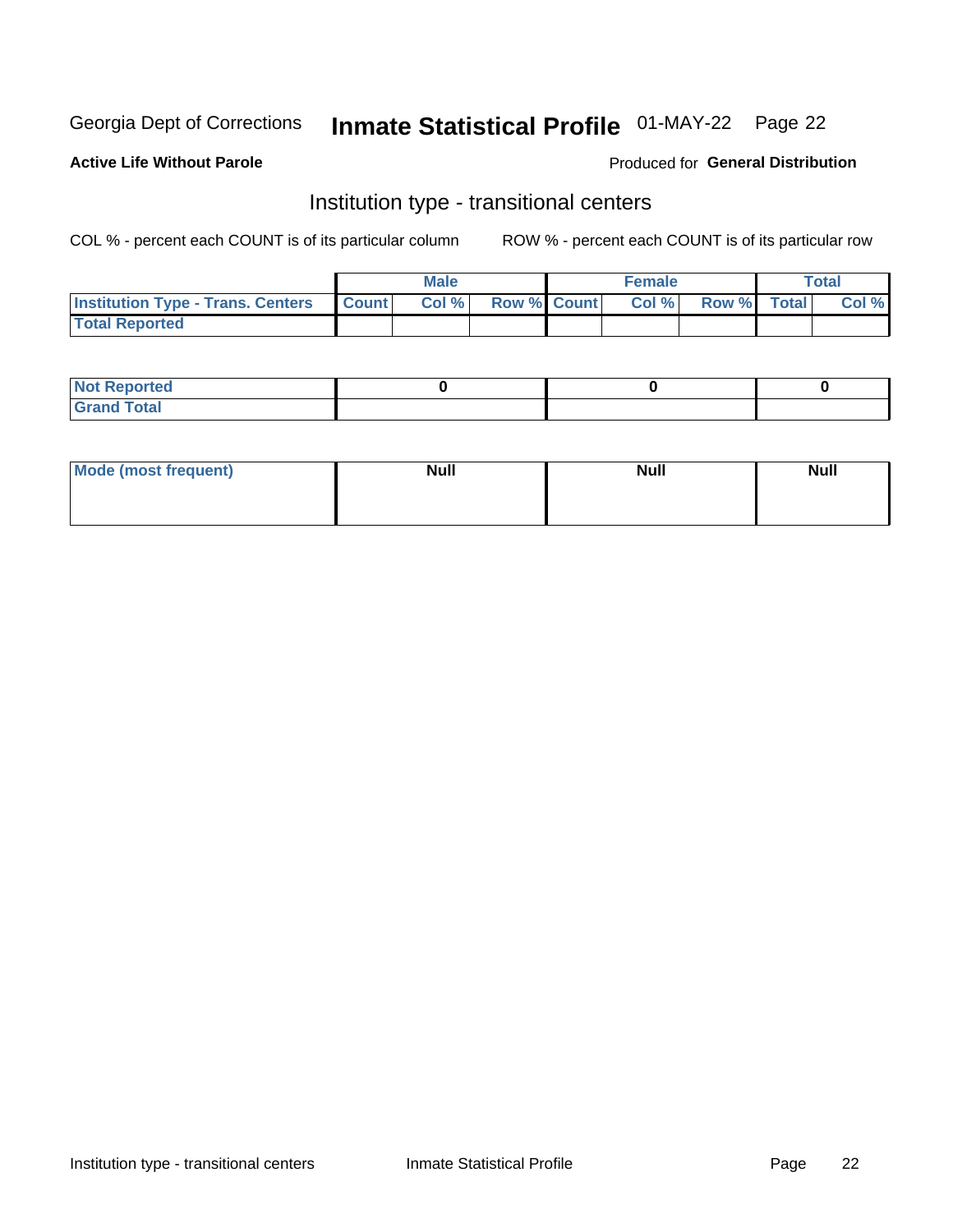## Inmate Statistical Profile 01-MAY-22 Page 23

**Active Life Without Parole** 

Produced for General Distribution

### Institution type - county prisons

COL % - percent each COUNT is of its particular column

|                                                    | <b>Male</b> |       |  | <b>Female</b> |                          |             | <b>Total</b> |       |
|----------------------------------------------------|-------------|-------|--|---------------|--------------------------|-------------|--------------|-------|
| <b>Institution Type - County Prisons   Count  </b> |             | Col % |  |               | <b>Row % Count Col %</b> | Row % Total |              | Col % |
| <b>Total Reported</b>                              |             |       |  |               |                          |             |              |       |

| <b>Not</b><br>: Reported<br> |  |  |
|------------------------------|--|--|
| <b>Total</b><br>---          |  |  |

| Mode (most frequent) | <b>Null</b> | <b>Null</b><br><b>Null</b> |
|----------------------|-------------|----------------------------|
|                      |             |                            |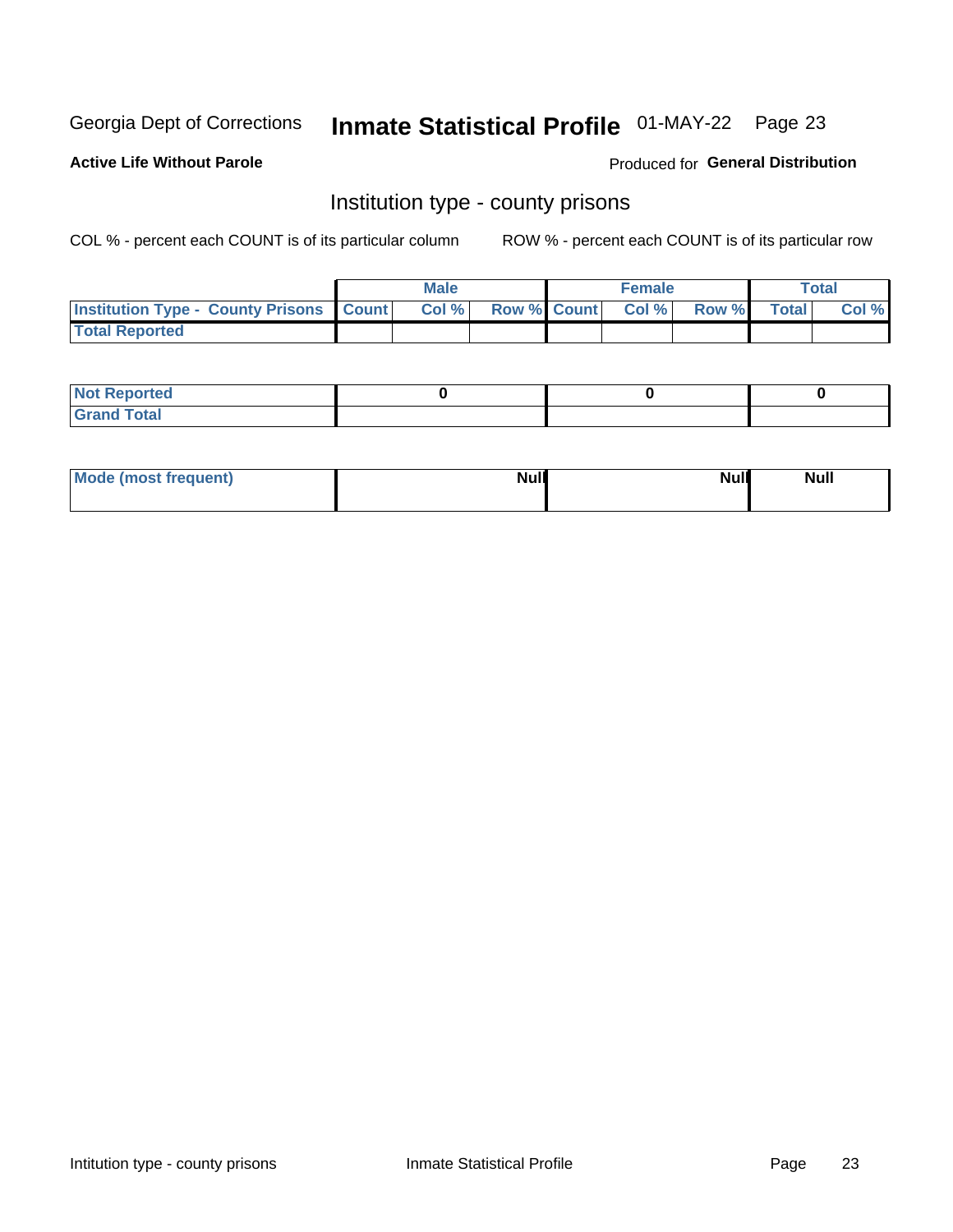## Inmate Statistical Profile 01-MAY-22 Page 24

#### **Active Life Without Parole**

#### **Produced for General Distribution**

### Institution type - state prisons

COL % - percent each COUNT is of its particular column

|                                         | <b>Male</b>               |        |                             |                 | <b>Female</b> |                                     | <b>Total</b>   |          |
|-----------------------------------------|---------------------------|--------|-----------------------------|-----------------|---------------|-------------------------------------|----------------|----------|
| <b>Institution Type - State Prisons</b> | <b>Count</b>              | Col %  | Row %                       | <b>Count</b>    | Col %         | Row %                               | <b>Total</b>   | Col %    |
| <b>Arrendale State Prison</b>           |                           |        |                             | 24              | 40.68%        | 100.00%                             | 24             | $1.38\%$ |
| <b>Augusta State Med. Prison</b>        | 91                        | 5.44%  | 100.00%                     |                 |               |                                     | 91             | 5.25%    |
| <b>Baldwin State Prison</b>             | 41                        | 2.45%  | 100.00%                     |                 |               |                                     | 41             | 2.37%    |
| <b>Calhoun State Prison</b>             |                           | .06%   | 100.00%                     |                 |               |                                     |                | .06%     |
| <b>Central State Prison</b>             |                           | .06%   | 100.00%                     |                 |               |                                     |                | .06%     |
| <b>Coastal State Prison</b>             | 1                         | .06%   | 100.00%                     |                 |               |                                     | 1              | .06%     |
| <b>Dooly State Prison</b>               | $\overline{2}$            | .12%   | 100.00%                     |                 |               |                                     | $\overline{2}$ | .12%     |
| <b>Ga Diag Class Prison</b>             | 48                        | 2.87%  | 100.00%                     |                 |               |                                     | 48             | 2.77%    |
| <b>Hancock State Prison</b>             | 158                       | 9.44%  | 100.00%                     |                 |               |                                     | 158            | 9.12%    |
| <b>Hays State Prison</b>                | 176                       | 10.51% | 100.00%                     |                 |               |                                     | 176            | 10.16%   |
| <b>Johnson State Prison</b>             |                           | .06%   | 100.00%                     |                 |               |                                     |                | .06%     |
| <b>Macon State Prison</b>               | 329                       | 19.65% | 100.00%                     |                 |               |                                     | 329            | 18.98%   |
| <b>Phillips State Prison</b>            | 27                        | 1.61%  | 100.00%                     |                 |               |                                     | 27             | 1.56%    |
| <b>Pulaski State Prison</b>             |                           |        |                             | 35              | 59.32%        | 100.00%                             | 35             | 2.02%    |
| <b>Smith State Prison</b>               | 228                       | 13.62% | 100.00%                     |                 |               |                                     | 228            | 13.16%   |
| <b>Special Management Unit</b>          | 24                        | 1.43%  | 100.00%                     |                 |               |                                     | 24             | 1.38%    |
| <b>Telfair State Prison</b>             | 278                       | 16.61% | 100.00%                     |                 |               |                                     | 278            | 16.04%   |
| <b>Valdosta State Prison</b>            | 138                       | 8.24%  | 100.00%                     |                 |               |                                     | 138            | 7.96%    |
| <b>Ware State Prison</b>                | 130                       | 7.77%  | 100.00%                     |                 |               |                                     | 130            | 7.50%    |
| <b>Total Reported</b>                   | 1,674                     | 100%   | 96.6%                       | 59              | 100%          | 3.4%                                | 1,733          | 100%     |
| <b>Not Reported</b>                     | 0                         |        | $\bf{0}$                    |                 |               | $\bf{0}$                            |                |          |
| <b>Grand Total</b>                      |                           | 1,674  |                             | $\overline{59}$ |               |                                     | 1,733          |          |
| <b>Mode (most frequent)</b>             | <b>Macon State Prison</b> |        | <b>Pulaski State Prison</b> |                 |               | <b>Macon State</b><br><b>Prison</b> |                |          |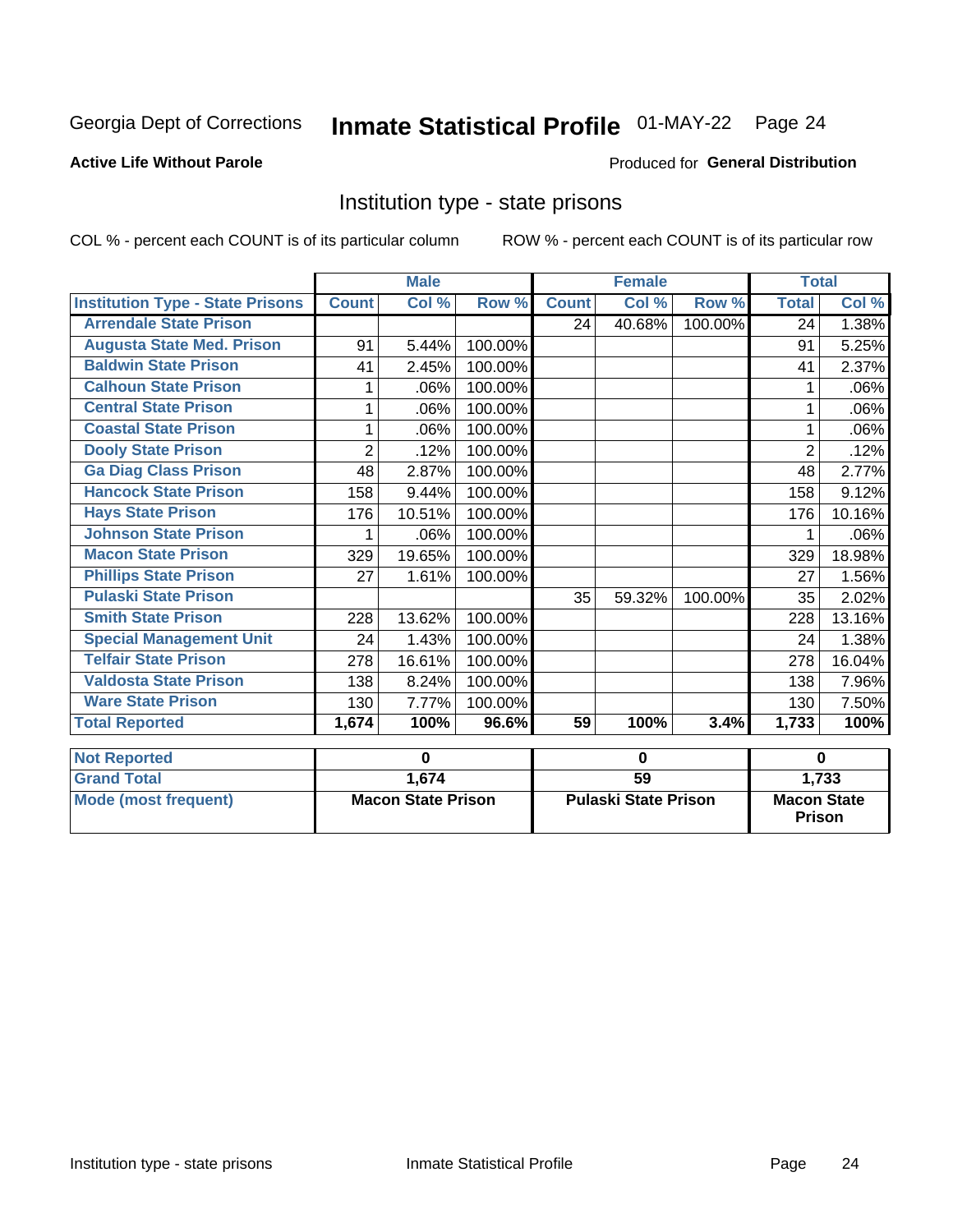## Inmate Statistical Profile 01-MAY-22 Page 25

**Active Life Without Parole** 

Produced for General Distribution

### Institution type - private prisons

COL % - percent each COUNT is of its particular column

|                                                 | <b>Male</b> |       |                    | <b>Female</b> |       |             | Total |       |
|-------------------------------------------------|-------------|-------|--------------------|---------------|-------|-------------|-------|-------|
| <b>Institution Type - Private Prisons Count</b> |             | Col % | <b>Row % Count</b> |               | Col % | Row % Total |       | Col % |
| <b>Total Reported</b>                           |             |       |                    |               |       |             |       |       |

| Not Reported           |  |  |
|------------------------|--|--|
| <b>Cotal</b><br>______ |  |  |

| <b>Mo</b><br>frequent) | <b>Null</b> | <b>Null</b> | . . I *<br><b>IVUII</b> |
|------------------------|-------------|-------------|-------------------------|
|                        |             |             |                         |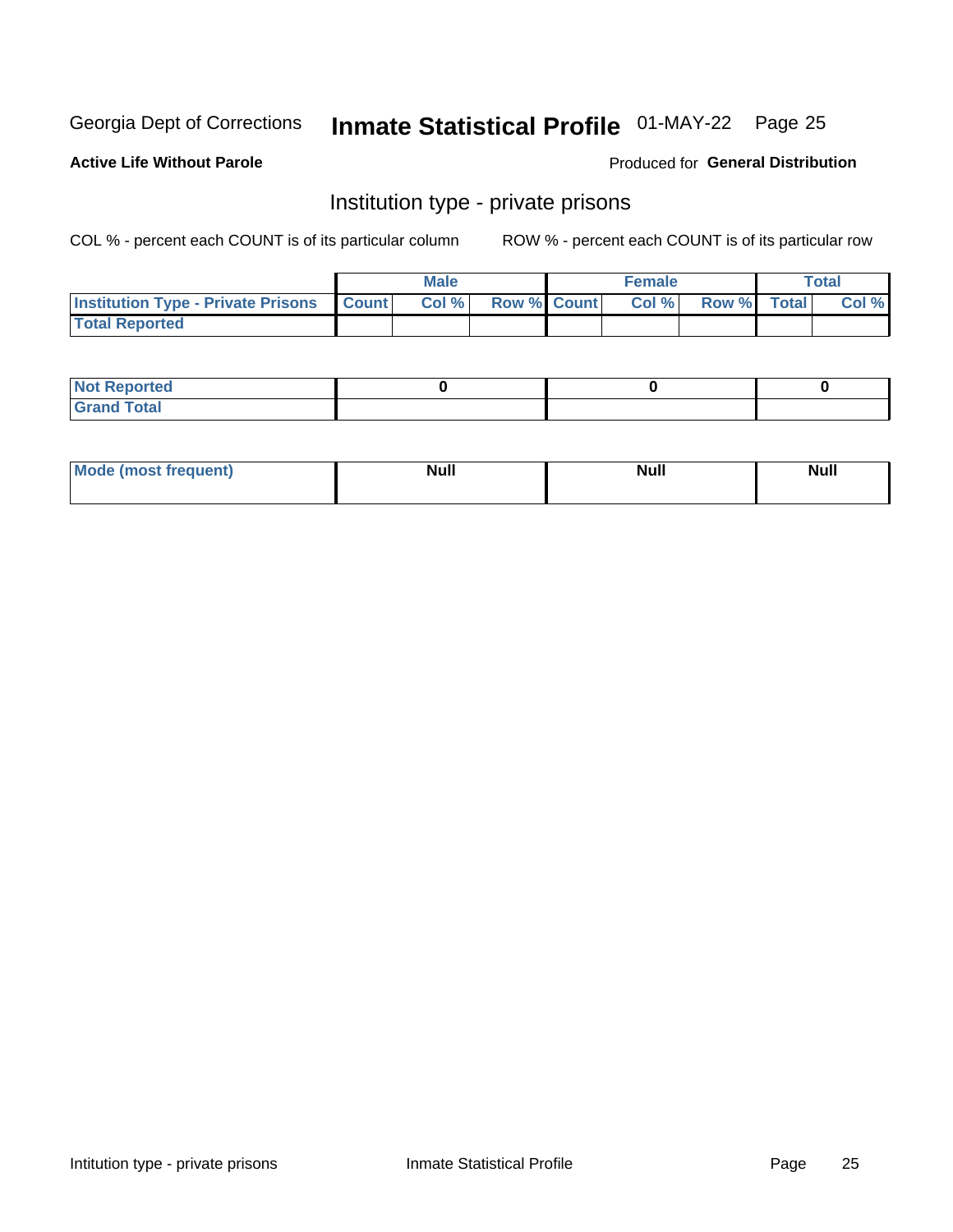## Inmate Statistical Profile 01-MAY-22 Page 26

#### **Active Life Without Parole**

#### Produced for General Distribution

### Institution type - inmate boot camp

COL % - percent each COUNT is of its particular column

|                                            | <b>Male</b> |      |                    | <b>Female</b> | <b>Total</b> |  |       |
|--------------------------------------------|-------------|------|--------------------|---------------|--------------|--|-------|
| <b>Institution Type - Boot Camps Count</b> |             | Col% | <b>Row % Count</b> | Col%          | Row % Total  |  | Col % |
| <b>Total Rported</b>                       |             |      |                    |               |              |  |       |

| <b>Not Reported</b>            |  |  |
|--------------------------------|--|--|
| <b>Total</b><br>C <sub>r</sub> |  |  |

| Mod<br>uamo | Nul.<br>$- - - - - -$ | <b>Null</b> | <br>uu.<br>------ |
|-------------|-----------------------|-------------|-------------------|
|             |                       |             |                   |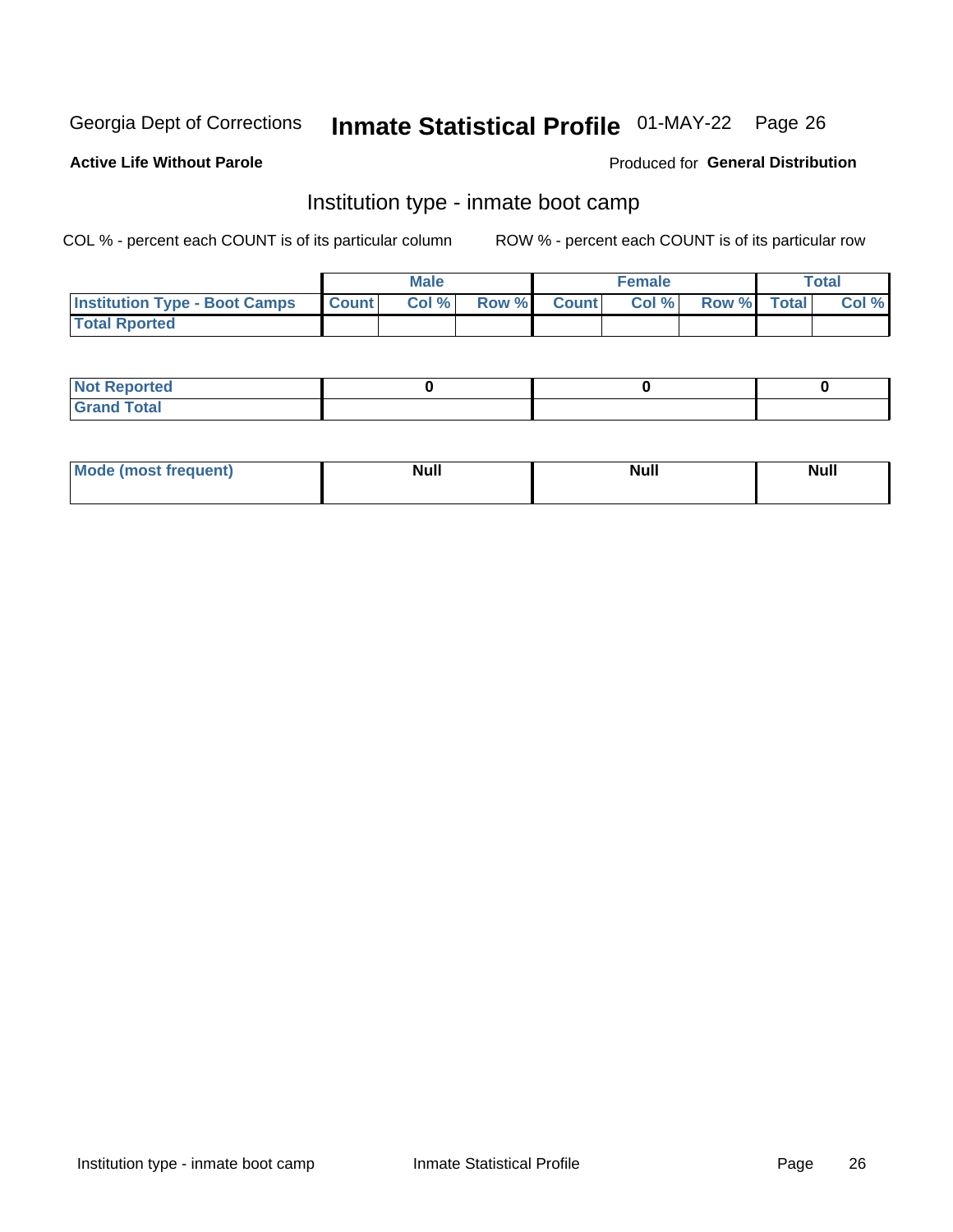## Inmate Statistical Profile 01-MAY-22 Page 27

#### **Active Life Without Parole**

#### **Produced for General Distribution**

### Number of disciplinary reports

COL % - percent each COUNT is of its particular column

|                                       | <b>Male</b>  |        |         | <b>Female</b> |        |       | <b>Total</b> |        |
|---------------------------------------|--------------|--------|---------|---------------|--------|-------|--------------|--------|
| <b>Number of Disciplinary Reports</b> | <b>Count</b> | Col %  | Row %   | <b>Count</b>  | Col %  | Row % | <b>Total</b> | Col %  |
|                                       | 465          | 27.78% | 94.90%  | 25            | 42.37% | 5.10% | 490          | 28.27% |
|                                       | 238          | 14.22% | 97.54%  | 6             | 10.17% | 2.46% | 244          | 14.08% |
| $\mathbf{2}$                          | 133          | 7.95%  | 93.01%  | 10            | 16.95% | 6.99% | 143          | 8.25%  |
| 3                                     | 128          | 7.65%  | 96.97%  | 4             | 6.78%  | 3.03% | 132          | 7.62%  |
|                                       | 101          | 6.03%  | 96.19%  | 4             | 6.78%  | 3.81% | 105          | 6.06%  |
| 5                                     | 75           | 4.48%  | 100.00% |               |        |       | 75           | 4.33%  |
| <b>More Than 5</b>                    | 534          | 31.90% | 98.16%  | 10            | 16.95% | 1.84% | 544          | 31.39% |
| <b>Total Reported</b>                 | 1,674        | 100%   | 96.60%  | 59            | 100%   | 3.40% | 1,733        | 100%   |

| <b>NO</b><br>тео |      |    |             |
|------------------|------|----|-------------|
| Гоtal            | .674 | ວະ | 722<br>,,JJ |

| Mean (average)       | 6.49 | 3.92 | 6.41 |
|----------------------|------|------|------|
| Median (middle)      |      |      |      |
| Mode (most frequent) |      |      |      |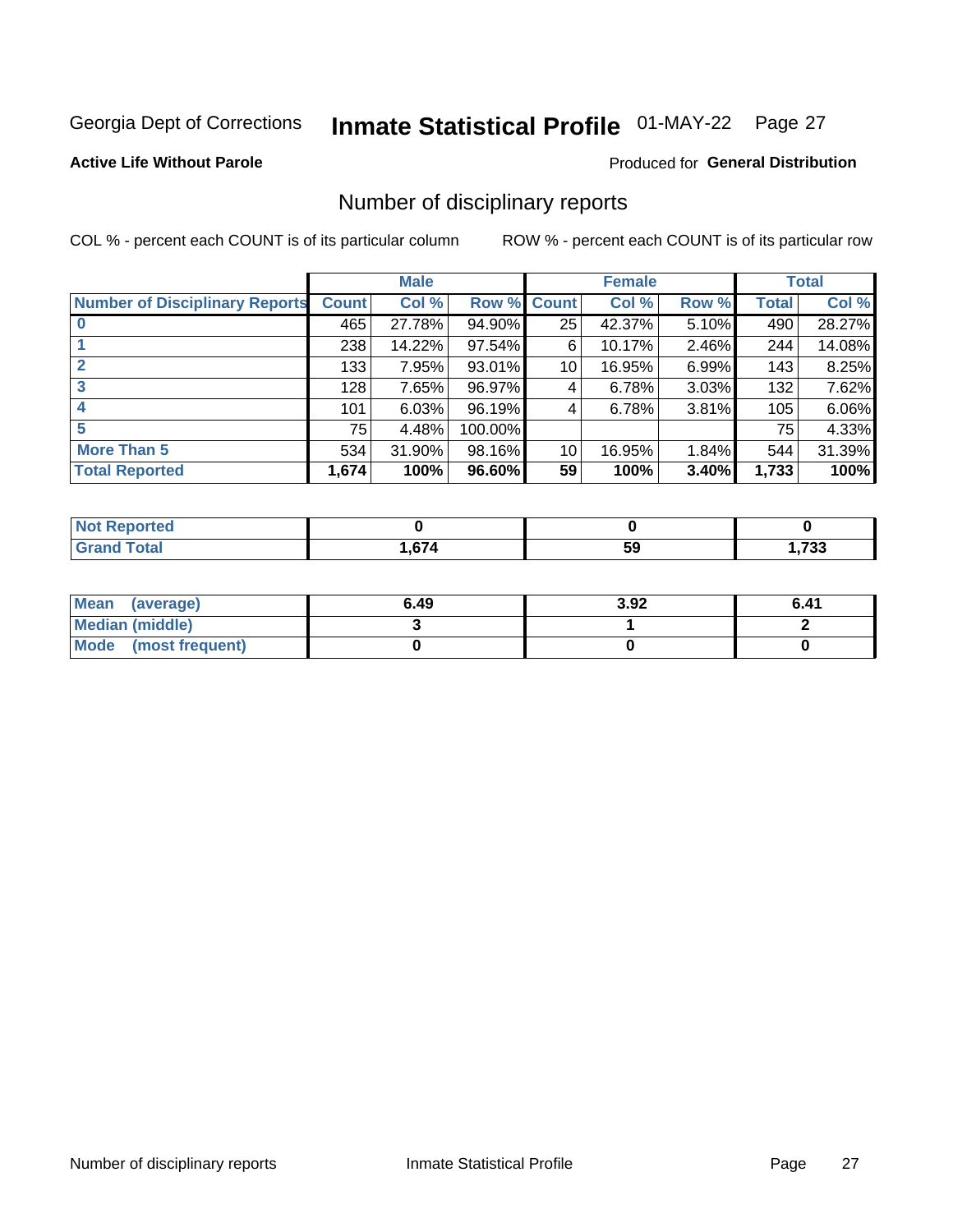## Inmate Statistical Profile 01-MAY-22 Page 28

#### **Active Life Without Parole**

#### **Produced for General Distribution**

### Number of transfers

COL % - percent each COUNT is of its particular column

|                            | <b>Male</b> |        | <b>Female</b> |              |        | <b>Total</b> |              |        |
|----------------------------|-------------|--------|---------------|--------------|--------|--------------|--------------|--------|
| <b>Number of Transfers</b> | Count l     | Col %  | Row %         | <b>Count</b> | Col %  | Row %        | <b>Total</b> | Col %  |
|                            | 34          | 2.03%  | 82.93%        | 7            | 11.86% | 17.07%       | 41           | 2.37%  |
|                            | 450         | 26.88% | 94.74%        | 25           | 42.37% | 5.26%        | 475          | 27.41% |
| $\mathbf{2}$               | 214         | 12.78% | 94.27%        | 13           | 22.03% | 5.73%        | 227          | 13.10% |
| 3                          | 184         | 10.99% | 95.83%        | 8            | 13.56% | 4.17%        | 192          | 11.08% |
|                            | 143         | 8.54%  | 99.31%        |              | 1.69%  | 0.69%        | 144          | 8.31%  |
| 5                          | 108         | 6.45%  | 99.08%        |              | 1.69%  | 0.92%        | 109          | 6.29%  |
| <b>More Than 5</b>         | 541         | 32.32% | 99.27%        | 4            | 6.78%  | 0.73%        | 545          | 31.45% |
| <b>Total Reported</b>      | 1,674       | 100%   | 96.60%        | 59           | 100%   | 3.40%        | 1,733        | 100.0% |

| <b>orted</b><br>NOT |      |    |            |
|---------------------|------|----|------------|
| 'otal               | ,674 | ວະ | フクク<br>ູບບ |

| Mean (average)       | 5.90 | 1.95 | - -- |
|----------------------|------|------|------|
| Median (middle)      |      |      |      |
| Mode (most frequent) |      |      |      |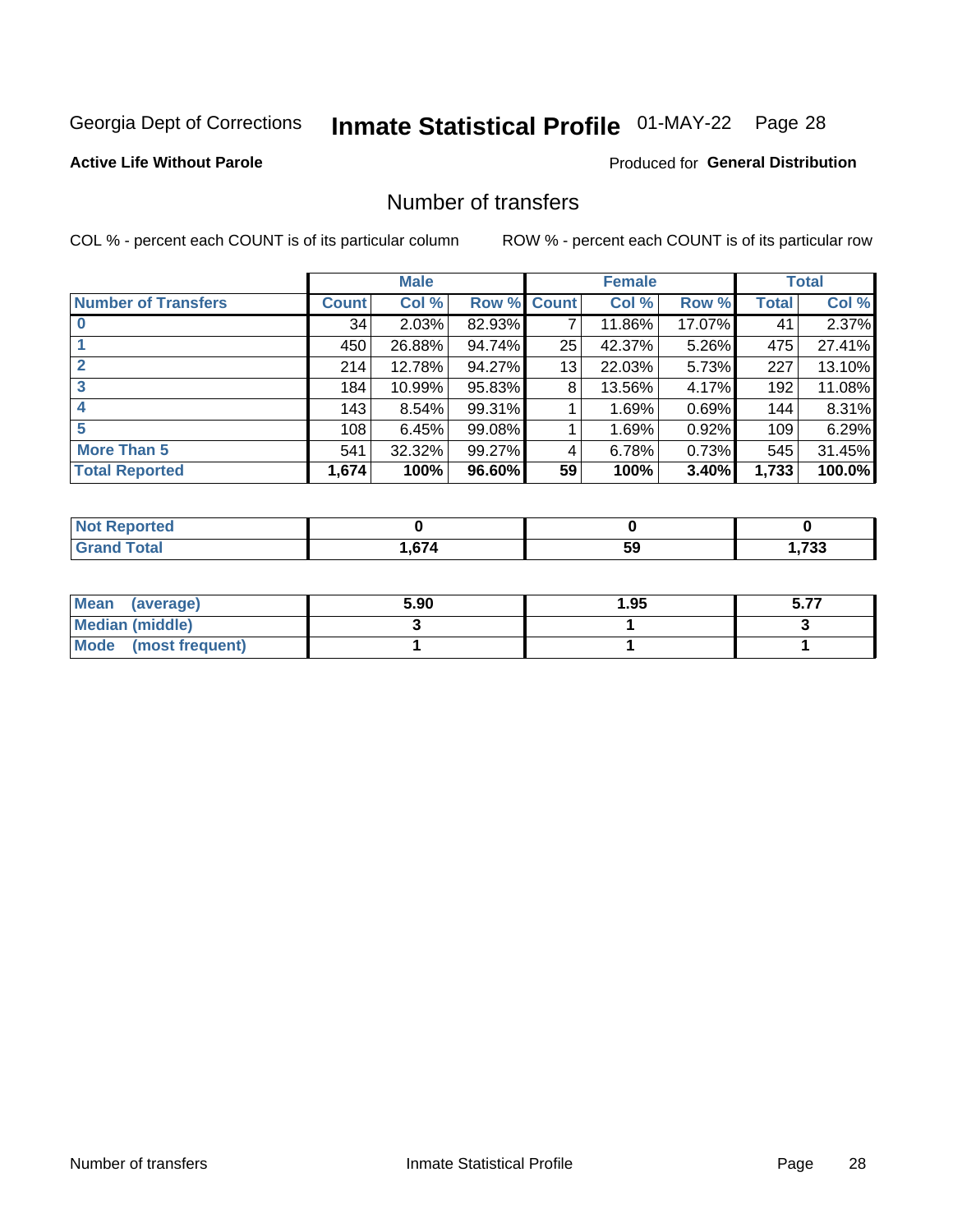## Inmate Statistical Profile 01-MAY-22 Page 29

**Active Life Without Parole** 

Produced for General Distribution

## Number of escapes

COL % - percent each COUNT is of its particular column

|                          | <b>Male</b>  |        |                    | <b>Female</b> |         |          | Total |        |
|--------------------------|--------------|--------|--------------------|---------------|---------|----------|-------|--------|
| <b>Number of Escapes</b> | <b>Count</b> | Col %  | <b>Row % Count</b> |               | Col %   | Row %    | Total | Col %  |
|                          | 1,670        | 99.76% | 96.59%             | 59            | 100.00% | 3.41%    | 1,729 | 99.77% |
|                          |              | 0.12%  | $100.00\%$         |               |         |          |       | 0.12%  |
|                          |              | 0.12%  | $100.00\%$         |               |         |          |       | 0.12%  |
| <b>Total Reported</b>    | 1,674        | 100%   | $96.60\%$          | 59            | 100%    | $3.40\%$ | 1,733 | 100.0% |

| rted<br>NO:          |      |    |            |
|----------------------|------|----|------------|
| <b>otal</b><br>Grand | .674 | 59 | フへへ<br>് ാ |

| Mean (average)       |  |  |
|----------------------|--|--|
| Median (middle)      |  |  |
| Mode (most frequent) |  |  |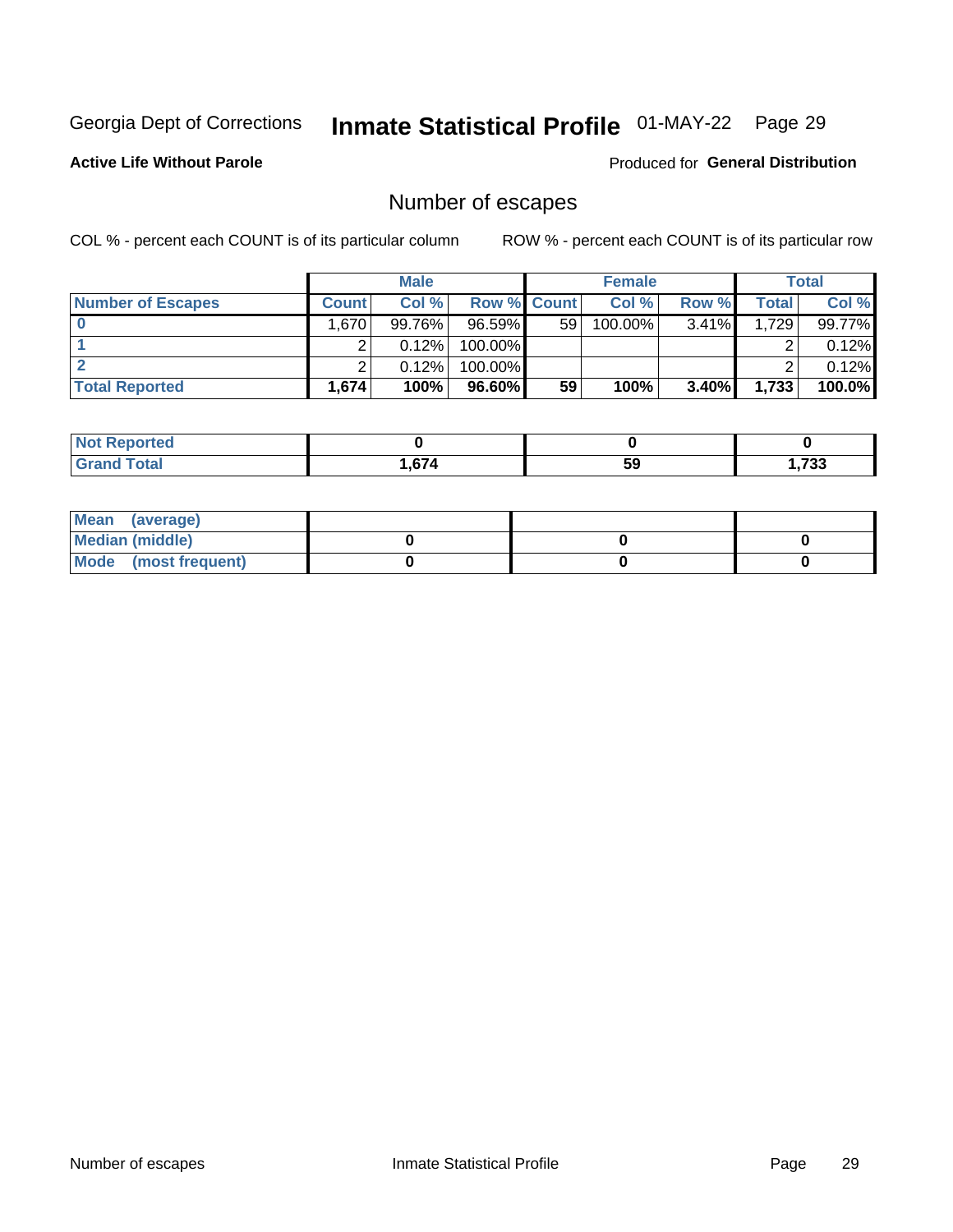#### **Active Life Without Parole**

#### Produced for General Distribution

### Time served in current (or last) institution

COL % - percent each COUNT is of its particular column

|                            |              | <b>Male</b> |         |                 | <b>Female</b> | <b>Total</b> |              |        |
|----------------------------|--------------|-------------|---------|-----------------|---------------|--------------|--------------|--------|
| <b>Time In Institution</b> | <b>Count</b> | Col %       | Row %   | <b>Count</b>    | Col %         | Row %        | <b>Total</b> | Col %  |
| 0 to 3 months              | 142          | 8.48%       | 97.26%  | 4               | 6.78%         | 2.74%        | 146          | 8.42%  |
| <b>3.01 to 6 months</b>    | 84           | 5.02%       | 93.33%  | 6               | 10.17%        | 6.67%        | 90           | 5.19%  |
| 6.01 to 9 months           | 92           | 5.50%       | 97.87%  | 2               | 3.39%         | 2.13%        | 94           | 5.42%  |
| 9.01 to 12 months          | 51           | 3.05%       | 100.00% |                 |               |              | 51           | 2.94%  |
| 12.01 to 18 months         | 88           | 5.26%       | 100.00% |                 |               |              | 88           | 5.08%  |
| <b>18.01 to 24 months</b>  | 102          | 6.09%       | 100.00% |                 |               |              | 102          | 5.89%  |
| $2.01$ to 3 years          | 237          | 14.16%      | 97.93%  | 5               | 8.47%         | 2.07%        | 242          | 13.96% |
| $3.01$ to 4 years          | 274          | 16.37%      | 95.80%  | 12 <sub>2</sub> | 20.34%        | 4.20%        | 286          | 16.50% |
| 4.01 to 5 years            | 173          | 10.33%      | 97.74%  | 4               | 6.78%         | 2.26%        | 177          | 10.21% |
| 5.01 to 6 years            | 110          | 6.57%       | 95.65%  | 5               | 8.47%         | 4.35%        | 115          | 6.64%  |
| 6.01 to 7 years            | 87           | 5.20%       | 92.55%  | $\overline{7}$  | 11.86%        | 7.45%        | 94           | 5.42%  |
| 7.01 to 8 years            | 51           | 3.05%       | 91.07%  | 5               | 8.47%         | 8.93%        | 56           | 3.23%  |
| 8.01 to 9 years            | 47           | 2.81%       | 94.00%  | 3               | 5.08%         | 6.00%        | 50           | 2.89%  |
| 9.01 to 10 years           | 37           | 2.21%       | 94.87%  | $\overline{2}$  | 3.39%         | 5.13%        | 39           | 2.25%  |
| Over 10 years              | 99           | 5.91%       | 96.12%  | 4               | 6.78%         | 3.88%        | 103          | 5.94%  |
| <b>Total Reported</b>      | 1,674        | 100%        | 96.60%  | 59              | 100%          | 3.40%        | 1,733        | 100%   |

| <b>Reported</b><br><b>NOT</b> |        |    |              |
|-------------------------------|--------|----|--------------|
| <i>i</i> otal                 | $\sim$ | 59 | 700<br>,, JJ |

| <b>Mean</b><br>(average) | 46 months | 56 months | 46 months |
|--------------------------|-----------|-----------|-----------|
| Median (middle)          | 38 months | 51 months | 38 months |
| Mode (most frequent)     | 0 months  | 5 months  | 1 months  |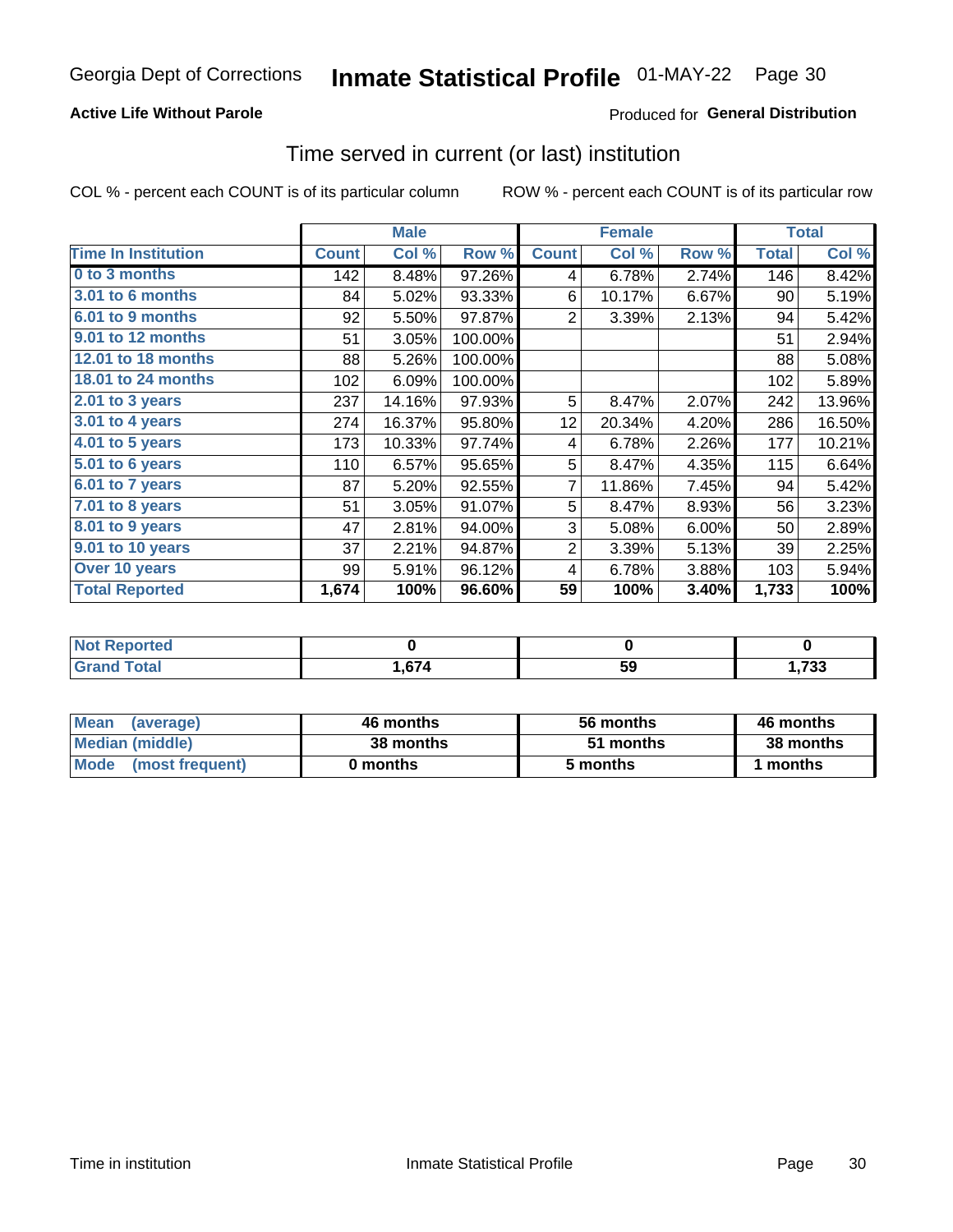## Inmate Statistical Profile 01-MAY-22 Page 31

#### **Active Life Without Parole**

#### Produced for General Distribution

### Highest grade level attained

COL % - percent each COUNT is of its particular column

|                              |                | <b>Male</b> |         |                 | <b>Female</b> |        |                | <b>Total</b> |
|------------------------------|----------------|-------------|---------|-----------------|---------------|--------|----------------|--------------|
| <b>Grade Level</b>           | <b>Count</b>   | Col %       | Row %   | <b>Count</b>    | Col %         | Row %  | <b>Total</b>   | Col %        |
| No school at all             | 2              | 0.16%       | 100.00% |                 |               |        | $\overline{2}$ | 0.16%        |
| <b>Grade 1</b>               | 1              | 0.08%       | 100.00% |                 |               |        | 1              | 0.08%        |
| <b>Grade 2</b>               | 1              | 0.08%       | 100.00% |                 |               |        | 1              | 0.08%        |
| <b>Grade 3</b>               | $\overline{2}$ | 0.16%       | 100.00% |                 |               |        | $\overline{2}$ | 0.16%        |
| <b>Grade 4</b>               | 4              | 0.33%       | 100.00% |                 |               |        | 4              | 0.32%        |
| <b>Grade 5</b>               | 1              | 0.08%       | 100.00% |                 |               |        | 1              | 0.08%        |
| Grade 6                      | 9              | 0.74%       | 100.00% |                 |               |        | 9              | 0.73%        |
| Grade 7                      | 33             | 2.71%       | 100.00% |                 |               |        | 33             | 2.66%        |
| Grade 8                      | 79             | 6.50%       | 100.00% |                 |               |        | 79             | 6.37%        |
| Grade 9                      | 148            | 12.17%      | 98.01%  | 3               | 12.50%        | 1.99%  | 151            | 12.18%       |
| Grade 10                     | 232            | 19.08%      | 98.31%  | 4               | 16.67%        | 1.69%  | 236            | 19.03%       |
| Grade 11                     | 220            | 18.09%      | 98.65%  | 3               | 12.50%        | 1.35%  | 223            | 17.98%       |
| <b>Grade 12 or GED</b>       | 328            | 26.97%      | 97.33%  | 9               | 37.50%        | 2.67%  | 337            | 27.18%       |
| Some tech school             | 14             | 1.15%       | 93.33%  | 1               | 4.17%         | 6.67%  | 15             | 1.21%        |
| <b>Completed tech school</b> | 17             | 1.40%       | 100.00% |                 |               |        | 17             | 1.37%        |
| College, 1 year              | 39             | 3.21%       | 97.50%  | 1               | 4.17%         | 2.50%  | 40             | 3.23%        |
| College, 2 year              | 42             | 3.45%       | 97.67%  | 1               | 4.17%         | 2.33%  | 43             | 3.47%        |
| College, 3 year              | 18             | 1.48%       | 100.00% |                 |               |        | 18             | 1.45%        |
| <b>Bachelor's degree</b>     | 20             | 1.64%       | 100.00% |                 |               |        | 20             | 1.61%        |
| <b>Master's degree</b>       | 4              | 0.33%       | 80.00%  | 1               | 4.17%         | 20.00% | 5              | 0.40%        |
| Ph.D. degree                 | 1              | 0.08%       | 50.00%  | 1               | 4.17%         | 50.00% | $\overline{2}$ | 0.16%        |
| Law degree                   |                | 0.08%       | 100.00% |                 |               |        |                | 0.08%        |
| <b>Total Reported</b>        | 1,216          | 100%        | 98.06%  | $\overline{24}$ | 100.0%        | 1.94%  | 1,240          | 100%         |

| rted        | AEC | w  | .         |
|-------------|-----|----|-----------|
| NO          | TJU |    | 491       |
| <b>Utal</b> | 674 | 59 | フクク<br>vu |

| <b>Mean</b><br>(average) | 10.83           | 11.92           | 10.85             |
|--------------------------|-----------------|-----------------|-------------------|
| Median (middle)          | Grade 11        | Grade 12 or GED | Grade 11          |
| Mode (most frequent)     | Grade 12 or GED | Grade 12 or GED | I Grade 12 or GED |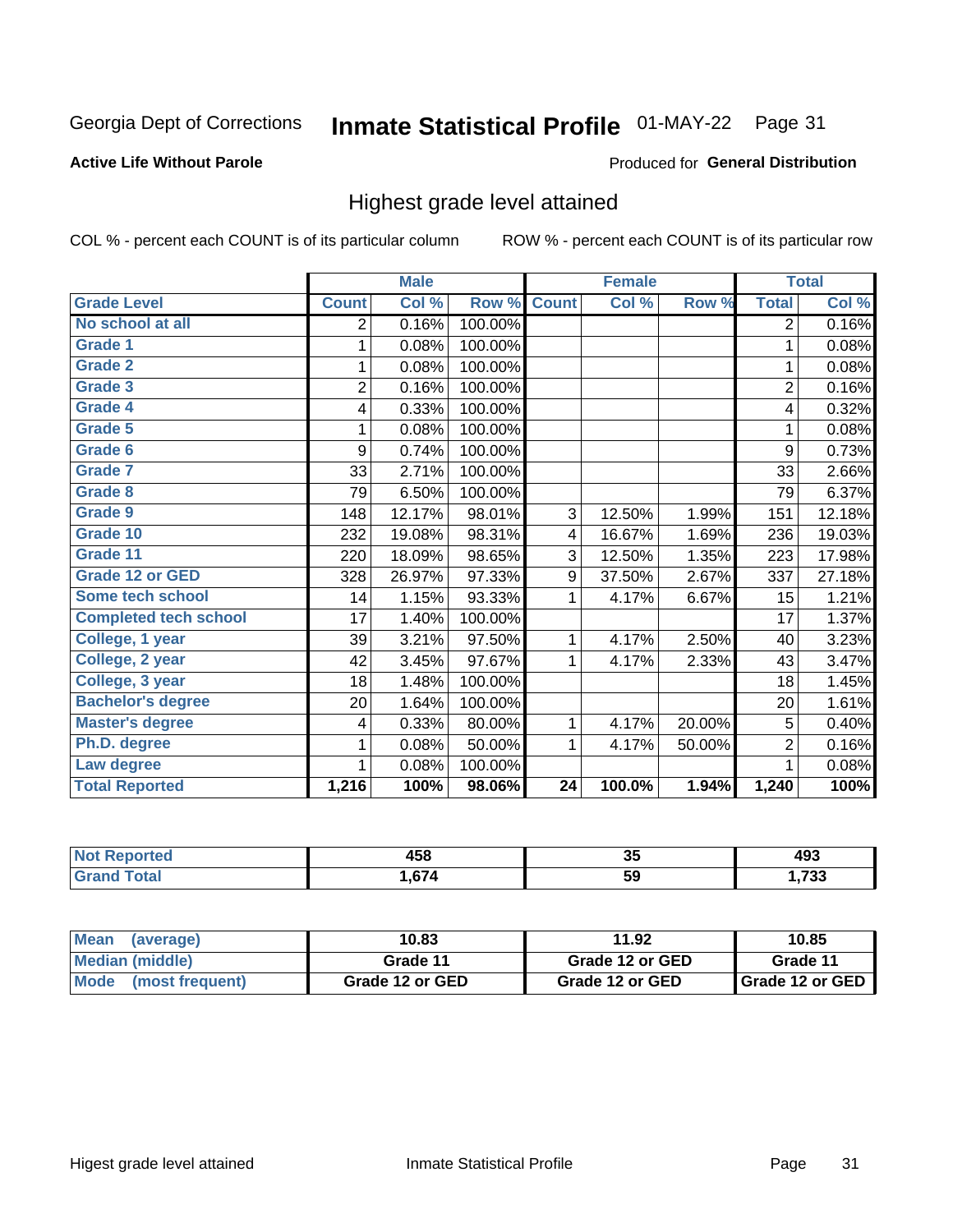## Inmate Statistical Profile 01-MAY-22 Page 32

#### **Active Life Without Parole**

#### **Produced for General Distribution**

### Culture fair IQ scores

COL % - percent each COUNT is of its particular column

|                       |              | <b>Male</b> |                    |                | <b>Female</b> |          |              | <b>Total</b> |
|-----------------------|--------------|-------------|--------------------|----------------|---------------|----------|--------------|--------------|
| <b>IQ Scores</b>      | <b>Count</b> | Col %       | <b>Row % Count</b> |                | Col %         | Row %    | <b>Total</b> | Col %        |
| $60 - 69$             | 48           | 3.32%       | 97.96%             |                | 2.17%         | $2.04\%$ | 49           | 3.29%        |
| $70 - 79$             | 110          | 7.62%       | 98.21%             | 2              | 4.35%         | 1.79%    | 112          | 7.52%        |
| $80 - 89$             | 199          | 13.78%      | 96.60%             | 7              | 15.22%        | 3.40%    | 206          | 13.83%       |
| $90 - 99$             | 375          | 25.97%      | 95.18%             | 19             | 41.30%        | 4.82%    | 394          | 26.44%       |
| $100 - 109$           | 401          | 27.77%      | 97.80%             | 9              | 19.57%        | 2.20%    | 410          | 27.52%       |
| $110 - 119$           | 262          | 18.14%      | 98.13%             | 5              | 10.87%        | $1.87\%$ | 267          | 17.92%       |
| $120 - 129$           | 47           | 3.25%       | 95.92%             | $\overline{2}$ | 4.35%         | $4.08\%$ | 49           | 3.29%        |
| $130 - 139$           | 2            | 0.14%       | 66.67%             | 1              | 2.17%         | 33.33%   | 3            | 0.20%        |
| <b>Total Reported</b> | 1,444        | 100%        | 96.91%             | 46             | 100%          | 3.09%    | 1,490        | 100.0%       |

| <b>Not Reported</b>  | 944   |    | 218   |
|----------------------|-------|----|-------|
| Not Valid (under 60) | 19    |    | 25    |
| <b>Grand Total</b>   | 1,674 | 59 | 1,733 |

| <b>Mean</b><br>(average) | 98 | 98  | 98 |
|--------------------------|----|-----|----|
| Median (middle)          | 99 | 96  | 99 |
| Mode (most frequent)     | 99 | 102 | 99 |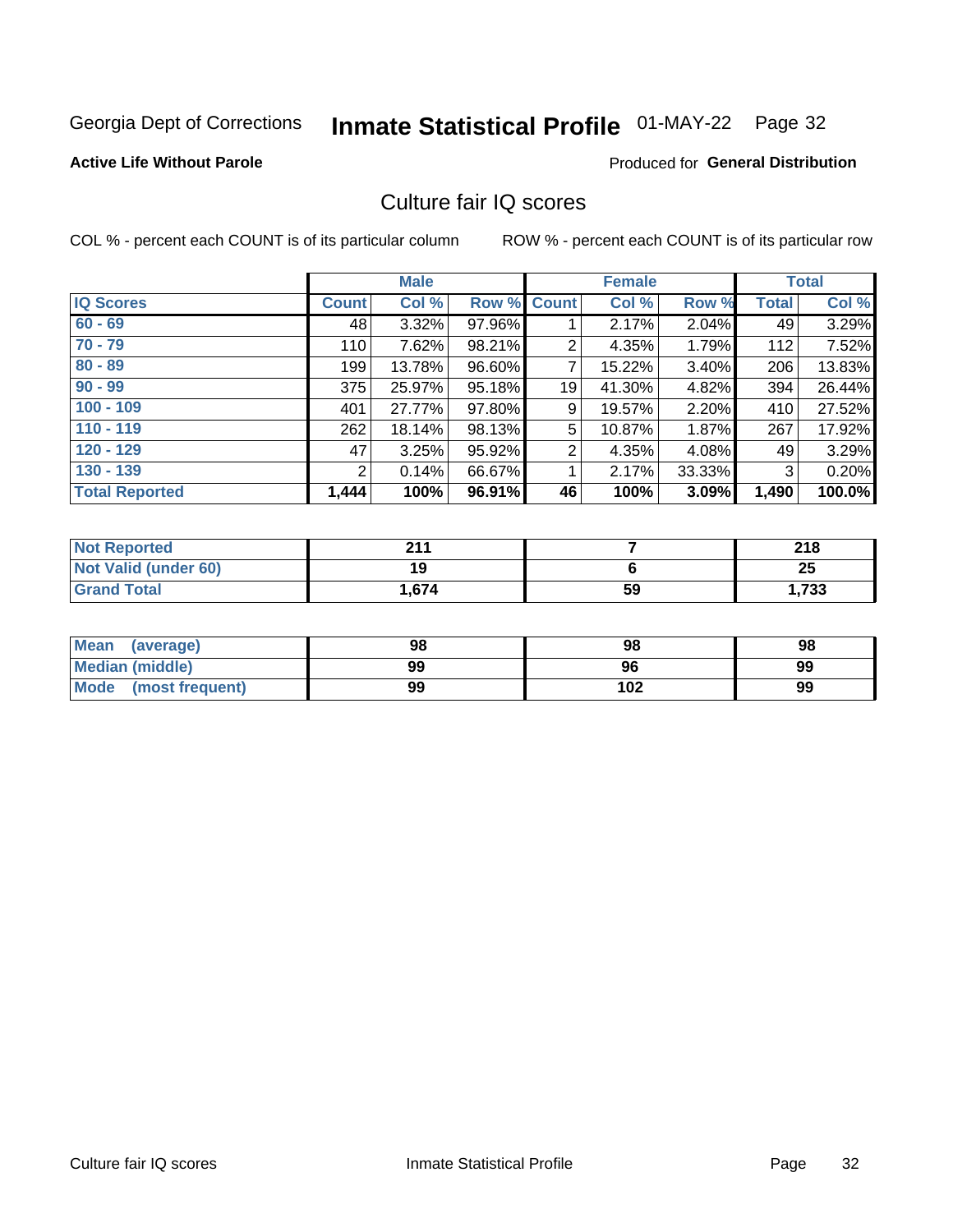## Inmate Statistical Profile 01-MAY-22 Page 33

#### **Active Life Without Parole**

#### Produced for General Distribution

### Wide Range Achievement Test (WRAT) reading score

COL % - percent each COUNT is of its particular column

|                           |              | <b>Male</b> |         |                | <b>Female</b>   |       |              | <b>Total</b> |
|---------------------------|--------------|-------------|---------|----------------|-----------------|-------|--------------|--------------|
| <b>WRAT Reading Score</b> | <b>Count</b> | Col %       | Row %   | <b>Count</b>   | Col %           | Row % | <b>Total</b> | Col %        |
| 0.1 to 0.9                | $30$         | 1.94%       | 96.77%  | 1              | 1.92%           | 3.23% | 31           | 1.94%        |
| 1.0 to 1.9                | 25           | 1.62%       | 100.00% |                |                 |       | 25           | 1.57%        |
| 2.0 to 2.9                | 50           | 3.24%       | 98.04%  | 1              | 1.92%           | 1.96% | 51           | 3.20%        |
| 3.0 to 3.9                | 90           | 5.83%       | 95.74%  | 4              | 7.69%           | 4.26% | 94           | 5.89%        |
| 4.0 to 4.9                | 110          | 7.13%       | 96.49%  | 4              | 7.69%           | 3.51% | 114          | 7.15%        |
| 5.0 to 5.9                | 143          | 9.27%       | 99.31%  | 1              | 1.92%           | 0.69% | 144          | 9.03%        |
| 6.0 to 6.9                | 132          | 8.55%       | 98.51%  | $\overline{2}$ | 3.85%           | 1.49% | 134          | 8.40%        |
| 7.0 to 7.9                | 54           | 3.50%       | 100.00% |                |                 |       | 54           | 3.39%        |
| 8.0 to 8.9                | 132          | 8.55%       | 97.78%  | 3              | 5.77%           | 2.22% | 135          | 8.46%        |
| 9.0 to 9.9                | 74           | 4.80%       | 97.37%  | $\mathbf 2$    | 3.85%           | 2.63% | 76           | 4.76%        |
| 10.0 to 10.9              | 92           | 5.96%       | 98.92%  | 1              | 1.92%           | 1.08% | 93           | 5.83%        |
| 11.0 to 11.9              | 140          | 9.07%       | 95.24%  | 7              | 13.46%          | 4.76% | 147          | 9.22%        |
| 12.0 to 12.9              | 420          | 27.22%      | 94.81%  | 23             | 44.23%          | 5.19% | 443          | 27.77%       |
| 13                        | 51           | 3.31%       | 94.44%  | 3              | 5.77%           | 5.56% | 54           | 3.39%        |
| <b>Total Reported</b>     | 1,543        | 100%        | 96.74%  | 52             | 100%            | 3.26% | 1,595        | 100%         |
|                           |              |             |         |                |                 |       |              |              |
| <b>Not Reported</b>       |              | 131         |         |                | $\overline{7}$  |       |              | 138          |
| <b>Grand Total</b>        |              | 1,674       |         |                | $\overline{59}$ |       |              | 1,733        |

| Mean (average)       | 8.71 | 10.01 | 8.75 |
|----------------------|------|-------|------|
| Median (middle)      | 9.2  | 12.05 | 9.2  |
| Mode (most frequent) | 12.9 | 12.9  | 12.9 |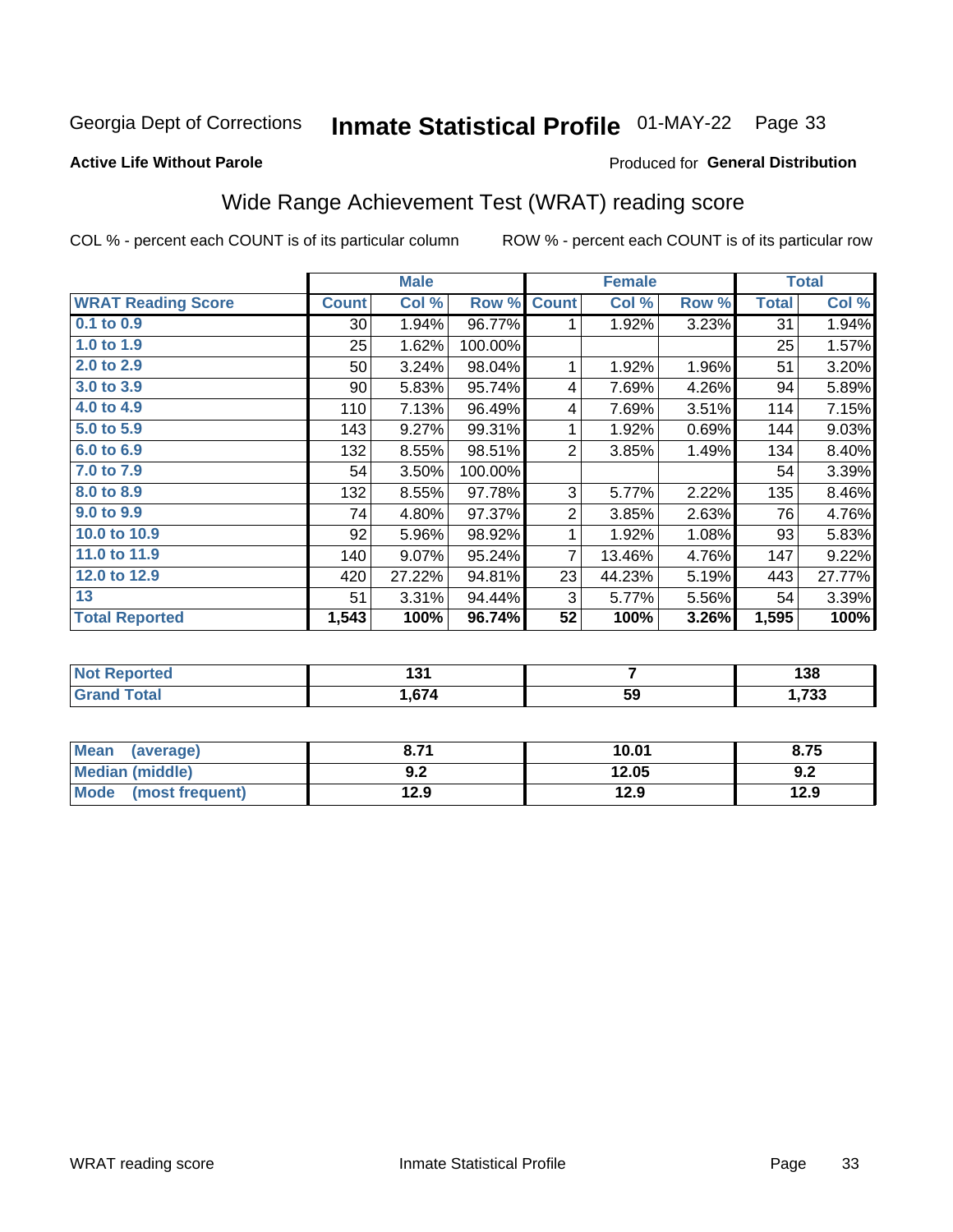## Inmate Statistical Profile 01-MAY-22 Page 34

#### **Active Life Without Parole**

#### Produced for General Distribution

## Wide Range Achievement Test (WRAT) math score

COL % - percent each COUNT is of its particular column

|                              |              | <b>Male</b> |         |              | <b>Female</b> |        |              | <b>Total</b> |
|------------------------------|--------------|-------------|---------|--------------|---------------|--------|--------------|--------------|
| <b>WRAT Mathematic Score</b> | <b>Count</b> | Col %       | Row %   | <b>Count</b> | Col %         | Row %  | <b>Total</b> | Col %        |
| 0.1 to 0.9                   | 5            | 0.32%       | 100.00% |              |               |        | 5            | 0.31%        |
| 1.0 to 1.9                   | 13           | 0.84%       | 100.00% |              |               |        | 13           | 0.82%        |
| 2.0 to 2.9                   | 38           | 2.46%       | 97.44%  | 1            | 1.92%         | 2.56%  | 39           | 2.45%        |
| 3.0 to 3.9                   | 88           | 5.70%       | 96.70%  | 3            | 5.77%         | 3.30%  | 91           | 5.71%        |
| 4.0 to 4.9                   | 177          | 11.47%      | 97.79%  | 4            | 7.69%         | 2.21%  | 181          | 11.35%       |
| 5.0 to 5.9                   | 229          | 14.84%      | 97.03%  | 7            | 13.46%        | 2.97%  | 236          | 14.80%       |
| 6.0 to 6.9                   | 318          | 20.61%      | 97.55%  | 8            | 15.38%        | 2.45%  | 326          | 20.44%       |
| 7.0 to 7.9                   | 140          | 9.07%       | 96.55%  | 5            | 9.62%         | 3.45%  | 145          | 9.09%        |
| 8.0 to 8.9                   | 149          | 9.66%       | 98.03%  | 3            | 5.77%         | 1.97%  | 152          | 9.53%        |
| 9.0 to 9.9                   | 111          | 7.19%       | 95.69%  | 5            | 9.62%         | 4.31%  | 116          | 7.27%        |
| 10.0 to 10.9                 | 35           | 2.27%       | 100.00% |              |               |        | 35           | 2.19%        |
| 11.0 to 11.9                 | 47           | 3.05%       | 95.92%  | 2            | 3.85%         | 4.08%  | 49           | 3.07%        |
| 12.0 to 12.9                 | 187          | 12.12%      | 93.50%  | 13           | 25.00%        | 6.50%  | 200          | 12.54%       |
| 13                           | 6            | 0.39%       | 85.71%  | 1            | 1.92%         | 14.29% | 7            | 0.44%        |
| <b>Total Reported</b>        | 1,543        | 100%        | 96.74%  | 52           | 100%          | 3.26%  | 1,595        | 100.0%       |
|                              |              |             |         |              |               |        |              |              |
| Not Reported                 |              | 131         |         |              | 7             |        |              | 13R          |

|                                       | . .<br>___ |    | .<br>סכי  |
|---------------------------------------|------------|----|-----------|
| $\sim$ $\sim$ $\sim$ $\sim$<br>------ | c74<br>74  | 59 | 700<br>აა |
|                                       |            |    |           |

| <b>Mean</b><br>(average)       | 7.29 | 8.31 | 7.22.<br>∡د. ≀ |
|--------------------------------|------|------|----------------|
| Median (middle)                | 6.6  |      | 6.9            |
| <b>Mode</b><br>(most frequent) | 12.9 | 12.9 | 12.9           |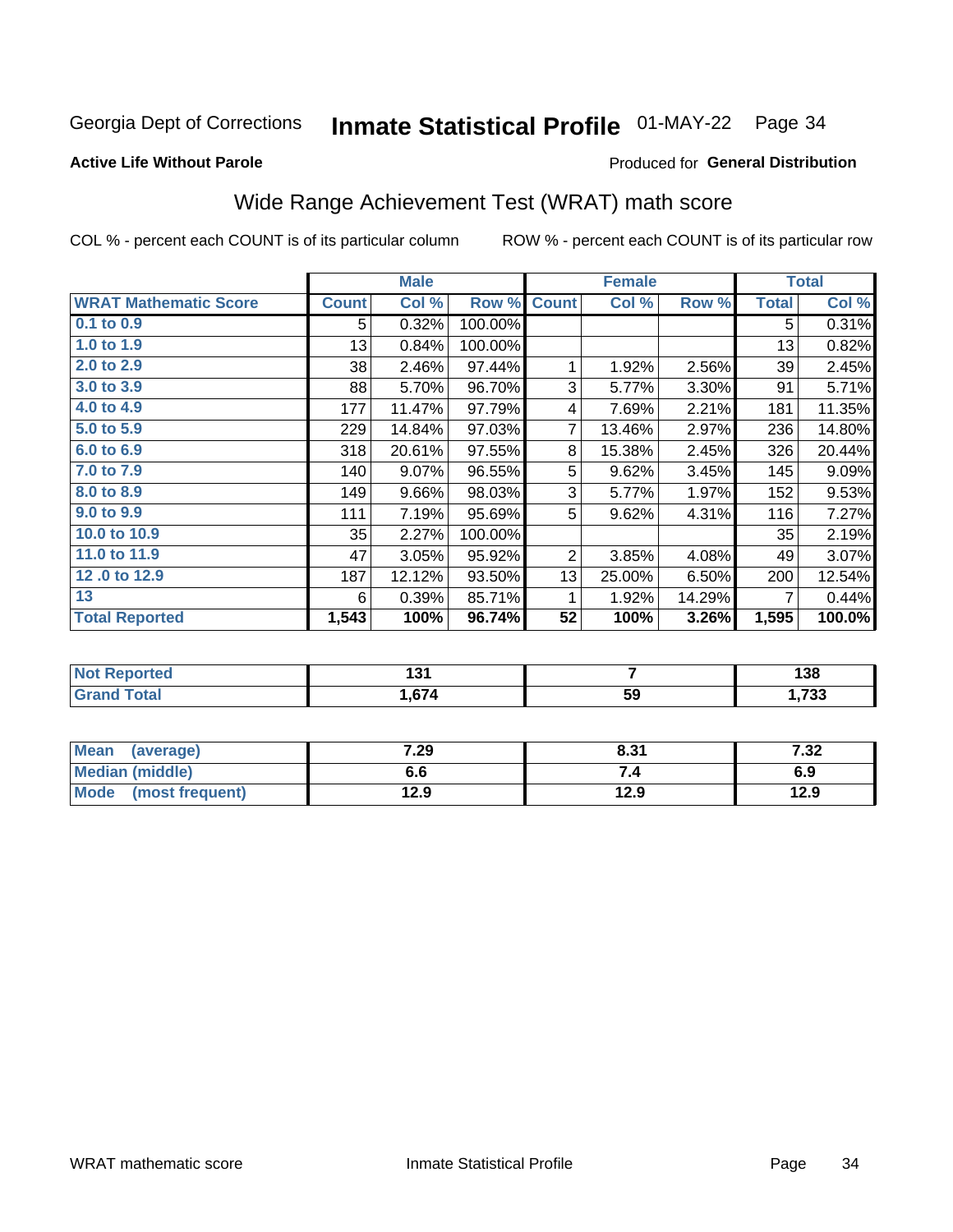#### Inmate Statistical Profile 01-MAY-22 Page 35

#### **Active Life Without Parole**

#### Produced for General Distribution

### Wide Range Achievement Test (WRAT) spelling score

COL % - percent each COUNT is of its particular column

|                            |              | <b>Male</b> |         |                | <b>Female</b> |       |              | <b>Total</b> |
|----------------------------|--------------|-------------|---------|----------------|---------------|-------|--------------|--------------|
| <b>WRAT Spelling Score</b> | <b>Count</b> | Col %       | Row %   | <b>Count</b>   | Col %         | Row % | <b>Total</b> | Col %        |
| $0.1$ to $0.9$             | 25           | 1.62%       | 96.15%  | 1              | 1.92%         | 3.85% | 26           | 1.63%        |
| 1.0 to 1.9                 | 38           | 2.47%       | 100.00% |                |               |       | 38           | 2.39%        |
| 2.0 to 2.9                 | 67           | 4.35%       | 97.10%  | $\overline{2}$ | 3.85%         | 2.90% | 69           | 4.33%        |
| 3.0 to 3.9                 | 96           | 6.23%       | 97.96%  | $\overline{2}$ | 3.85%         | 2.04% | 98           | 6.15%        |
| 4.0 to 4.9                 | 96           | 6.23%       | 98.97%  | 1              | 1.92%         | 1.03% | 97           | 6.09%        |
| 5.0 to 5.9                 | 149          | 9.67%       | 99.33%  | 1              | 1.92%         | 0.67% | 150          | 9.42%        |
| 6.0 to 6.9                 | 134          | 8.70%       | 97.81%  | 3              | 5.77%         | 2.19% | 137          | 8.60%        |
| 7.0 to 7.9                 | 140          | 9.09%       | 98.59%  | $\overline{2}$ | 3.85%         | 1.41% | 142          | 8.91%        |
| 8.0 to 8.9                 | 133          | 8.63%       | 97.79%  | 3              | 5.77%         | 2.21% | 136          | 8.54%        |
| 9.0 to 9.9                 | 80           | 5.19%       | 100.00% |                |               |       | 80           | 5.02%        |
| 10.0 to 10.9               | 80           | 5.19%       | 100.00% |                |               |       | 80           | 5.02%        |
| 11.0 to 11.9               | 114          | 7.40%       | 94.21%  | $\overline{7}$ | 13.46%        | 5.79% | 121          | 7.60%        |
| 12.0 to 12.9               | 361          | 23.43%      | 92.56%  | 29             | 55.77%        | 7.44% | 390          | 24.48%       |
| 13                         | 28           | 1.82%       | 96.55%  | 1              | 1.92%         | 3.45% | 29           | 1.82%        |
| <b>Total Reported</b>      | 1,541        | 100%        | 96.74%  | 52             | 100%          | 3.26% | 1,593        | 100%         |
|                            |              |             |         |                |               |       |              |              |
| <b>Not Reported</b>        |              | 133         |         | 7              |               |       |              | 140          |
| <b>Grand Total</b>         |              | 1,674       |         |                | 59            |       |              | 1,733        |
|                            |              |             |         |                |               |       |              |              |

| <b>Mean</b><br>(average) | 8.24 | 10.5 | 8.32 |
|--------------------------|------|------|------|
| <b>Median (middle)</b>   | 8.3  | 12.7 | ი.ა  |
| Mode (most frequent)     | 12.9 | 12.9 | 12.9 |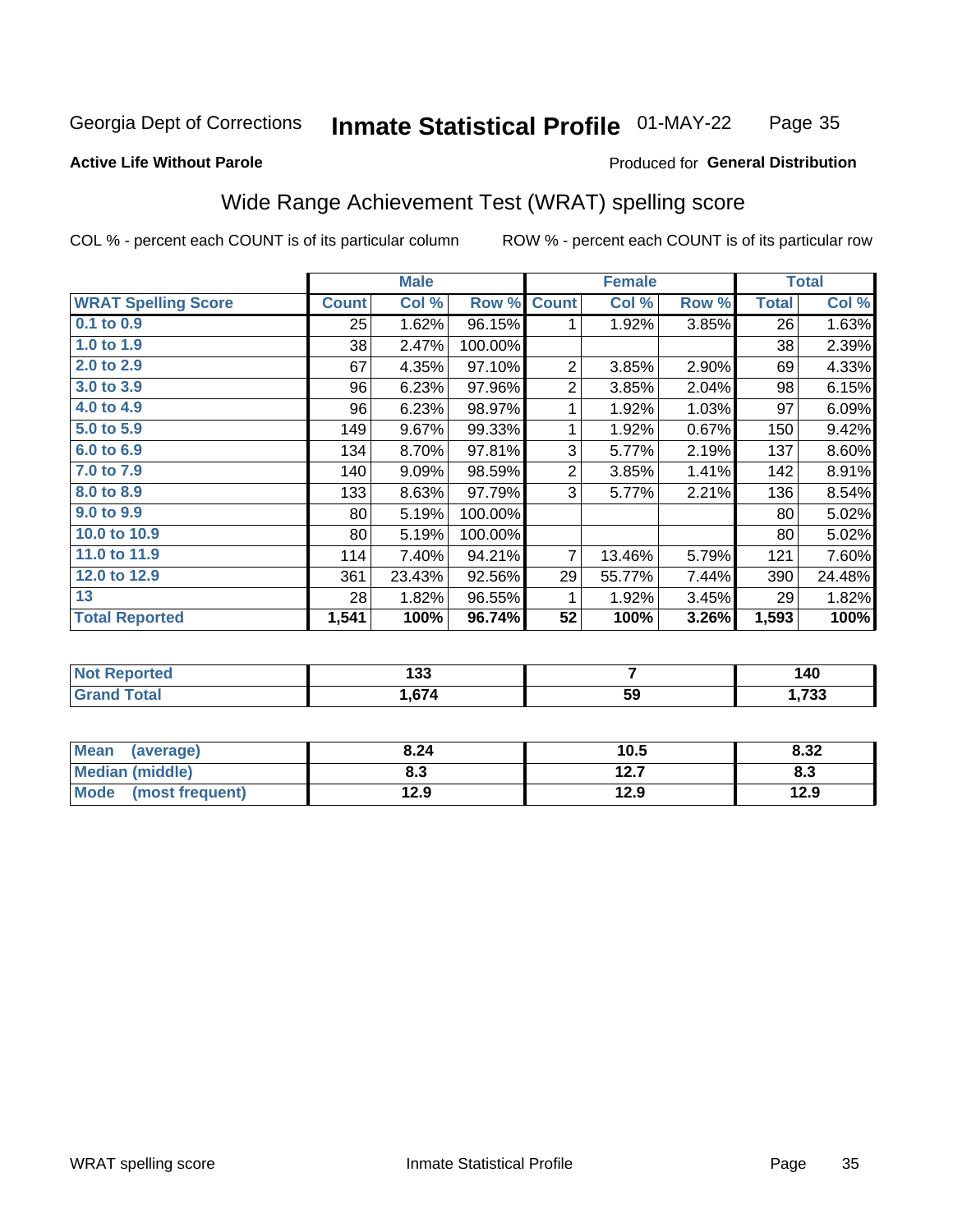## Inmate Statistical Profile 01-MAY-22 Page 36

#### **Active Life Without Parole**

#### **Produced for General Distribution**

## Current / last mental health treatment level

COL % - percent each COUNT is of its particular column

|                                    |                 | <b>Male</b> |         |              | <b>Female</b> |       |              | <b>Total</b> |
|------------------------------------|-----------------|-------------|---------|--------------|---------------|-------|--------------|--------------|
| <b>Mental Health Treatment Lev</b> | <b>Count</b>    | Col %       | Row %   | <b>Count</b> | Col %         | Row % | <b>Total</b> | Col %        |
| 1 No problem at current time       | 297             | 38.57%      | 96.43%  | 11           | 20.75%        | 3.57% | 308          | 37.42%       |
| 2 Receiving outpatient             | 389             | 50.52%      | 90.47%  | 41           | 77.36%        | 9.53% | 430          | 52.25%       |
| <b>Treatment</b>                   |                 |             |         |              |               |       |              |              |
| 3 Inpatient, moderate              | 67              | 8.70%       | 98.53%  |              | 1.89%         | 1.47% | 68           | 8.26%        |
| <b>Treatment</b>                   |                 |             |         |              |               |       |              |              |
| 4 Inpatient, intensive             | 17 <sub>1</sub> | 2.21%       | 100.00% |              |               |       | 17           | 2.07%        |
| <b>Treatment</b>                   |                 |             |         |              |               |       |              |              |
| <b>Total Evaluated</b>             | 770             | 100%        | 93.56%  | 53           | 100%          | 6.44% | 823          | 100%         |

| Never had MH evaluation | 904   |    | 010<br>JIV  |
|-------------------------|-------|----|-------------|
| Total                   | 674،، | ხყ | フつつ<br>. טי |

| <b>Median (middle)</b>         | <b>Receiving outpatient</b><br>treatment | <b>Receiving outpatient</b><br>treatment | <b>Receiving</b><br>outpatient<br>treatment |
|--------------------------------|------------------------------------------|------------------------------------------|---------------------------------------------|
| <b>Mode</b><br>(most frequent) | <b>Receiving outpatient</b><br>treatment | <b>Receiving outpatient</b><br>treatment | <b>Receiving</b><br>outpatient<br>treatment |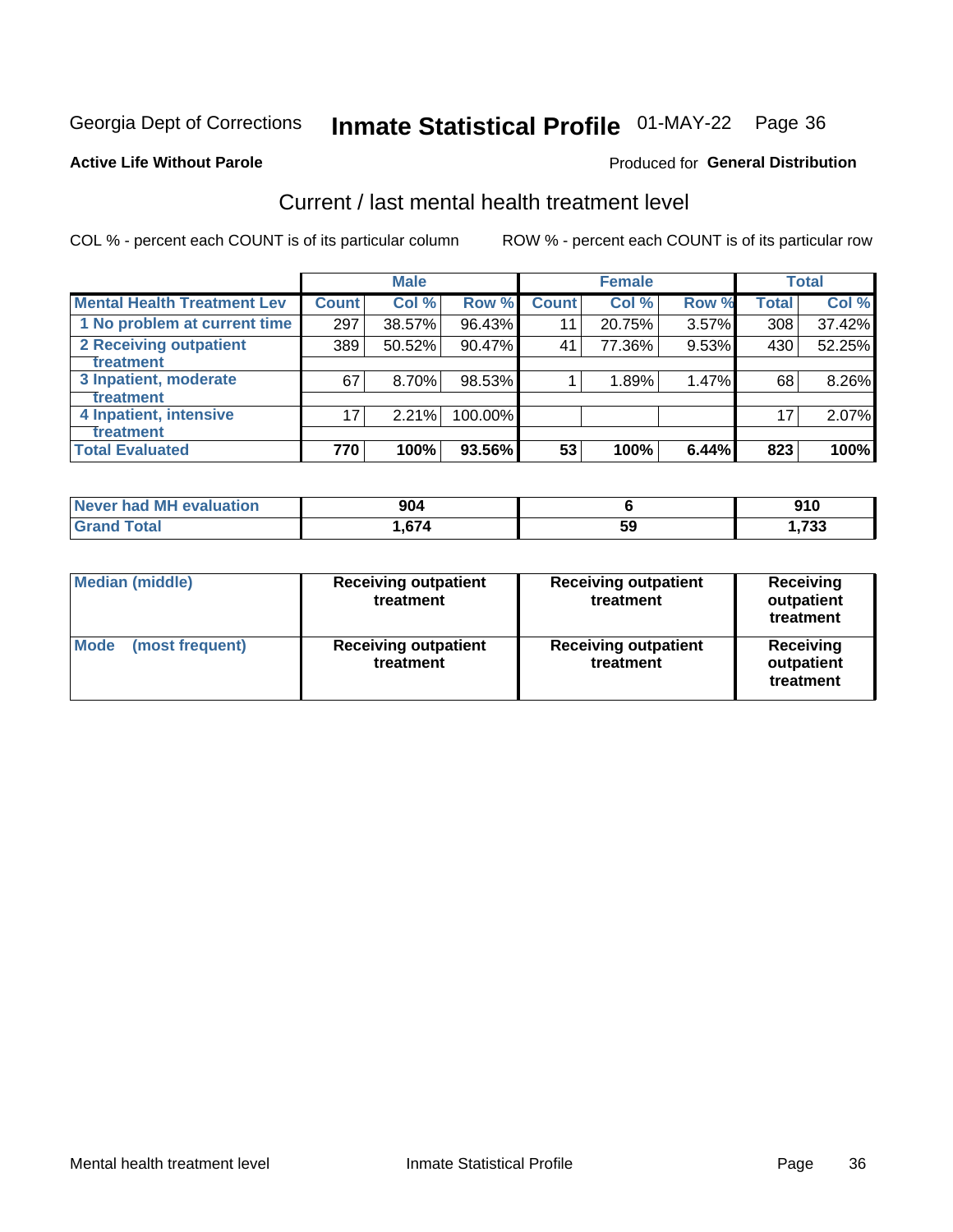#### Inmate Statistical Profile 01-MAY-22 Page 37

#### **Active Life Without Parole**

#### Produced for General Distribution

## PULHESDWIT medical scale - 'P' overall condition ('P'hysical)

COL % - percent each COUNT is of its particular column

|                                  |              | <b>Male</b> |             |    | <b>Female</b> |       |              | <b>Total</b> |
|----------------------------------|--------------|-------------|-------------|----|---------------|-------|--------------|--------------|
| 'P' Overall Condition            | <b>Count</b> | Col %       | Row % Count |    | Col %         | Row % | <b>Total</b> | Col %        |
| 1 No medical illness             | 1,206        | 77.46%      | 97.26%      | 34 | 57.63%        | 2.74% | 1,240        | 76.73%       |
| 2 Well-controlled chronic        | 321          | 20.62%      | 93.04%      | 24 | 40.68%        | 6.96% | 345          | 21.35%       |
| <b>lillness</b>                  |              |             |             |    |               |       |              |              |
| 3 Poorly-controlled chronic      | 25           | 1.61%       | 96.15%      |    | 1.69%         | 3.85% | 26           | 1.61%        |
| <b>illness</b>                   |              |             |             |    |               |       |              |              |
| 4 Significant problems requiring | 4            | 0.26%       | 100.00%     |    |               |       | 4            | 0.25%        |
| special housing                  |              |             |             |    |               |       |              |              |
| 5 Terminal illness, < 6 months   |              | $0.06\%$    | 100.00%     |    |               |       |              | 0.06%        |
| to live                          |              |             |             |    |               |       |              |              |
| <b>Total Reported</b>            | 1,557        | 100%        | 96.35%      | 59 | 100%          | 3.65% | 1,616        | 100%         |

| rtea<br>ени<br>.                | 447 |    | 447       |
|---------------------------------|-----|----|-----------|
| $f \wedge f \wedge f$<br>______ | 67/ | Jã | フへへ<br>ാാ |

|  |  | Mode (most frequent) | 1 No medical illness | 1 No medical illness | 1 No medical<br>illness |
|--|--|----------------------|----------------------|----------------------|-------------------------|
|--|--|----------------------|----------------------|----------------------|-------------------------|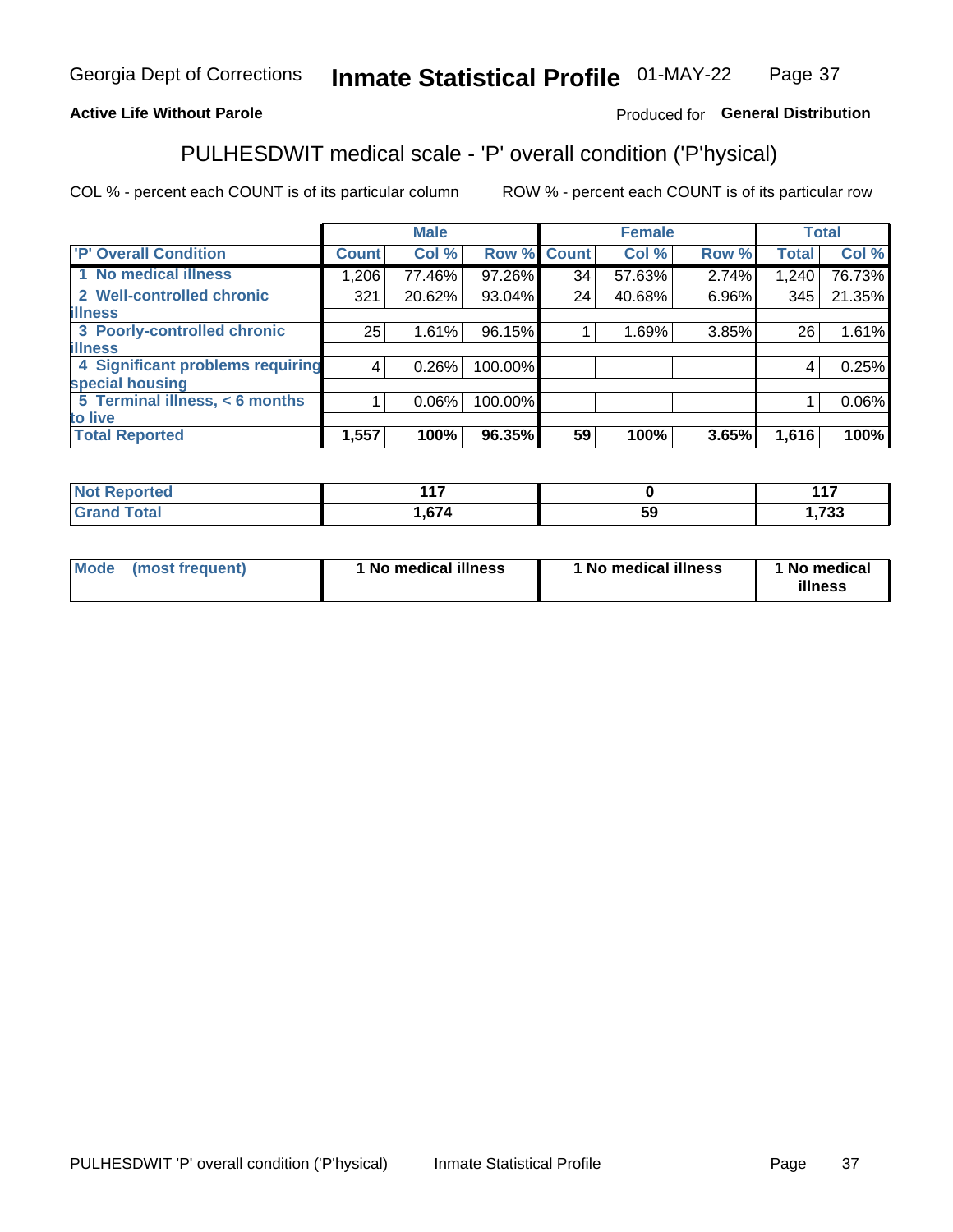#### **Active Life Without Parole**

#### Produced for General Distribution

## PULHESDWIT medical scale - 'U' upper body

COL % - percent each COUNT is of its particular column

|                              |              | <b>Male</b> |         |              | <b>Female</b> |       |              | <b>Total</b> |
|------------------------------|--------------|-------------|---------|--------------|---------------|-------|--------------|--------------|
| <b>U' Upper Body</b>         | <b>Count</b> | Col %       | Row %   | <b>Count</b> | Col %         | Row % | <b>Total</b> | Col %        |
| 1 Upper bones, joints,       | 1,455        | 93.99%      | 96.29%  | 56           | 94.92%        | 3.71% | 1,511        | 94.03%       |
| muscles all OK               |              |             |         |              |               |       |              |              |
| 2 One or both arms minimally | 85           | 5.49%       | 96.59%  | 3            | 5.08%         | 3.41% | 88           | 5.48%        |
| <b>limited</b>               |              |             |         |              |               |       |              |              |
| 3 One or both arms           | 5            | 0.32%       | 100.00% |              |               |       | 5            | 0.31%        |
| <b>moderately limited</b>    |              |             |         |              |               |       |              |              |
| 4 One arm disabled,          | 3            | 0.19%       | 100.00% |              |               |       | 3            | 0.19%        |
| paralyzed, or amputated      |              |             |         |              |               |       |              |              |
| <b>Total Reported</b>        | 1,548        | 100%        | 96.33%  | 59           | 100%          | 3.67% | 1,607        | 100.0%       |

| <b>Not Reported</b> | 126   |    | 126         |
|---------------------|-------|----|-------------|
| <b>Total</b>        | 1,674 | 59 | フクク<br>. აა |

| Mode | (most frequent) | 1 Upper bones, joints,<br>muscles all OK | 1 Upper bones, joints,<br>muscles all OK | 1 Upper bones,<br>ljoints, muscles all<br>OK |
|------|-----------------|------------------------------------------|------------------------------------------|----------------------------------------------|
|------|-----------------|------------------------------------------|------------------------------------------|----------------------------------------------|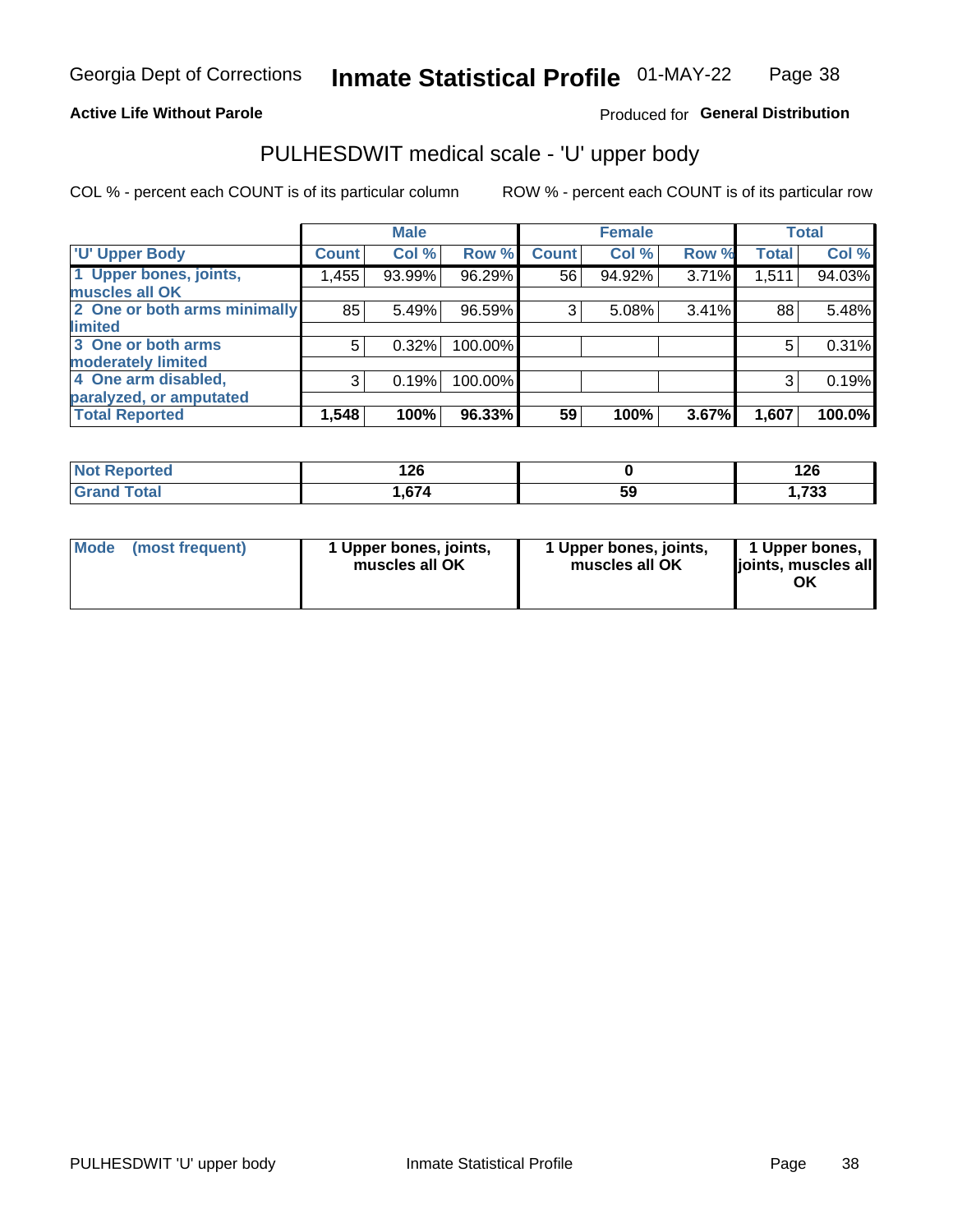#### **Active Life Without Parole**

#### Produced for General Distribution

### PULHESDWIT medical scale - 'L' lower body

COL % - percent each COUNT is of its particular column

|                                |              | <b>Male</b> |         |              | <b>Female</b> |       |              | <b>Total</b> |
|--------------------------------|--------------|-------------|---------|--------------|---------------|-------|--------------|--------------|
| 'L' Lower Body                 | <b>Count</b> | Col %       | Row %   | <b>Count</b> | Col %         | Row % | <b>Total</b> | Col %        |
| 1 Lower bones, joints,         | 1,358        | 87.73%      | 96.24%  | 53           | 89.83%        | 3.76% | 1,411        | 87.80%       |
| muscles all OK                 |              |             |         |              |               |       |              |              |
| 2 One or both legs minimally   | 164          | 10.59%      | 96.47%  | 6            | 10.17%        | 3.53% | 170          | 10.58%       |
| limited                        |              |             |         |              |               |       |              |              |
| 3 One or both legs             | 19           | 1.23%       | 100.00% |              |               |       | 19           | 1.18%        |
| moderately limited             |              |             |         |              |               |       |              |              |
| 4 One leg disabled, paralyzed, | 6            | 0.39%       | 100.00% |              |               |       | 6            | 0.37%        |
| or amputated                   |              |             |         |              |               |       |              |              |
| 5 Both legs disabled,          |              | 0.06%       | 100.00% |              |               |       |              | $0.06\%$     |
| paralyzed, or amputated        |              |             |         |              |               |       |              |              |
| <b>Total Reported</b>          | 1,548        | 100%        | 96.33%  | 59           | 100%          | 3.67% | 1,607        | 100%         |

| <b>Not Reported</b> | 1 ጎድ<br>14U |    | .<br>1 Z U |
|---------------------|-------------|----|------------|
| <b>Grand Total</b>  | 1,674       | JJ | フクク<br>.   |

|  | Mode (most frequent) | 1 Lower bones, joints,<br>muscles all OK | 1 Lower bones, joints,<br>muscles all OK | 1 Lower bones,<br>joints, muscles all<br>ΟK |
|--|----------------------|------------------------------------------|------------------------------------------|---------------------------------------------|
|--|----------------------|------------------------------------------|------------------------------------------|---------------------------------------------|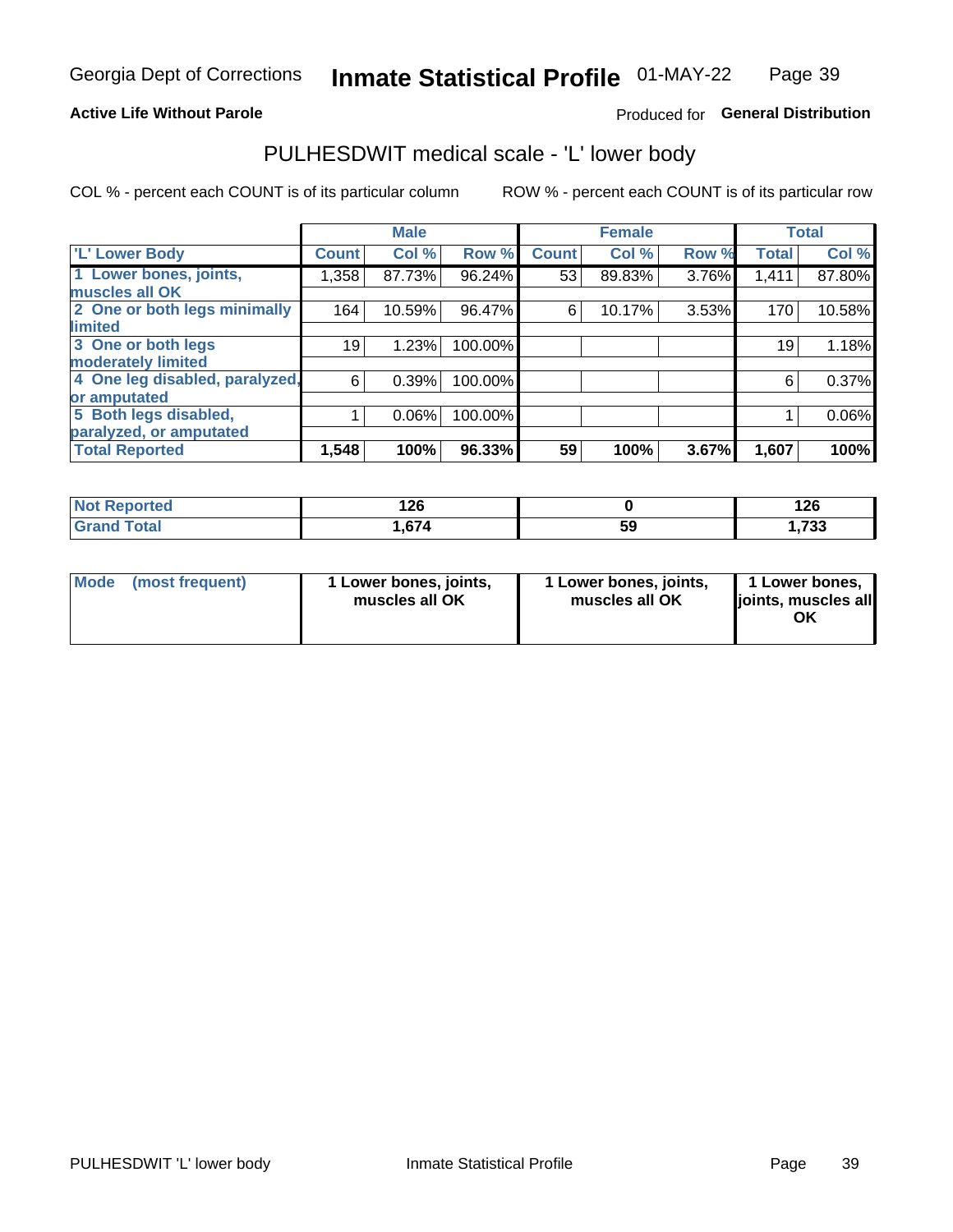#### **Active Life Without Parole**

Produced for General Distribution

### PULHESDWIT medical scale - 'H' hearing

COL % - percent each COUNT is of its particular column

|                                |              | <b>Male</b> |             |    | <b>Female</b> |       | <b>Total</b> |        |
|--------------------------------|--------------|-------------|-------------|----|---------------|-------|--------------|--------|
| <b>H' Hearing</b>              | <b>Count</b> | Col %       | Row % Count |    | Col %         | Row % | <b>Total</b> | Col %  |
| 1 Normal hearing both ears     | 1,515        | 97.81%      | 96.25%      | 59 | 100.00%       | 3.75% | 1,574        | 97.89% |
| 2 Some loss in one ear with    | 29           | 1.87%       | 100.00%     |    |               |       | 29           | 1.80%  |
| other OK, or mild loss in both |              |             |             |    |               |       |              |        |
| 3 Total loss in one ear with   | 4            | 0.26%       | 100.00%     |    |               |       | 4            | 0.25%  |
| mild loss in other             |              |             |             |    |               |       |              |        |
| 4 Severe loss in both ears     |              | $0.06\%$    | 100.00%     |    |               |       |              | 0.06%  |
| <b>Total Reported</b>          | 1,549        | 100%        | 96.33%      | 59 | 100%          | 3.67% | 1,608        | 100%   |

| ported              | .      |     | 1つに           |
|---------------------|--------|-----|---------------|
| <b>NOT</b>          | 12J    |     | 12J           |
| $\sim$ 10<br>______ | $\sim$ | -59 | 722<br>50 ، ا |

| Mode (most frequent) | 1 Normal hearing both ears 1 Normal hearing both ears 1 Normal hearing | both ears |
|----------------------|------------------------------------------------------------------------|-----------|
|                      |                                                                        |           |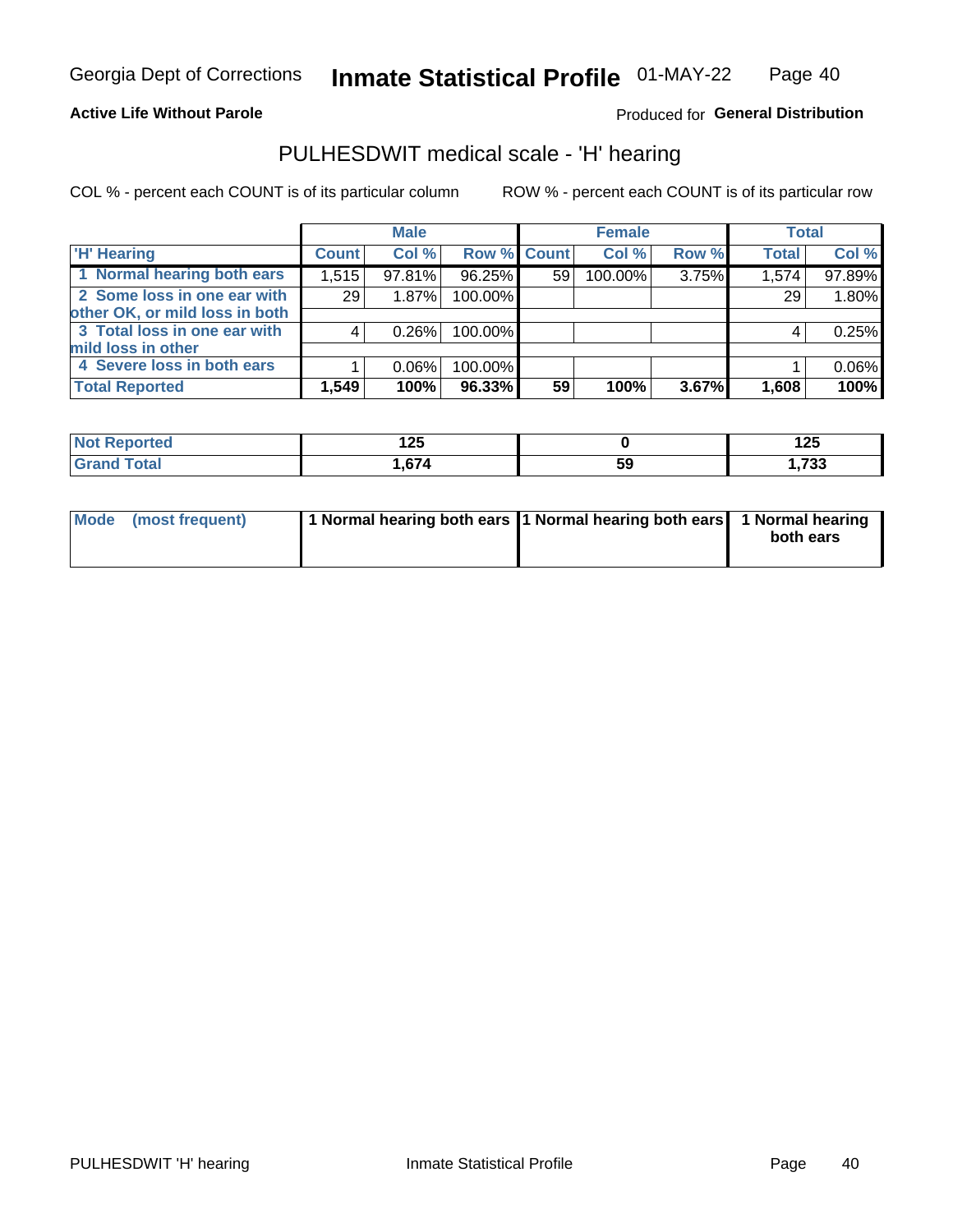#### **Active Life Without Parole**

#### Produced for General Distribution

### PULHESDWIT medical scale - 'E' vision

COL % - percent each COUNT is of its particular column

|                                 |                    | <b>Male</b> |         |              | <b>Female</b> |       |              | <b>Total</b> |
|---------------------------------|--------------------|-------------|---------|--------------|---------------|-------|--------------|--------------|
| <b>E' Vision</b>                | Count <sup>'</sup> | Col %       | Row %   | <b>Count</b> | Col %         | Row % | <b>Total</b> | Col %        |
| 1 Correctable to 20/40 in both  | 1,085              | 71.81%      | 96.96%  | 34           | 58.62%        | 3.04% | 1,119        | 71.32%       |
| eyes                            |                    |             |         |              |               |       |              |              |
| 2 Correctable to 20/70 in one   | 355                | 23.49%      | 93.67%  | 24           | 41.38%        | 6.33% | 379          | 24.16%       |
| eye, may be blind in other      |                    |             |         |              |               |       |              |              |
| 3 Correctable to 20/200 in one  | 63                 | 4.17%       | 100.00% |              |               |       | 63           | 4.02%        |
| eye, may be blind in other      |                    |             |         |              |               |       |              |              |
| 4 One eye not correctable to    |                    | 0.46%       | 100.00% |              |               |       |              | 0.45%        |
| 20/200, other may be blind      |                    |             |         |              |               |       |              |              |
| 5 Blind in both eyes, requiring |                    | 0.07%       | 100.00% |              |               |       |              | 0.06%        |
| special housing                 |                    |             |         |              |               |       |              |              |
| <b>Total Reported</b>           | 1,511              | 100%        | 96.30%  | 58           | 100%          | 3.70% | 1,569        | 100.0%       |

| <b>ported</b><br>NOT<br>kenor | 163   |    | 164         |
|-------------------------------|-------|----|-------------|
| <b>Total</b>                  | .,674 | 59 | フクク<br>נט ו |

| Mode (most frequent) | 1 Correctable to 20/40 in both<br>eves | 1 Correctable to 20/40 in   1 Correctable to  <br>both eves | 20/40 in both eyes |
|----------------------|----------------------------------------|-------------------------------------------------------------|--------------------|
|                      |                                        |                                                             |                    |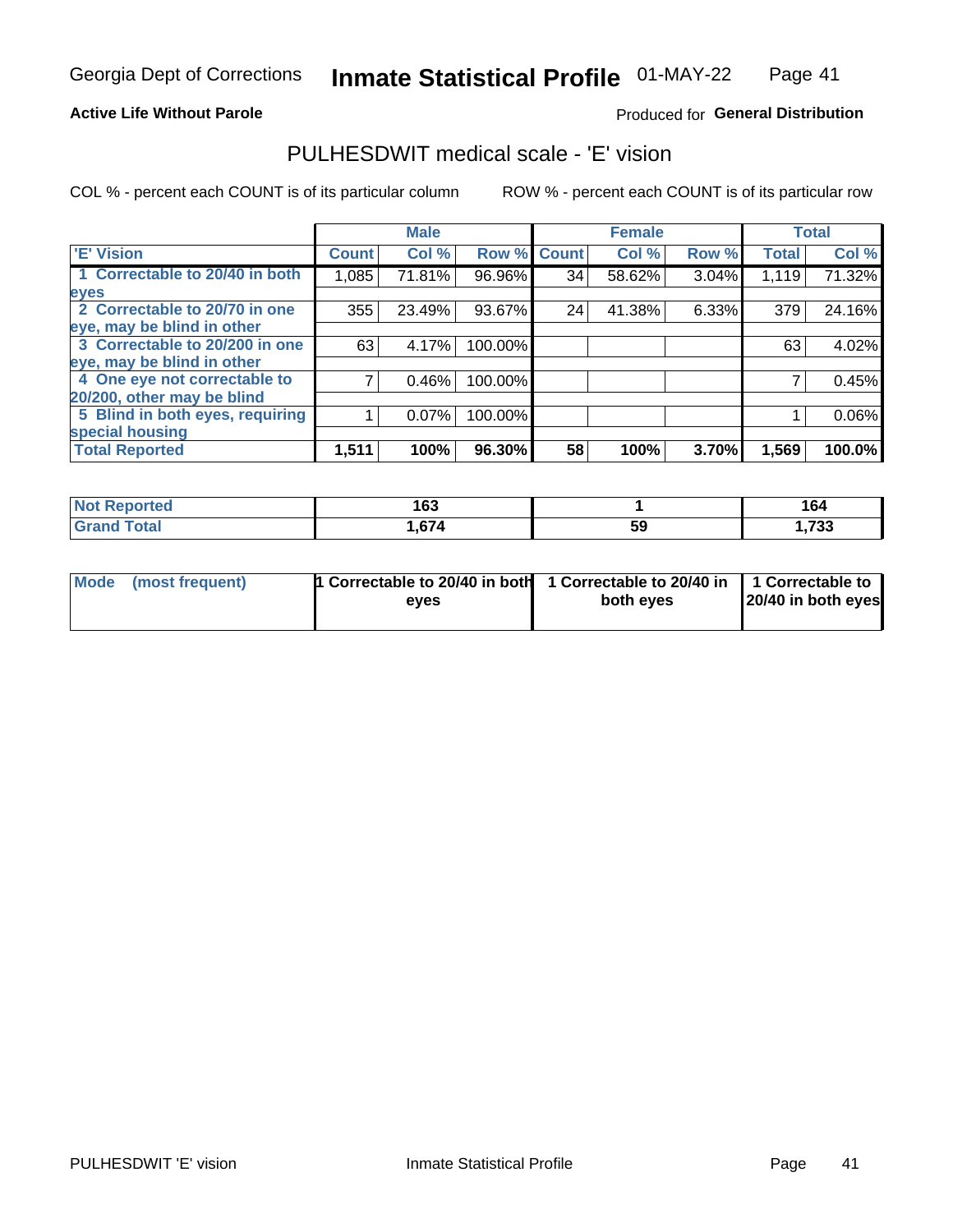#### **Active Life Without Parole**

#### Produced for General Distribution

## PULHESDWIT medical scale - 'S' pSychiatric

COL % - percent each COUNT is of its particular column

|                                        |              | <b>Male</b> |         |              | <b>Female</b> |        |              | <b>Total</b> |
|----------------------------------------|--------------|-------------|---------|--------------|---------------|--------|--------------|--------------|
| 'S' pSychiatric                        | <b>Count</b> | Col %       | Row %   | <b>Count</b> | Col %         | Row %  | <b>Total</b> | Col %        |
| 1 No impairment or disorders           | 1,287        | 83.25%      | 98.62%  | 18           | 33.96%        | 1.38%  | 1,305        | 81.61%       |
| 2 Stable, or in remission, or          | 212          | 13.71%      | 86.18%  | 34           | 64.15%        | 13.82% | 246          | 15.38%       |
| mild impairment or retardation         |              |             |         |              |               |        |              |              |
| 3 Requires moderate inpatient          | 35           | $2.26\%$    | 97.22%  |              | 1.89%         | 2.78%  | 36           | 2.25%        |
| <b>treatment</b>                       |              |             |         |              |               |        |              |              |
| 4 Requires intensive inpatient         | 11           | 0.71%       | 100.00% |              |               |        | 11           | 0.69%        |
| <b>treatment</b>                       |              |             |         |              |               |        |              |              |
| <b>5 Requires Crisis Stabilization</b> |              | $0.06\%$    | 100.00% |              |               |        |              | 0.06%        |
| Unit (CSU) inpatient care              |              |             |         |              |               |        |              |              |
| <b>Total Reported</b>                  | 1,546        | 100%        | 96.69%  | 53           | 100%          | 3.31%  | 1,599        | 100%         |

| <b>Endred</b><br>NO:<br>керо | 190<br>170 |    | . .<br>194 |
|------------------------------|------------|----|------------|
| <b>Total</b>                 | 674        | 59 | ,733       |

| Mode (most frequent) | <b>1 No impairment or disorders</b> 2 Stable, or in remission, 11 No impairment or |                       |           |
|----------------------|------------------------------------------------------------------------------------|-----------------------|-----------|
|                      |                                                                                    | or mild impairment or | disorders |
|                      |                                                                                    | retardation           |           |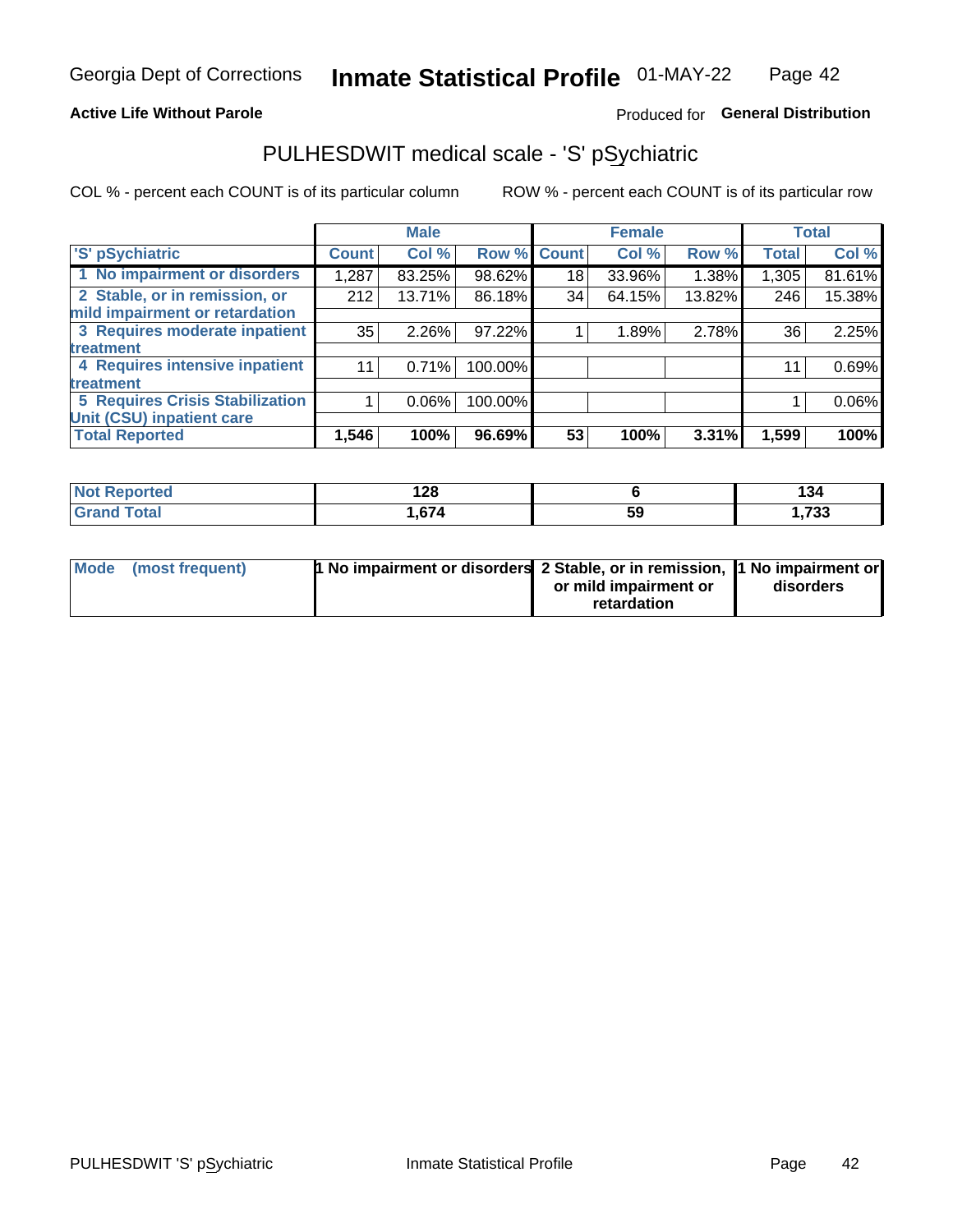#### **Active Life Without Parole**

#### Produced for General Distribution

## PULHESDWIT medical scale - 'D' dental

COL % - percent each COUNT is of its particular column

|                                 |              | <b>Male</b> |             |    | <b>Female</b> |       |              | <b>Total</b> |
|---------------------------------|--------------|-------------|-------------|----|---------------|-------|--------------|--------------|
| <b>D'</b> Dental                | <b>Count</b> | Col %       | Row % Count |    | Col %         | Row % | <b>Total</b> | Col %        |
| 1 Minimal routine dental health | 1,126        | 77.87%      | 95.59%      | 52 | 94.55%        | 4.41% | 1,178        | 78.48%       |
| <b>needs</b>                    |              |             |             |    |               |       |              |              |
| 2 Moderate cavities and/or gum  | 283          | 19.57%      | 99.30%      |    | 3.64%         | 0.70% | 285          | 18.99%       |
| disease                         |              |             |             |    |               |       |              |              |
| 3 Extensive gum disease         | 36           | 2.49%       | 97.30%      |    | 1.82%         | 2.70% | 37           | 2.47%        |
| and/or widespread decay         |              |             |             |    |               |       |              |              |
| 4 Urgent need for dental        |              | 0.07%       | 100.00%     |    |               |       |              | 0.07%        |
| <b>services</b>                 |              |             |             |    |               |       |              |              |
| <b>Total Reported</b>           | 1,446        | 100%        | 96.34%      | 55 | 100%          | 3.66% | 1,501        | 100.0%       |

| orted<br>NOT RADO<br>. | າາ໑<br>ZZO  |    | າາາ<br>ZJZ     |
|------------------------|-------------|----|----------------|
| Total                  | c74<br>67 A | 59 | フクク<br>., ، ده |

| <b>Mode</b> | (most frequent) | <b>Minimal routine dental</b><br>health needs | 1 Minimal routine dental<br>health needs | <b>11 Minimal routine I</b><br>dental health<br>needs |
|-------------|-----------------|-----------------------------------------------|------------------------------------------|-------------------------------------------------------|
|-------------|-----------------|-----------------------------------------------|------------------------------------------|-------------------------------------------------------|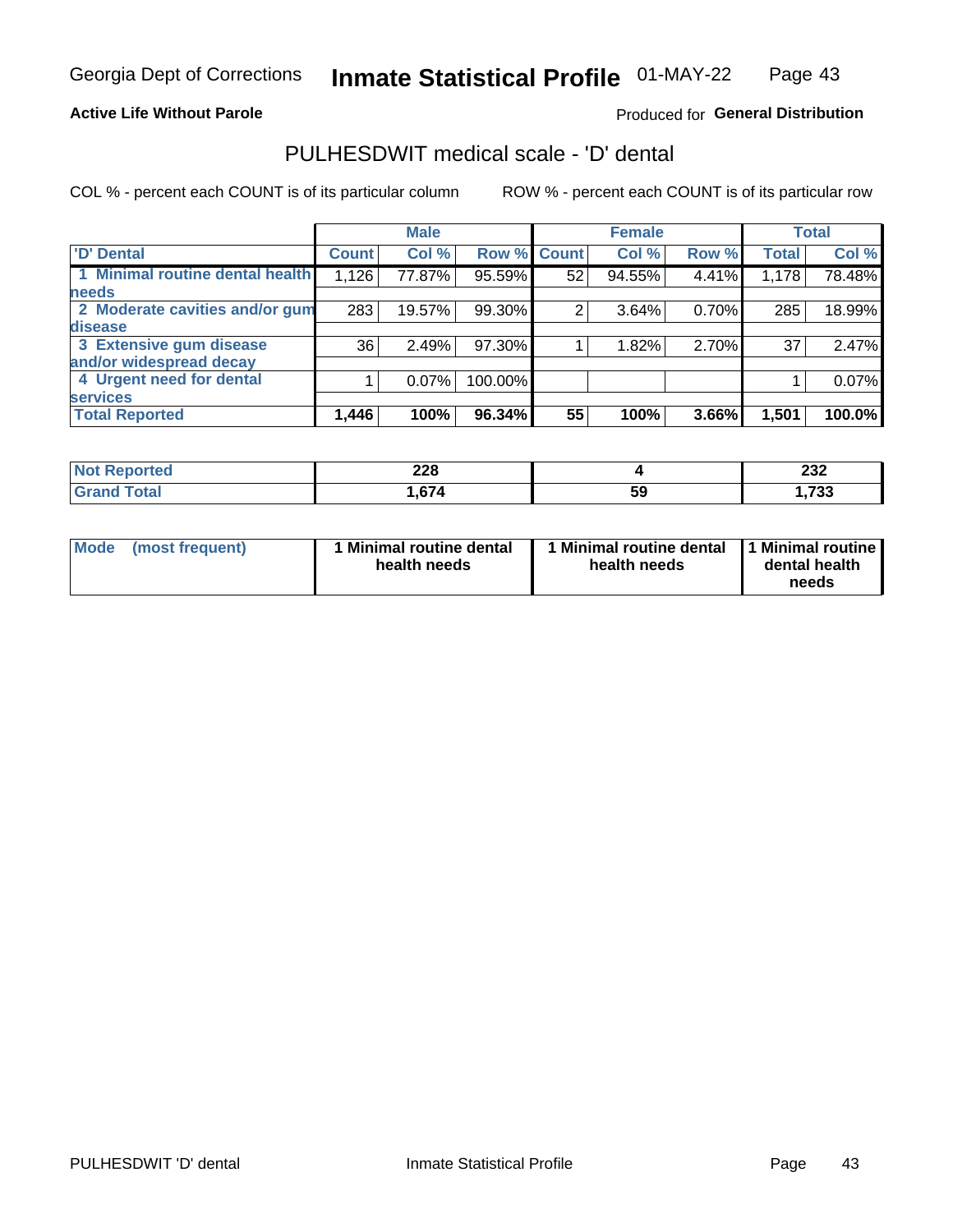#### **Active Life Without Parole**

#### Produced for General Distribution

### PULHESDWIT medical scale - 'W' work ability

COL % - percent each COUNT is of its particular column

|                                 |                    | <b>Male</b> |         |             | <b>Female</b> |       |              | <b>Total</b> |
|---------------------------------|--------------------|-------------|---------|-------------|---------------|-------|--------------|--------------|
| <b>W' work ability</b>          | Count <sup>'</sup> | Col %       |         | Row % Count | Col %         | Row % | <b>Total</b> | Col %        |
| 1 Unrestricted work or activity | 1,301              | 84.10%      | 96.51%  | 47          | 79.66%        | 3.49% | 1,348        | 83.94%       |
| 2 Minor restrictions on type of | 196                | 12.67%      | 94.23%  | 12          | 20.34%        | 5.77% | 208          | 12.95%       |
| <b>work</b>                     |                    |             |         |             |               |       |              |              |
| 3 Moderate restrictions on type | 34                 | 2.20%       | 100.00% |             |               |       | 34           | 2.12%        |
| lof work                        |                    |             |         |             |               |       |              |              |
| 4 Major restrictions on type of | 9                  | 0.58%       | 100.00% |             |               |       | 9            | 0.56%        |
| <b>work</b>                     |                    |             |         |             |               |       |              |              |
| 5 Cannot work under any         |                    | 0.45%       | 100.00% |             |               |       |              | 0.44%        |
| <b>circumstances</b>            |                    |             |         |             |               |       |              |              |
| <b>Total Reported</b>           | 1,547              | 100%        | 96.33%  | 59          | 100%          | 3.67% | 1,606        | 100.0%       |

| Reported     | { ^ ㄱ<br>$\sim$ |    | 407<br>$\sim$ |
|--------------|-----------------|----|---------------|
| <b>Total</b> | 671<br>.000     | 59 | っへへ<br>دد ،,  |

| Mode (most frequent) | 1 Unrestricted work or | 1 Unrestricted work or | 1 Unrestricted   |
|----------------------|------------------------|------------------------|------------------|
|                      | activity               | activity               | work or activity |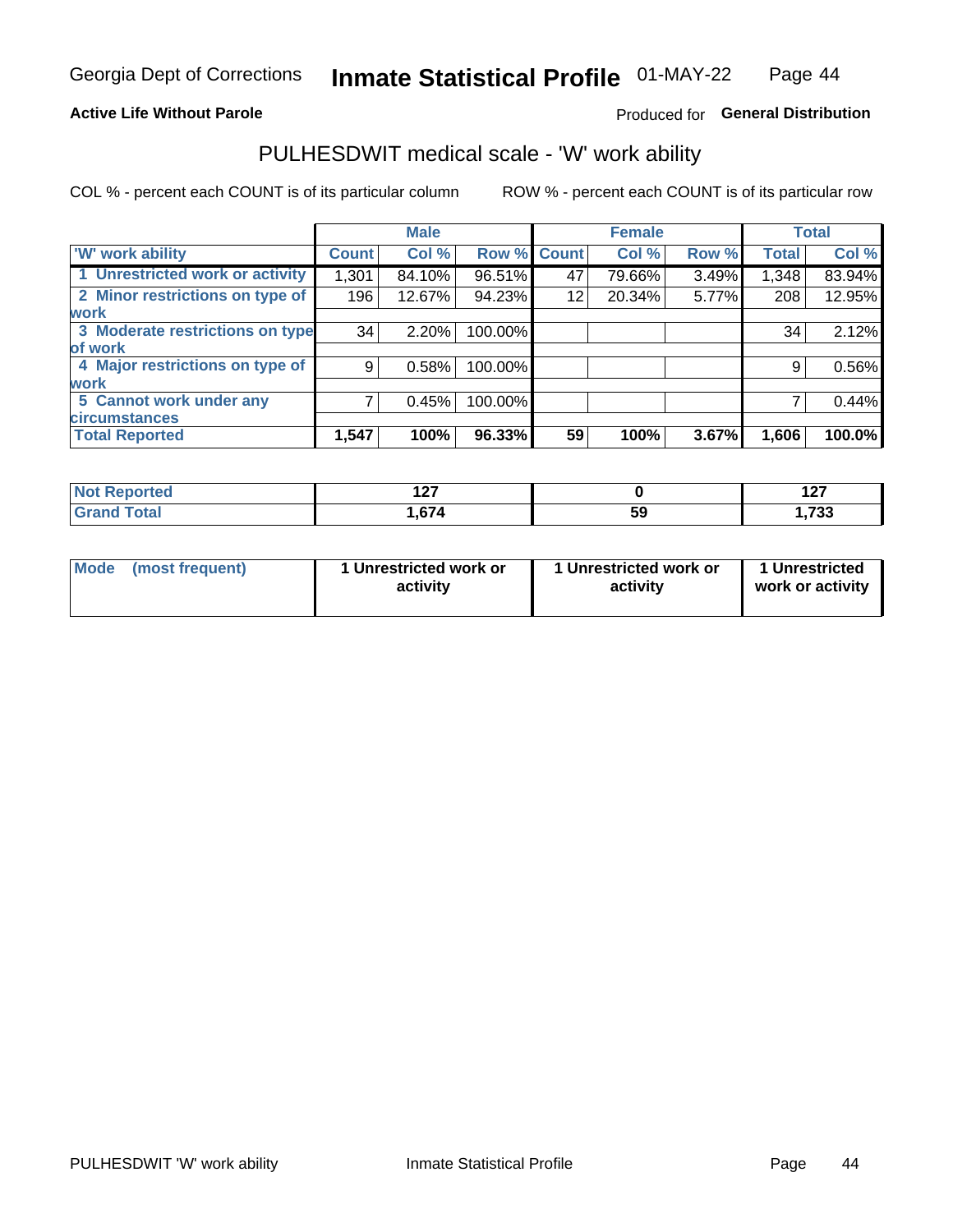#### **Active Life Without Parole**

#### Produced for General Distribution

## PULHESDWIT medical scale - 'I' impairment

COL % - percent each COUNT is of its particular column ROW % - percent each COUNT is of its particular row

|                                   |              | <b>Male</b> |                    |    | <b>Female</b> |       |              | <b>Total</b> |
|-----------------------------------|--------------|-------------|--------------------|----|---------------|-------|--------------|--------------|
| <b>T' Impairment</b>              | <b>Count</b> | Col %       | <b>Row % Count</b> |    | Col %         | Row % | <b>Total</b> | Col %        |
| 1 No impairments or               | .525         | 98.64%      | 96.28%             | 59 | 100.00%       | 3.72% | 1,584        | 98.69%       |
| disabilities                      |              |             |                    |    |               |       |              |              |
| 2 Wheelchair-bound but            | 8            | 0.52%       | 100.00%            |    |               |       | 8            | 0.50%        |
| otherwise OK                      |              |             |                    |    |               |       |              |              |
| <b>3 Needs low-level Assisted</b> | 2            | 0.13%       | 100.00%            |    |               |       |              | 0.12%        |
| Living (level I)                  |              |             |                    |    |               |       |              |              |
| 4 Needs moderate Assisted         |              | 0.06%       | 100.00%            |    |               |       |              | $0.06\%$     |
| Living (level II)                 |              |             |                    |    |               |       |              |              |
| <b>5 Needs maximal Assisted</b>   | 10           | 0.65%       | 100.00%            |    |               |       | 10           | 0.62%        |
| <b>Living (level III)</b>         |              |             |                    |    |               |       |              |              |
| <b>Total Reported</b>             | 1,546        | 100%        | 96.32%             | 59 | 100%          | 3.68% | 1,605        | 100%         |

| orted       | റാ<br>140 |          | 128         |
|-------------|-----------|----------|-------------|
| <b>otal</b> | 674       | БΟ<br>JJ | フつつ<br>,7აა |

| Mode | (most frequent) | 1 No impairments or<br>disabilities | 1 No impairments or<br>disabilities | 11 No impairments<br>or disabilities |
|------|-----------------|-------------------------------------|-------------------------------------|--------------------------------------|
|------|-----------------|-------------------------------------|-------------------------------------|--------------------------------------|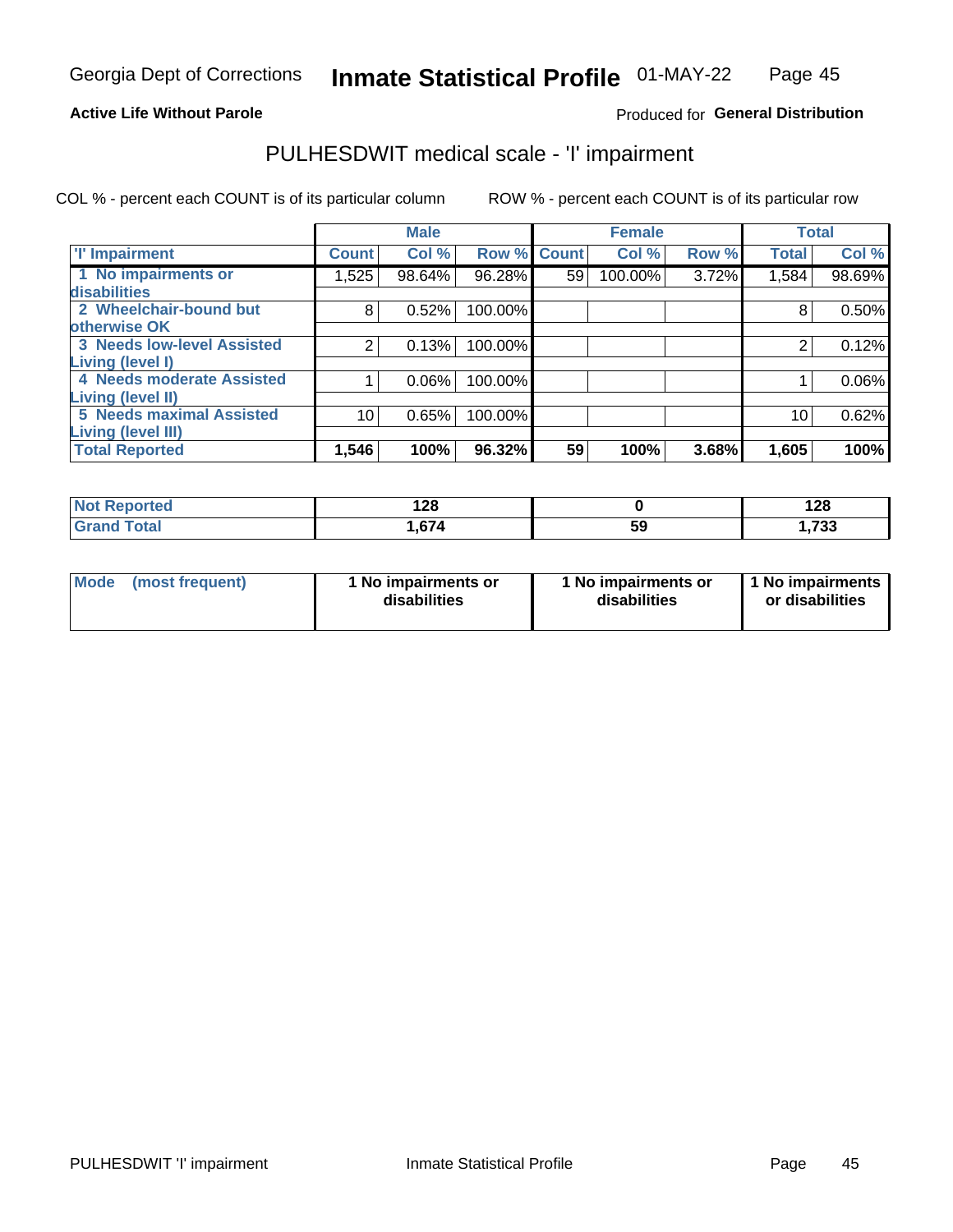#### **Active Life Without Parole**

#### Produced fo General Distribution

## PULHESDWIT medical scale - 'T' transportability

COL % - percent each COUNT is of its particular column

|                              |              | <b>Male</b> |                    |    | <b>Female</b> |       |              | <b>Total</b> |
|------------------------------|--------------|-------------|--------------------|----|---------------|-------|--------------|--------------|
| <b>T' Transportability</b>   | <b>Count</b> | Col %       | <b>Row % Count</b> |    | Col %         | Row % | <b>Total</b> | Col %        |
| 1 Can be transported in any  | 1,538        | 98.78%      | 96.37%             | 58 | 100.00%       | 3.63% | 1,596        | 98.82%       |
| ordinary approved vehicle    |              |             |                    |    |               |       |              |              |
| 2 Wheelchair-bound, not      | 8            | 0.51%       | 100.00%            |    |               |       |              | 0.50%        |
| needing special vehicle      |              |             |                    |    |               |       |              |              |
| 3 Wheelchair-bound, requires |              | 0.13%       | 100.00%            |    |               |       |              | 0.12%        |
| special vehicle              |              |             |                    |    |               |       |              |              |
| 5 Requires ambulance         | 9            | 0.58%       | 100.00%            |    |               |       | 9            | 0.56%        |
| transport                    |              |             |                    |    |               |       |              |              |
| <b>Total Reported</b>        | 1,557        | 100%        | 96.41%             | 58 | 100%          | 3.59% | 1,615        | 100%         |

| orted | $44-$<br>the contract of the contract of |          | 118  |
|-------|------------------------------------------|----------|------|
| `otal | 674                                      | ۰.<br>ჂႸ | ,733 |

| <b>Mode</b> | (most frequent) | 11 Can be transported in any 11 Can be transported in any<br>ordinary approved vehicle   ordinary approved vehicle   transported in any |  | 1 Can be<br>ordinary approved<br>vehicle |
|-------------|-----------------|-----------------------------------------------------------------------------------------------------------------------------------------|--|------------------------------------------|
|-------------|-----------------|-----------------------------------------------------------------------------------------------------------------------------------------|--|------------------------------------------|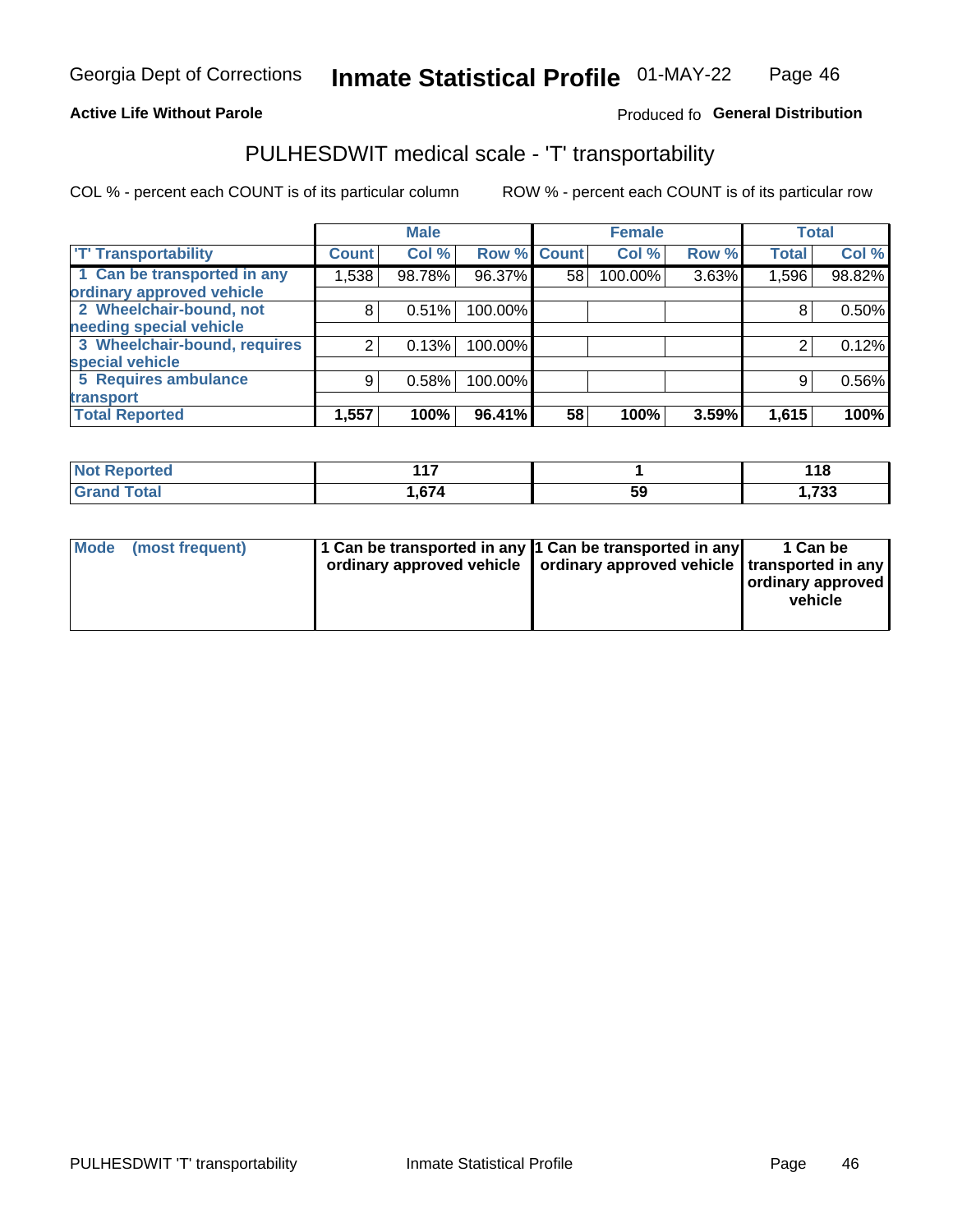## Inmate Statistical Profile 01-MAY-22 Page 47

#### **Active Life Without Parole**

#### **Produced for General Distribution**

### Number of prior Georgia incarcerations

COL % - percent each COUNT is of its particular column

|                                       |       | <b>Male</b> |             |    | <b>Female</b> |       |       | <b>Total</b> |
|---------------------------------------|-------|-------------|-------------|----|---------------|-------|-------|--------------|
| <b>Num of Prior GA Incarcerations</b> | Count | Col %       | Row % Count |    | Col %         | Row % | Total | Col %        |
|                                       | 871   | 52.03%      | 94.78%      | 48 | 81.36%        | 5.22% | 919   | 53.03%       |
|                                       | 323   | 19.30%      | 98.18%      | 6  | 10.17%        | 1.82% | 329   | 18.98%       |
|                                       | 203   | 12.13%      | 99.02%      | 2  | 3.39%         | 0.98% | 205   | 11.83%       |
| 3                                     | 129   | 7.71%       | 98.47%      | 2  | 3.39%         | 1.53% | 131   | 7.56%        |
| 4                                     | 69    | 4.12%       | 100.00%     |    |               |       | 69    | 3.98%        |
| 5                                     | 42    | 2.51%       | 100.00%     |    |               |       | 42    | 2.42%        |
| <b>More Than 5</b>                    | 37    | 2.21%       | 97.37%      |    | 1.69%         | 2.63% | 38    | 2.19%        |
| <b>Total Reported</b>                 | 1,674 | 100%        | 96.60%      | 59 | 100%          | 3.40% | 1,733 | 100%         |

| orted                           |        |    |           |
|---------------------------------|--------|----|-----------|
| <b>otal</b><br>$\mathbf{v}$ and | $\sim$ | 59 | 700<br>ູບ |

| Mean (average)       | 1.10 | .39 | 1.08 |
|----------------------|------|-----|------|
| Median (middle)      |      |     |      |
| Mode (most frequent) |      |     |      |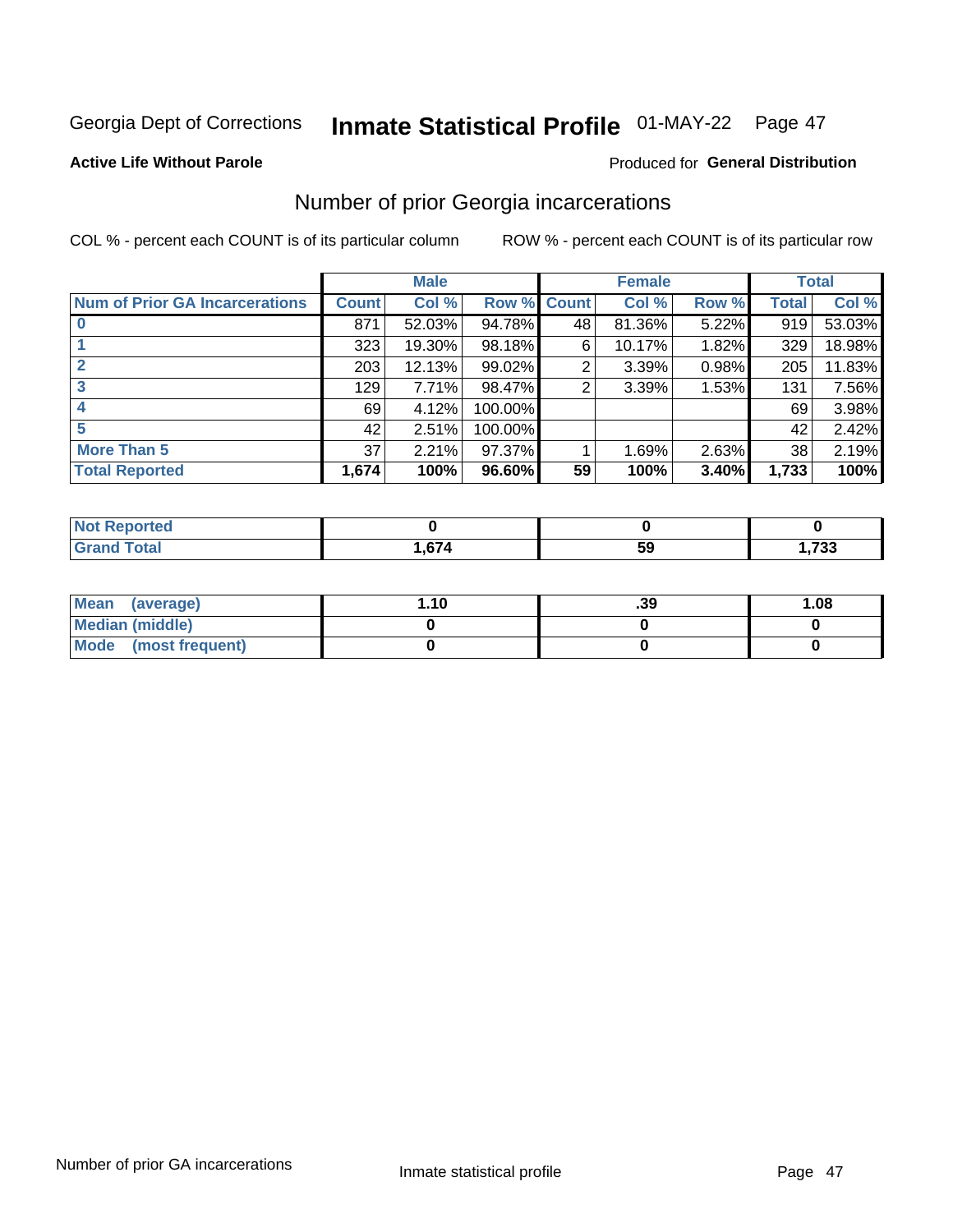## Inmate Statistical Profile 01-MAY-22 Page 48

**Active Life Without Parole** 

**Produced for General Distribution** 

#### Prison sentence in years

COL % - percent each COUNT is of its particular column

ROW % - percent each COUNT is of its particular row

|                                 | <b>Male</b>  |         |                    | <b>Female</b> |            |          | $\mathsf{Total}$ |         |
|---------------------------------|--------------|---------|--------------------|---------------|------------|----------|------------------|---------|
| <b>Prison Sentence In Years</b> | <b>Count</b> | Col %   | <b>Row % Count</b> |               | Col %      | Row %    | Total            | Col %   |
| <b>Life Without Parole</b>      | 1.674        | 100.00% | 96.60%             | 59            | $100.00\%$ | $3.40\%$ | 1,733            | 100.00% |
| <b>Total Reported</b>           | 1.674        | 100%    | $96.60\%$          | 59            | 100%       | $3.40\%$ | 1.733            | 100%    |

| Reported<br><b>NOT</b> P |      |    |              |
|--------------------------|------|----|--------------|
| <b>otal</b>              | .674 | 59 | フつつ<br>. د ، |

#### **Determinate (numeric) sentences only**

| <b>Mean</b><br><i>(average)</i> |  |
|---------------------------------|--|
|---------------------------------|--|

All sentences (including determinate), with life, life without parole, and death sentences figured at 45 years

| l Mea<br>апе<br>. | -⊷ |  |
|-------------------|----|--|
|                   |    |  |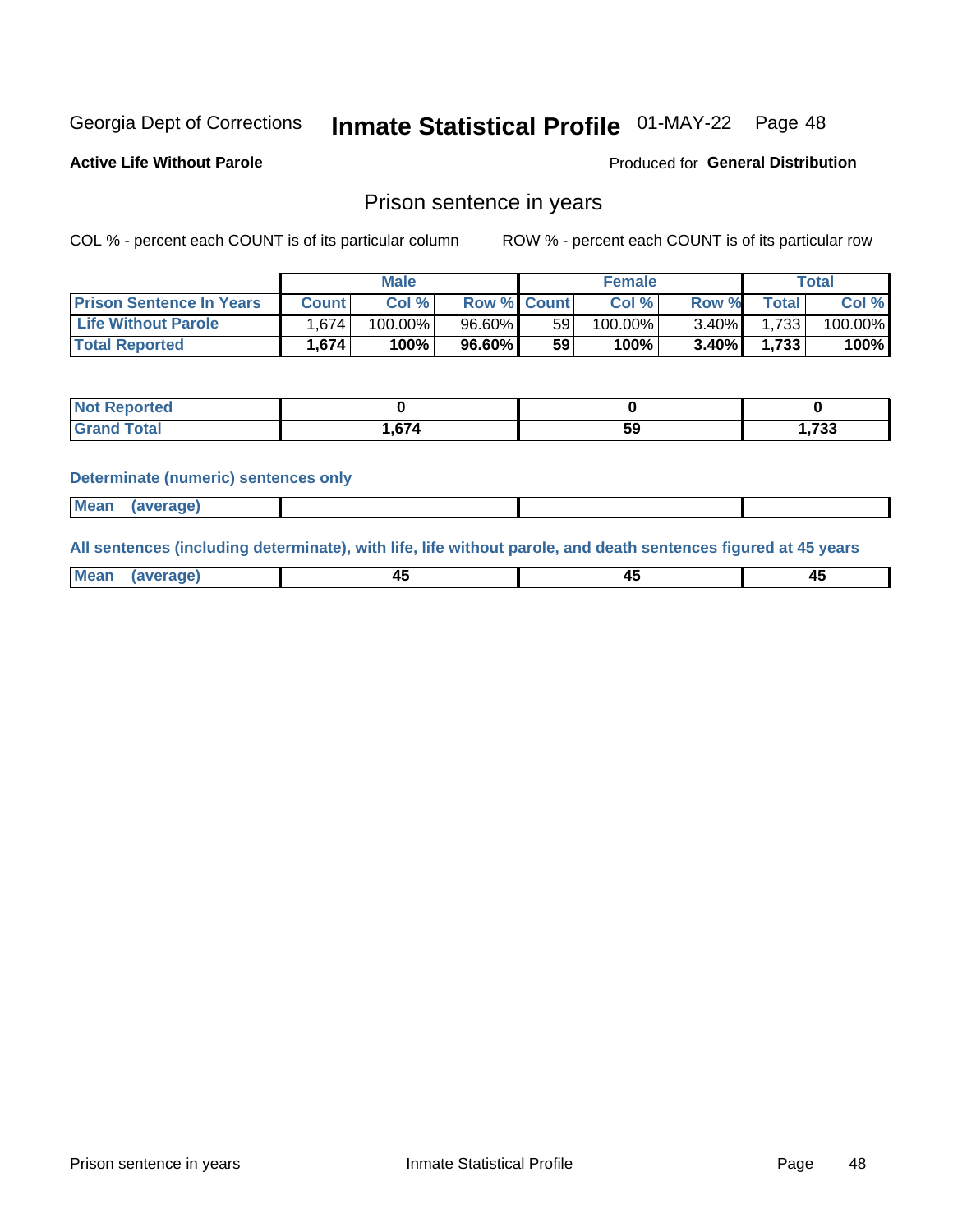#### Georgia Dept of Corrections Inmate Statistical Profile 01-MAY-22 Page 49

#### **Active Life Without Parole**

#### **Produced for General Distribution**

### Primary offense, broken out into felonies vs misdemeanors

COL % - percent each COUNT is of its particular column

|                                  | <b>Male</b>  |         |                    |    | <b>Female</b> |       |       | Total   |  |
|----------------------------------|--------------|---------|--------------------|----|---------------|-------|-------|---------|--|
| <b>Felonies and Misdemeanors</b> | <b>Count</b> | Col%    | <b>Row % Count</b> |    | Col%          | Row % | Total | Col %   |  |
| <b>Felonies</b>                  | .665         | 100.00% | 96.69%             | 57 | $100.00\%$    | 3.31% | 1,722 | 100.00% |  |
| <b>Total Reported</b>            | .665         | $100\%$ | 96.69%             | 57 | $100\%$       | 3.31% | 1,722 | 100%    |  |

| <b>Not Reported</b>         |        |      |               |
|-----------------------------|--------|------|---------------|
| <b>Total</b><br>Gran<br>uuu | 674, ا | ,667 | フクク<br>נכיו ו |

| $Mc$<br>equent)<br>нез<br>$\sim$<br>. | onies<br>. | <b>onies</b><br>. |
|---------------------------------------|------------|-------------------|
|---------------------------------------|------------|-------------------|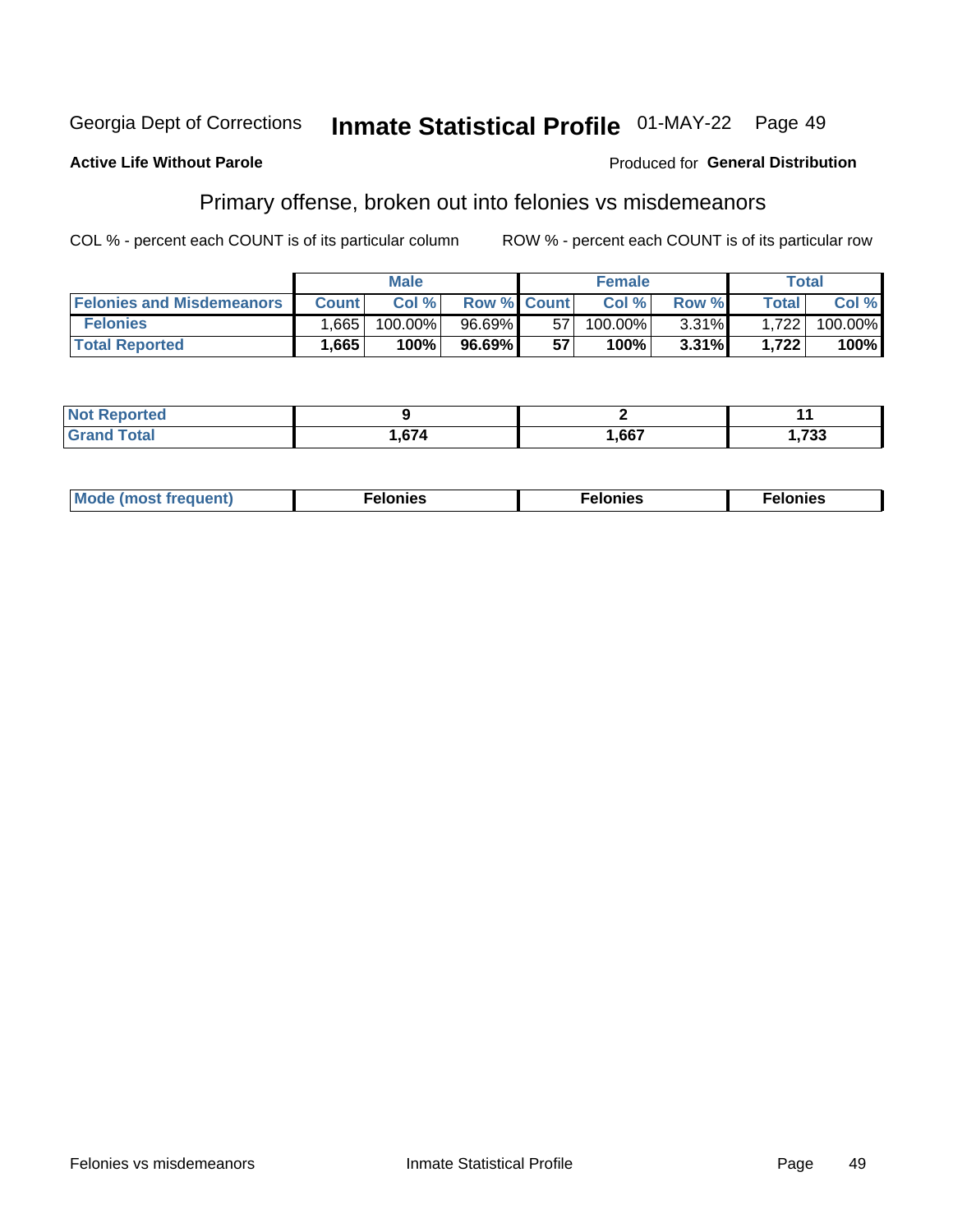#### Inmate Statistical Profile 01-MAY-22 Page 50 Georgia Dept of Corrections

#### **Active Life Without Parole**

#### Produced for General Distribution

### Primary offense, broken out into six broad crime categories

COL % - percent each COUNT is of its particular column

|                         | <b>Male</b>  |        |             |    | <b>Female</b> |       |              | Total  |  |
|-------------------------|--------------|--------|-------------|----|---------------|-------|--------------|--------|--|
| <b>Crime Categories</b> | <b>Count</b> | Col%   | Row % Count |    | Col %         | Row % | <b>Total</b> | Col %  |  |
| <b>Violent</b>          | .462         | 87.34% | 96.18%      | 58 | 98.31%        | 3.82% | 1,520        | 87.71% |  |
| <b>Sex Crime</b>        | 206          | 12.31% | $99.52\%$   |    | 1.69%         | .48%  | 207          | 11.94% |  |
| <b>Drug</b>             | 6            | .36%   | 100.00%     |    | .00%          |       | 6            | .35%   |  |
| <b>Total Reported</b>   | 1,674        | 100%   | $96.6\%$    | 59 | 100%          | 3.4%  | 1,733        | 100%   |  |

| .       |        |    |     |
|---------|--------|----|-----|
| -       | $\sim$ | -- | 700 |
| _______ |        | va | ◡   |

| Mo<br>quenti | .<br>iolent<br>ΊΙ. | --<br>olent | .<br>'ent |
|--------------|--------------------|-------------|-----------|
|              |                    |             |           |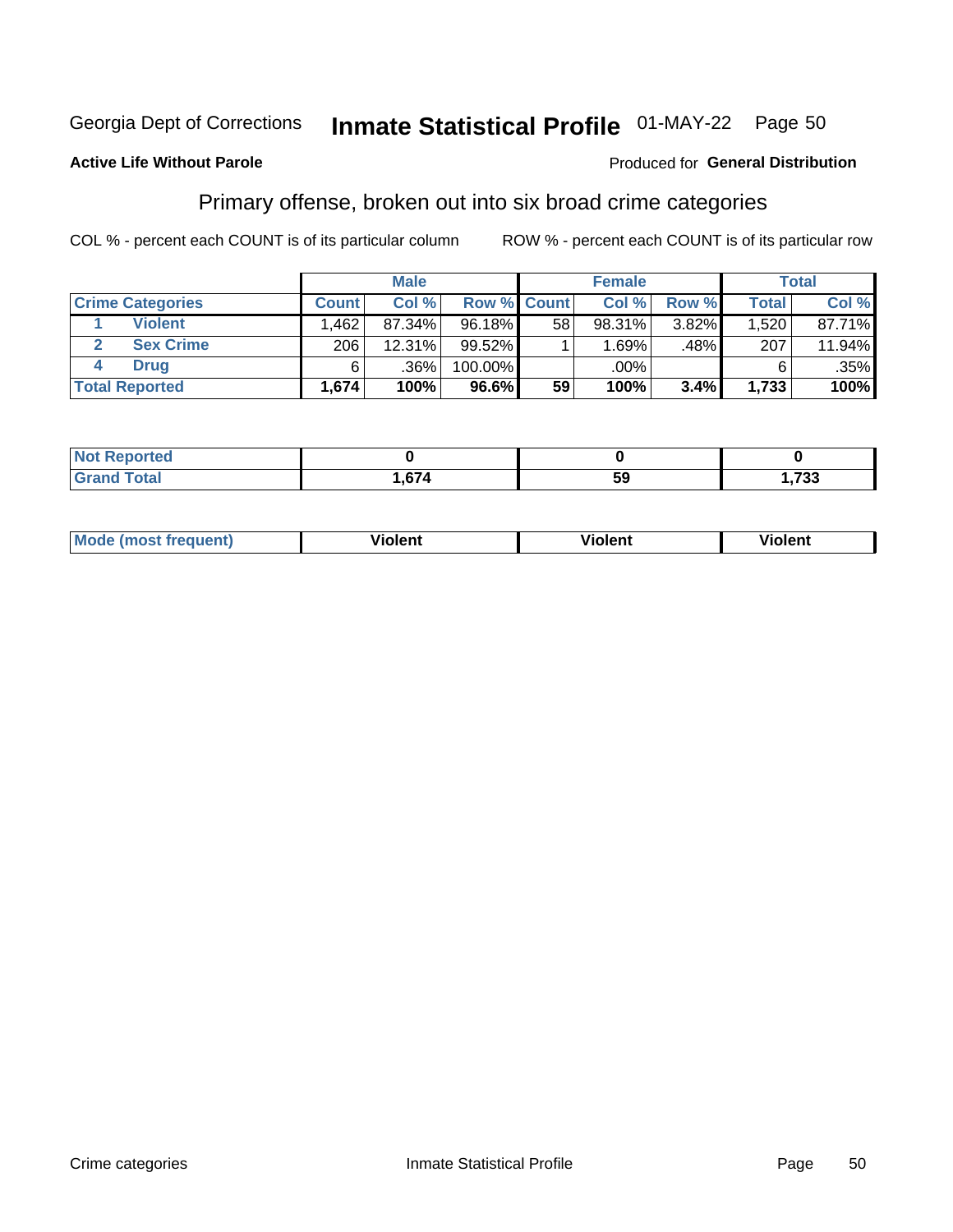## Inmate Statistical Profile 01-MAY-22 Page 51

#### **Active Life Without Parole**

#### **Produced for General Distribution**

## Primary offense, detailed offense code

COL % - percent each COUNT is of its particular column

|                                         |              | <b>Male</b>                |         |              | <b>Female</b>             |        |              | <b>Total</b> |
|-----------------------------------------|--------------|----------------------------|---------|--------------|---------------------------|--------|--------------|--------------|
| <b>Primary Offense</b>                  | <b>Count</b> | $\overline{\text{Col }^9}$ | Row %   | <b>Count</b> | $\overline{\text{Col}}$ % | Row %  | <b>Total</b> | Col %        |
| <b>Agg Sex Battery Atmpt (2099)</b>     |              | .06%                       | 100.00% |              |                           |        | 1            | .06%         |
| <b>Aggrav Assault (1302)</b>            | 3            | .18%                       | 75.00%  | 1            | 1.69%                     | 25.00% | 4            | .23%         |
| <b>Aggrav Battery (1305)</b>            |              | .06%                       | 100.00% |              |                           |        |              | .06%         |
| <b>Aggrav Child Molestation (2021)</b>  | 26           | 1.55%                      | 100.00% |              |                           |        | 26           | 1.50%        |
| <b>Aggrav Sexual Battery (2009)</b>     | 7            | .42%                       | 100.00% |              |                           |        | 7            | .40%         |
| <b>Aggrav Sodomy (2003)</b>             | 12           | .72%                       | 100.00% |              |                           |        | 12           | .69%         |
| <b>Armed Robbery (1902)</b>             | 158          | 9.44%                      | 99.37%  | 1            | 1.69%                     | .63%   | 159          | 9.17%        |
| <b>Child Molestation (2019)</b>         | 5            | .30%                       | 100.00% |              |                           |        | 5            | .29%         |
| <b>False Imprisonment (1308)</b>        |              | .06%                       | 100.00% |              |                           |        | 1            | .06%         |
| <b>Hijacking Motor Vehicle (1911)</b>   |              | .06%                       | 100.00% |              |                           |        |              | .06%         |
| Kidnapping (1311)                       | 95           | 5.68%                      | 100.00% |              |                           |        | 95           | 5.48%        |
| <b>Murder (1101)</b>                    | 1,200        | 71.68%                     | 95.54%  | 56           | 94.92%                    | 4.46%  | 1,256        | 72.48%       |
| <b>Poss Of Firearm Dur Crime</b>        | 2            | .12%                       | 100.00% |              |                           |        | 2            | .12%         |
| (2910)                                  |              |                            |         |              |                           |        |              |              |
| Rape (2001)                             | 155          | 9.26%                      | 99.36%  | 1            | 1.69%                     | .64%   | 156          | 9.00%        |
| S/D Cocaine (4021)                      |              | .06%                       | 100.00% |              |                           |        |              | .06%         |
| S/D Cont Sub Public (4017)              |              | .06%                       | 100.00% |              |                           |        |              | .06%         |
| S/D Cont Sub School (4018)              |              | .06%                       | 100.00% |              |                           |        | 1            | .06%         |
| <b>Traf Cocaine 401+ Gm (4103)</b>      |              | .06%                       | 100.00% |              |                           |        | 1            | .06%         |
| <b>Traf Methamph 28-199 Gm</b>          |              | .06%                       | 100.00% |              |                           |        | 1            | .06%         |
| (4140)                                  |              |                            |         |              |                           |        |              |              |
| Traf Narcotic 29+ Gm (4113)             |              | .06%                       | 100.00% |              |                           |        |              | .06%         |
| <b>Traffick Sexual Servitude (1331)</b> |              | .06%                       | 100.00% |              |                           |        |              | .06%         |
| <b>Total Rported</b>                    | 1,674        | 100%                       | 96.6%   | 59           | 100%                      | 3.4%   | 1,733        | 100%         |

| <b>Noi</b><br><b>orted</b> |              |    |                |
|----------------------------|--------------|----|----------------|
| <b>Total</b>               | .071<br>דוטו | 59 | フクク<br>נכיו, ו |

| Mode (most frequent) | 1101 Murder | 1101 Murder | 1101 Murder |
|----------------------|-------------|-------------|-------------|
|----------------------|-------------|-------------|-------------|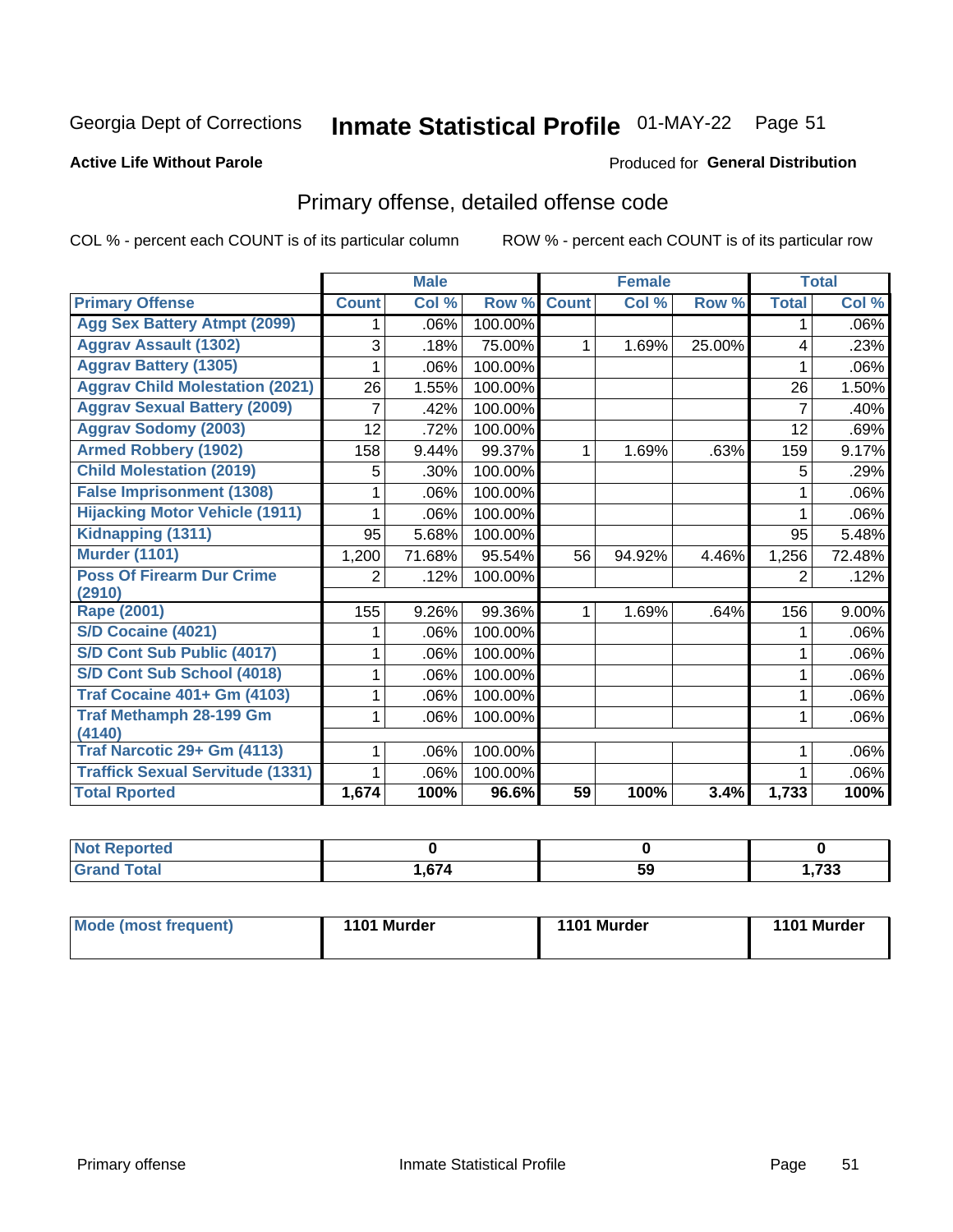## Inmate Statistical Profile 01-MAY-22 Page 52

#### **Active Life Without Parole**

#### Produced for General Distribution

## County of conviction of primary offense

COL % - percent each COUNT is of its particular column

|                                |                | <b>Male</b> |         |                | <b>Female</b> |        |                | <b>Total</b> |
|--------------------------------|----------------|-------------|---------|----------------|---------------|--------|----------------|--------------|
| <b>County of Conviction</b>    | <b>Count</b>   | Col %       | Row %   | <b>Count</b>   | Col %         | Row %  | <b>Total</b>   | Col %        |
| 000<br><b>Unknown</b>          | 9              | .54%        | 81.82%  | $\overline{2}$ | 3.39%         | 18.18% | 11             | .63%         |
| <b>Appling County</b><br>001   | 4              | .24%        | 100.00% |                |               |        | 4              | .23%         |
| <b>Atkinson County</b><br>002  | 3              | .18%        | 100.00% |                |               |        | 3              | .17%         |
| <b>Bacon County</b><br>003     | 4              | .24%        | 100.00% |                |               |        | 4              | .23%         |
| <b>Baker County</b><br>004     | $\mathbf{1}$   | .06%        | 100.00% |                |               |        | 1              | .06%         |
| <b>Baldwin County</b><br>005   | 7              | .42%        | 100.00% |                |               |        | $\overline{7}$ | .40%         |
| <b>Banks County</b><br>006     | 3              | .18%        | 100.00% |                |               |        | 3              | .17%         |
| <b>Barrow County</b><br>007    | $\overline{7}$ | .42%        | 100.00% |                |               |        | $\overline{7}$ | .40%         |
| <b>Bartow County</b><br>008    | 10             | .60%        | 90.91%  | 1              | 1.69%         | 9.09%  | 11             | .63%         |
| <b>Ben Hill County</b><br>009  | 8              | .48%        | 100.00% |                |               |        | 8              | .46%         |
| <b>Berrien County</b><br>010   | 3              | .18%        | 100.00% |                |               |        | 3              | .17%         |
| <b>Bibb County</b><br>011      | 48             | 2.87%       | 96.00%  | $\overline{2}$ | 3.39%         | 4.00%  | 50             | 2.89%        |
| <b>Bleckley County</b><br>012  | 1              | .06%        | 100.00% |                |               |        | 1              | .06%         |
| <b>Brantley County</b><br>013  | $\mathbf{1}$   | .06%        | 100.00% |                |               |        | 1              | .06%         |
| <b>Brooks County</b><br>014    | $\overline{2}$ | .12%        | 100.00% |                |               |        | $\overline{2}$ | .12%         |
| <b>Bryan County</b><br>015     | $\mathbf{1}$   | .06%        | 100.00% |                |               |        | $\mathbf{1}$   | .06%         |
| <b>Bulloch County</b><br>016   | 8              | .48%        | 88.89%  | 1              | 1.69%         | 11.11% | 9              | .52%         |
| <b>Burke County</b><br>017     | 13             | .78%        | 100.00% |                |               |        | 13             | .75%         |
| <b>Butts County</b><br>018     | 3              | .18%        | 100.00% |                |               |        | 3              | .17%         |
| <b>Calhoun County</b><br>019   | $\overline{3}$ | .18%        | 100.00% |                |               |        | $\overline{3}$ | .17%         |
| <b>Camden County</b><br>020    | 7              | .42%        | 100.00% |                |               |        | 7              | .40%         |
| <b>Candler County</b><br>021   | 4              | .24%        | 100.00% |                |               |        | 4              | .23%         |
| <b>Carroll County</b><br>022   | 5              | .30%        | 100.00% |                |               |        | 5              | .29%         |
| <b>Catoosa County</b><br>023   | 4              | .24%        | 80.00%  | 1              | 1.69%         | 20.00% | 5              | .29%         |
| <b>Chatham County</b><br>025   | 72             | 4.30%       | 97.30%  | $\overline{2}$ | 3.39%         | 2.70%  | 74             | 4.27%        |
| <b>Chattooga County</b><br>027 | 4              | .24%        | 100.00% |                |               |        | 4              | .23%         |
| <b>Cherokee County</b><br>028  | 11             | .66%        | 100.00% |                |               |        | 11             | .63%         |
| <b>Clarke County</b><br>029    | 23             | 1.37%       | 100.00% |                |               |        | 23             | 1.33%        |
| <b>Clay County</b><br>030      | $\overline{2}$ | .12%        | 100.00% |                |               |        | $\overline{2}$ | .12%         |
| <b>Clayton County</b><br>031   | 74             | 4.42%       | 94.87%  | 4              | 6.78%         | 5.13%  | 78             | 4.50%        |
| <b>Clinch County</b><br>032    | 1              | .06%        | 100.00% |                |               |        | 1              | .06%         |
| <b>Cobb County</b><br>033      | 77             | 4.60%       | 97.47%  | 2              | 3.39%         | 2.53%  | 79             | 4.56%        |
| <b>Coffee County</b><br>034    | 14             | .84%        | 87.50%  | $\overline{2}$ | 3.39%         | 12.50% | 16             | .92%         |
| 035<br><b>Colquitt County</b>  | $\sqrt{3}$     | .18%        | 100.00% |                |               |        | $\sqrt{3}$     | .17%         |
| <b>Columbia County</b><br>036  | 10             | .60%        | 83.33%  | $\overline{2}$ | 3.39%         | 16.67% | 12             | .69%         |
| <b>Cook County</b><br>037      | 5              | .30%        | 100.00% |                |               |        | 5              | .29%         |
| <b>Coweta County</b><br>038    | 10             | .60%        | 100.00% |                |               |        | 10             | .58%         |
| <b>Crisp County</b><br>040     | 8              | .48%        | 100.00% |                |               |        | 8              | .46%         |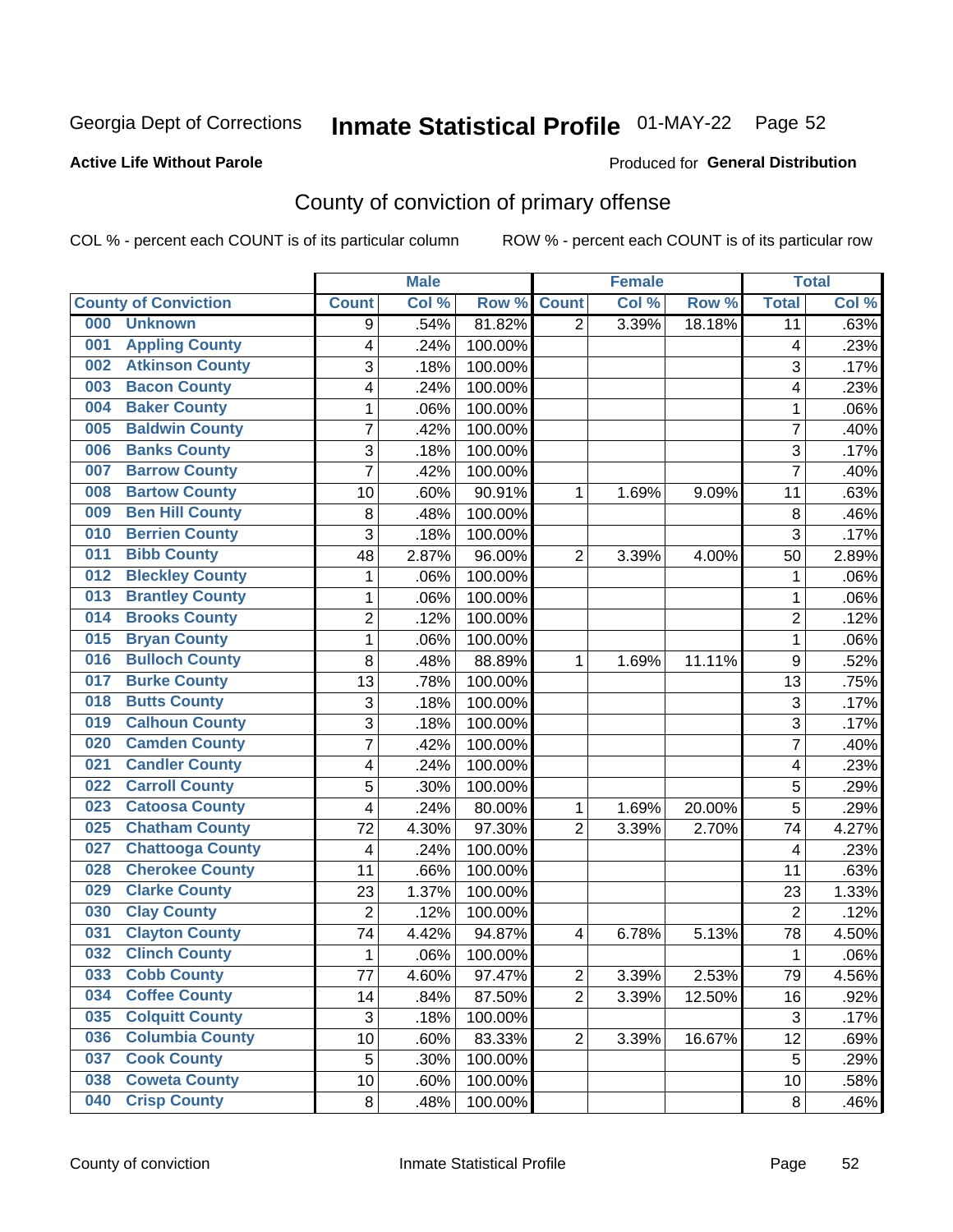## Inmate Statistical Profile 01-MAY-22 Page 53

#### **Active Life Without Parole**

#### Produced for General Distribution

## County of conviction of primary offense

COL % - percent each COUNT is of its particular column

|     |                             |                  | <b>Male</b> |         |                | <b>Female</b> |        |                  | <b>Total</b> |
|-----|-----------------------------|------------------|-------------|---------|----------------|---------------|--------|------------------|--------------|
|     | <b>County of Conviction</b> | <b>Count</b>     | Col %       | Row %   | <b>Count</b>   | Col%          | Row %  | <b>Total</b>     | Col %        |
| 041 | <b>Dade County</b>          | 1                | .06%        | 100.00% |                |               |        | 1                | .06%         |
| 042 | <b>Dawson County</b>        | 3                | .18%        | 100.00% |                |               |        | 3                | .17%         |
| 043 | <b>Decatur County</b>       | 6                | .36%        | 100.00% |                |               |        | 6                | .35%         |
| 044 | <b>Dekalb County</b>        | 145              | 8.66%       | 97.32%  | 4              | 6.78%         | 2.68%  | 149              | 8.60%        |
| 045 | <b>Dodge County</b>         | 1                | .06%        | 100.00% |                |               |        | 1                | .06%         |
| 046 | <b>Dooly County</b>         | 3                | .18%        | 100.00% |                |               |        | $\overline{3}$   | .17%         |
| 047 | <b>Dougherty County</b>     | 34               | 2.03%       | 97.14%  | 1              | 1.69%         | 2.86%  | 35               | 2.02%        |
| 048 | <b>Douglas County</b>       | 40               | 2.39%       | 95.24%  | $\overline{2}$ | 3.39%         | 4.76%  | 42               | 2.42%        |
| 049 | <b>Early County</b>         | $\overline{2}$   | .12%        | 100.00% |                |               |        | $\overline{2}$   | .12%         |
| 051 | <b>Effingham County</b>     | 7                | .42%        | 87.50%  | 1              | 1.69%         | 12.50% | 8                | .46%         |
| 052 | <b>Elbert County</b>        | $\overline{c}$   | .12%        | 66.67%  | 1              | 1.69%         | 33.33% | 3                | .17%         |
| 053 | <b>Emanuel County</b>       | 14               | .84%        | 100.00% |                |               |        | 14               | .81%         |
| 056 | <b>Fayette County</b>       | 10               | .60%        | 90.91%  | 1              | 1.69%         | 9.09%  | 11               | .63%         |
| 057 | <b>Floyd County</b>         | 37               | 2.21%       | 97.37%  | 1              | 1.69%         | 2.63%  | 38               | 2.19%        |
| 058 | <b>Forsyth County</b>       | 4                | .24%        | 80.00%  | 1              | 1.69%         | 20.00% | 5                | .29%         |
| 059 | <b>Franklin County</b>      | 6                | .36%        | 85.71%  | 1              | 1.69%         | 14.29% | $\overline{7}$   | .40%         |
| 060 | <b>Fulton County</b>        | 221              | 13.20%      | 98.66%  | 3              | 5.08%         | 1.34%  | 224              | 12.93%       |
| 061 | <b>Gilmer County</b>        | $\overline{2}$   | .12%        | 100.00% |                |               |        | $\overline{2}$   | .12%         |
| 063 | <b>Glynn County</b>         | 22               | 1.31%       | 100.00% |                |               |        | 22               | 1.27%        |
| 064 | <b>Gordon County</b>        | $\boldsymbol{9}$ | .54%        | 100.00% |                |               |        | $\boldsymbol{9}$ | .52%         |
| 065 | <b>Grady County</b>         | 3                | .18%        | 100.00% |                |               |        | 3                | .17%         |
| 066 | <b>Greene County</b>        | $\overline{2}$   | .12%        | 100.00% |                |               |        | $\overline{2}$   | .12%         |
| 067 | <b>Gwinnett County</b>      | 71               | 4.24%       | 94.67%  | 4              | 6.78%         | 5.33%  | 75               | 4.33%        |
| 068 | <b>Habersham County</b>     | 4                | .24%        | 80.00%  | 1              | 1.69%         | 20.00% | 5                | .29%         |
| 069 | <b>Hall County</b>          | 26               | 1.55%       | 83.87%  | 5              | 8.47%         | 16.13% | 31               | 1.79%        |
| 070 | <b>Hancock County</b>       | 4                | .24%        | 100.00% |                |               |        | 4                | .23%         |
| 071 | <b>Haralson County</b>      | 6                | .36%        | 100.00% |                |               |        | 6                | .35%         |
| 072 | <b>Harris County</b>        | $\overline{c}$   | .12%        | 100.00% |                |               |        | $\overline{c}$   | .12%         |
| 073 | <b>Hart County</b>          | 3                | .18%        | 100.00% |                |               |        | 3                | .17%         |
| 075 | <b>Henry County</b>         | 20               | 1.19%       | 95.24%  | 1              | 1.69%         | 4.76%  | 21               | 1.21%        |
| 076 | <b>Houston County</b>       | 26               | 1.55%       | 100.00% |                |               |        | 26               | 1.50%        |
| 078 | <b>Jackson County</b>       | 12               | .72%        | 100.00% |                |               |        | 12               | .69%         |
| 079 | <b>Jasper County</b>        | $\mathbf{1}$     | .06%        | 100.00% |                |               |        | $\mathbf{1}$     | .06%         |
| 080 | <b>Jeff Davis County</b>    | $\overline{2}$   | .12%        | 100.00% |                |               |        | $\overline{2}$   | .12%         |
| 081 | <b>Jefferson County</b>     | 6                | .36%        | 100.00% |                |               |        | 6                | .35%         |
| 082 | <b>Jenkins County</b>       | $\overline{2}$   | .12%        | 100.00% |                |               |        | $\overline{2}$   | .12%         |
| 083 | <b>Johnson County</b>       | $\mathbf 1$      | .06%        | 100.00% |                |               |        | $\mathbf 1$      | .06%         |
| 084 | <b>Jones County</b>         | $\mathbf 1$      | .06%        | 50.00%  | 1              | 1.69%         | 50.00% | $\overline{2}$   | .12%         |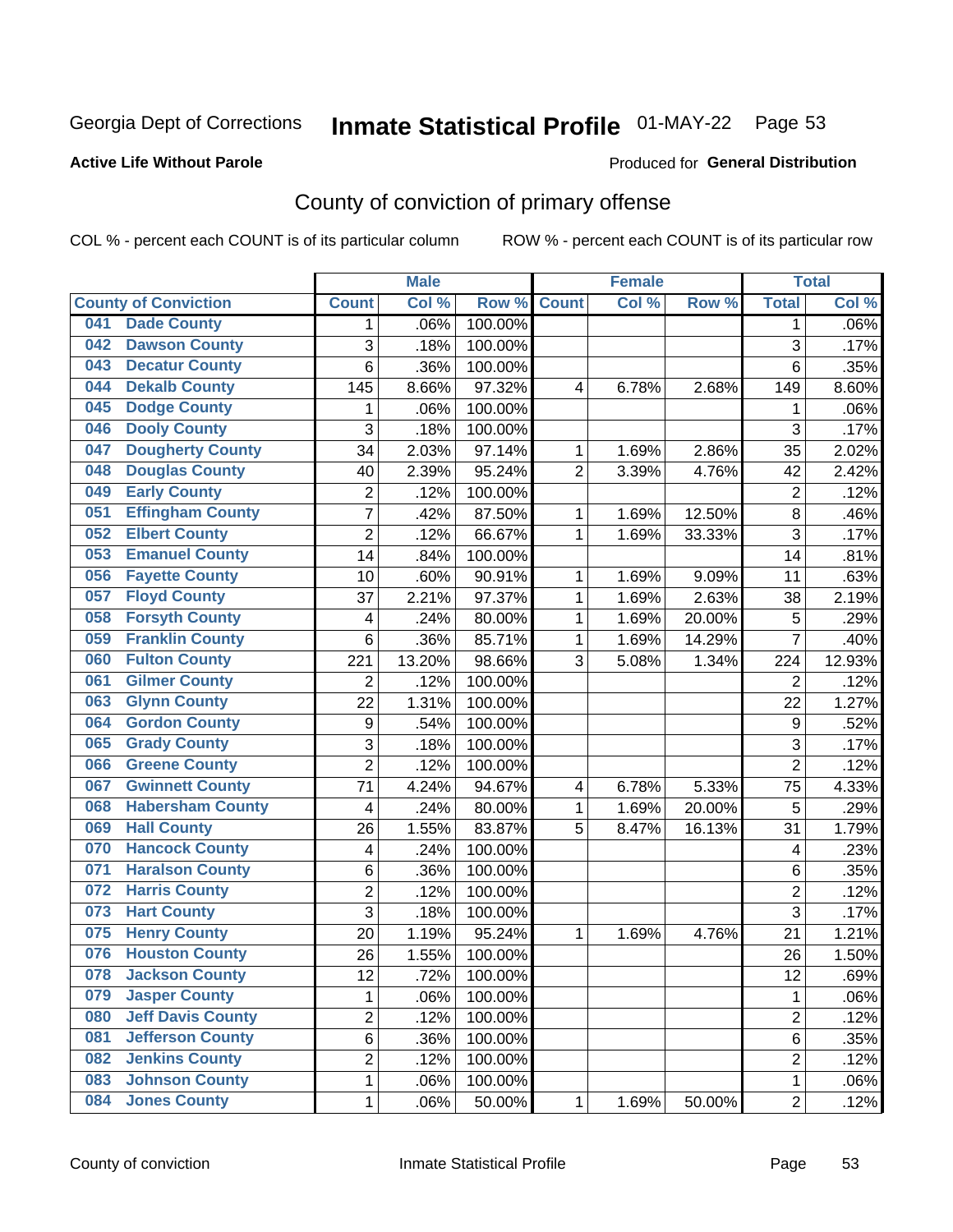## Inmate Statistical Profile 01-MAY-22 Page 54

#### **Active Life Without Parole**

#### **Produced for General Distribution**

## County of conviction of primary offense

COL % - percent each COUNT is of its particular column

|                                              |                         | <b>Male</b> |         |                | <b>Female</b> |        |                | <b>Total</b> |
|----------------------------------------------|-------------------------|-------------|---------|----------------|---------------|--------|----------------|--------------|
| <b>County of Conviction</b>                  | <b>Count</b>            | Col %       | Row %   | <b>Count</b>   | Col %         | Row %  | <b>Total</b>   | Col %        |
| <b>Lamar County</b><br>085                   | 1                       | .06%        | 100.00% |                |               |        | 1              | $.06\%$      |
| <b>Lanier County</b><br>086                  | $\overline{2}$          | .12%        | 100.00% |                |               |        | $\overline{2}$ | .12%         |
| <b>Laurens County</b><br>087                 | 6                       | .36%        | 100.00% |                |               |        | 6              | .35%         |
| <b>Lee County</b><br>088                     | 4                       | .24%        | 100.00% |                |               |        | 4              | .23%         |
| <b>Liberty County</b><br>089                 | 6                       | .36%        | 100.00% |                |               |        | 6              | .35%         |
| <b>Long County</b><br>091                    | 5                       | .30%        | 100.00% |                |               |        | 5              | .29%         |
| <b>Lowndes County</b><br>092                 | 9                       | .54%        | 100.00% |                |               |        | 9              | .52%         |
| <b>Lumpkin County</b><br>093                 | 1                       | .06%        | 100.00% |                |               |        | $\mathbf{1}$   | .06%         |
| <b>Madison County</b><br>095                 | 4                       | .24%        | 100.00% |                |               |        | 4              | .23%         |
| <b>Marion County</b><br>096                  | 1                       | .06%        | 100.00% |                |               |        | $\mathbf{1}$   | .06%         |
| <b>Mcduffie County</b><br>097                | 3                       | .18%        | 100.00% |                |               |        | 3              | .17%         |
| <b>Meriwether County</b><br>099              | $\overline{2}$          | .12%        | 100.00% |                |               |        | $\overline{2}$ | .12%         |
| <b>Miller County</b><br>100                  | 1                       | .06%        | 100.00% |                |               |        | $\mathbf{1}$   | .06%         |
| <b>Mitchell County</b><br>101                | 4                       | .24%        | 100.00% |                |               |        | 4              | .23%         |
| <b>Monroe County</b><br>102                  | 7                       | .42%        | 100.00% |                |               |        | $\overline{7}$ | .40%         |
| <b>Morgan County</b><br>104                  | $\overline{2}$          | .12%        | 100.00% |                |               |        | $\overline{2}$ | .12%         |
| <b>Murray County</b><br>105                  | 5                       | .30%        | 100.00% |                |               |        | 5              | .29%         |
| <b>Muscogee County</b><br>106                | 49                      | 2.93%       | 98.00%  | 1              | 1.69%         | 2.00%  | 50             | 2.89%        |
| <b>Newton County</b><br>107                  | 17                      | 1.02%       | 89.47%  | $\overline{2}$ | 3.39%         | 10.53% | 19             | 1.10%        |
| <b>Oconee County</b><br>108                  | 1                       | .06%        | 100.00% |                |               |        | 1              | .06%         |
| <b>Oglethorpe County</b><br>109              | 3                       | .18%        | 100.00% |                |               |        | 3              | .17%         |
| <b>Paulding County</b><br>110                | 7                       | .42%        | 100.00% |                |               |        | $\overline{7}$ | .40%         |
| <b>Peach County</b><br>111                   | 5                       | .30%        | 100.00% |                |               |        | 5              | .29%         |
| <b>Pickens County</b><br>$\overline{112}$    | $\overline{2}$          | .12%        | 100.00% |                |               |        | $\overline{2}$ | .12%         |
| <b>Pierce County</b><br>113                  | 3                       | .18%        | 100.00% |                |               |        | 3              | .17%         |
| <b>Pike County</b><br>$\overline{114}$       | $\overline{2}$          | .12%        | 66.67%  | 1              | 1.69%         | 33.33% | 3              | .17%         |
| <b>Polk County</b><br>$\overline{115}$       | 7                       | .42%        | 100.00% |                |               |        | $\overline{7}$ | .40%         |
| <b>Pulaski County</b><br>116                 | 1                       | .06%        | 100.00% |                |               |        | 1              | .06%         |
| <b>Putnam County</b><br>117                  | 9                       | .54%        | 100.00% |                |               |        | 9              | .52%         |
| <b>Rabun County</b><br>119                   | 1                       | .06%        | 100.00% |                |               |        | $\mathbf{1}$   | .06%         |
| <b>Randolph County</b><br>120                | $\overline{2}$          | .12%        | 100.00% |                |               |        | $\overline{2}$ | .12%         |
| <b>Richmond County</b><br>121                | 81                      | 4.84%       | 96.43%  | 3              | 5.08%         | 3.57%  | 84             | 4.85%        |
| <b>Rockdale County</b><br>122                | 10                      | .60%        | 100.00% |                |               |        | 10             | .58%         |
| <b>Seminole County</b><br>$125$              | $\overline{2}$          | .12%        | 100.00% |                |               |        | $\overline{2}$ | .12%         |
| <b>Spalding County</b><br>126                | 14                      | .84%        | 100.00% |                |               |        | 14             | .81%         |
| <b>Stephens County</b><br>127                | $\overline{\mathbf{4}}$ | .24%        | 100.00% |                |               |        | 4              | .23%         |
| <b>Sumter County</b><br>129                  | 7                       | .42%        | 100.00% |                |               |        | $\overline{7}$ | .40%         |
| <b>Taliaferro County</b><br>$\overline{131}$ | $\mathbf{1}$            | .06%        | 100.00% |                |               |        | $\mathbf 1$    | .06%         |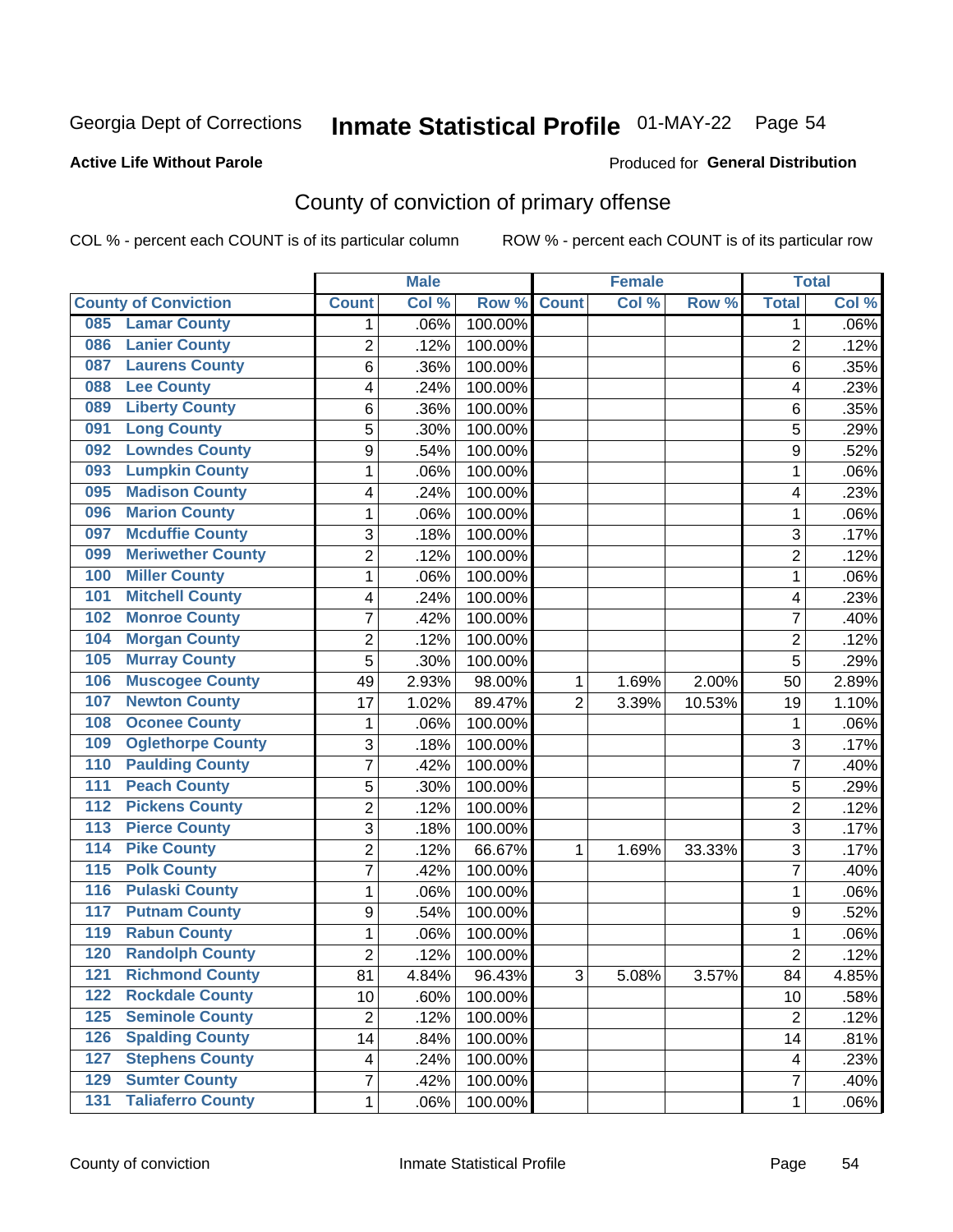## Inmate Statistical Profile 01-MAY-22 Page 55

#### **Active Life Without Parole**

#### **Produced for General Distribution**

## County of conviction of primary offense

COL % - percent each COUNT is of its particular column

|                                 |                | <b>Male</b> |         |                 | <b>Female</b>             |        |                | <b>Total</b> |
|---------------------------------|----------------|-------------|---------|-----------------|---------------------------|--------|----------------|--------------|
| <b>County of Conviction</b>     | <b>Count</b>   | Col %       | Row %   | <b>Count</b>    | $\overline{\text{Col}}$ % | Row %  | <b>Total</b>   | Col %        |
| <b>Tattnall County</b><br>132   | 3              | .18%        | 75.00%  | 1               | 1.69%                     | 25.00% | 4              | .23%         |
| <b>Taylor County</b><br>133     | $\overline{2}$ | .12%        | 100.00% |                 |                           |        | $\overline{2}$ | .12%         |
| <b>Terrell County</b><br>135    | 3              | .18%        | 100.00% |                 |                           |        | 3              | .17%         |
| <b>Thomas County</b><br>136     | 6              | .36%        | 100.00% |                 |                           |        | 6              | .35%         |
| <b>Tift County</b><br>137       | 10             | .60%        | 100.00% |                 |                           |        | 10             | .58%         |
| <b>Toombs County</b><br>138     | 11             | .66%        | 100.00% |                 |                           |        | 11             | .63%         |
| <b>Towns County</b><br>139      | 1              | .06%        | 100.00% |                 |                           |        | 1              | .06%         |
| <b>Treutlen County</b><br>140   | 6              | .36%        | 100.00% |                 |                           |        | 6              | .35%         |
| <b>Troup County</b><br>141      | 10             | .60%        | 90.91%  | 1               | 1.69%                     | 9.09%  | 11             | .63%         |
| <b>Turner County</b><br>142     | $\overline{2}$ | .12%        | 100.00% |                 |                           |        | $\overline{2}$ | .12%         |
| <b>Twiggs County</b><br>143     | $\overline{2}$ | .12%        | 100.00% |                 |                           |        | $\overline{2}$ | .12%         |
| <b>Upson County</b><br>145      | 5              | .30%        | 100.00% |                 |                           |        | 5              | .29%         |
| <b>Walker County</b><br>146     | 10             | .60%        | 90.91%  | 1               | 1.69%                     | 9.09%  | 11             | .63%         |
| <b>Walton County</b><br>147     | 23             | 1.37%       | 100.00% |                 |                           |        | 23             | 1.33%        |
| <b>Ware County</b><br>148       | 17             | 1.02%       | 100.00% |                 |                           |        | 17             | .98%         |
| <b>Warren County</b><br>149     | 3              | .18%        | 75.00%  | 1               | 1.69%                     | 25.00% | 4              | .23%         |
| <b>Washington County</b><br>150 | 4              | .24%        | 100.00% |                 |                           |        | 4              | .23%         |
| <b>Wayne County</b><br>151      | 12             | .72%        | 100.00% |                 |                           |        | 12             | .69%         |
| <b>White County</b><br>154      |                | .06%        | 100.00% |                 |                           |        |                | .06%         |
| <b>Whitfield County</b><br>155  | 14             | .84%        | 93.33%  | 1               | 1.69%                     | 6.67%  | 15             | .87%         |
| <b>Wilkes County</b><br>157     | 2              | .12%        | 100.00% |                 |                           |        | $\overline{2}$ | .12%         |
| <b>Worth County</b><br>159      | $\overline{2}$ | .12%        | 100.00% |                 |                           |        | $\overline{2}$ | .12%         |
| <b>Total Rported</b>            | 1,674          | 100%        | 96.6%   | $\overline{59}$ | 100%                      | 3.4%   | 1,733          | 100%         |

| Reported<br>NOT<br>. <b>.</b> . |             |     |              |
|---------------------------------|-------------|-----|--------------|
| Utal                            | c7<br>∣.o74 | -59 | フへへ<br>ככ ו, |

|  | <b>Mode (most frequent)</b> | <b>Fulton County</b> | <b>Hall County</b> | <b>Fulton County</b> |
|--|-----------------------------|----------------------|--------------------|----------------------|
|--|-----------------------------|----------------------|--------------------|----------------------|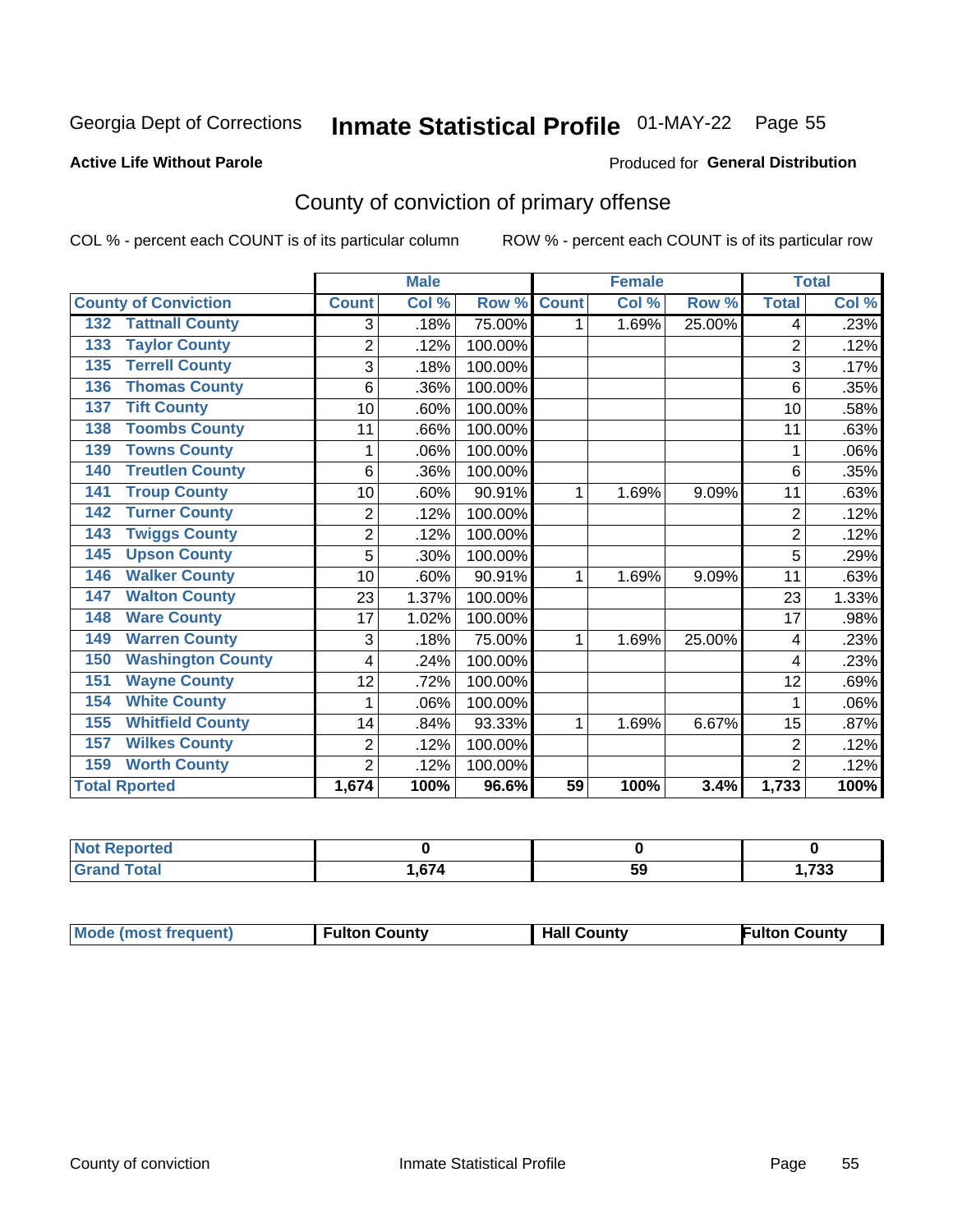### **Georgia Dept of Corrections Active Life Without Parole**

## Inmate Statistical Profile 01-MAY-22 Page 56

Produced for General Distribution

## Circuit of conviction of primary offense

COL % - percent each COUNT is of its particular column ROW % - percent each COUNT is of its particular row

|                         |                                 | <b>Male</b><br><b>Female</b> |        |                  | <b>Total</b>            |       |        |              |        |
|-------------------------|---------------------------------|------------------------------|--------|------------------|-------------------------|-------|--------|--------------|--------|
|                         | <b>Circuit of Conviction</b>    | <b>Count</b>                 | Col %  | Row <sup>%</sup> | <b>Count</b>            | Col % | Row %  | <b>Total</b> | Col %  |
| 1                       | <b>Alapaha Circuit</b>          | 14                           | .84%   | 100.00%          |                         |       |        | 14           | .81%   |
| $\overline{2}$          | <b>Alcovy Circuit</b>           | 40                           | 2.40%  | 95.24%           | $\overline{2}$          | 3.51% | 4.76%  | 42           | 2.44%  |
| $\overline{\mathbf{3}}$ | <b>Atlanta Circuit</b>          | 221                          | 13.27% | 98.66%           | 3                       | 5.26% | 1.34%  | 224          | 13.01% |
| $\overline{4}$          | <b>Atlantic Circuit</b>         | 15                           | .90%   | 93.75%           | 1                       | 1.75% | 6.25%  | 16           | .93%   |
| 5                       | <b>Augusta Circuit</b>          | 104                          | 6.25%  | 95.41%           | 5                       | 8.77% | 4.59%  | 109          | 6.33%  |
| $\overline{\bf{6}}$     | <b>Blue Ridge Circuit</b>       | 11                           | .66%   | 100.00%          |                         |       |        | 11           | .64%   |
| 7                       | <b>Brunswick Circuit</b>        | 47                           | 2.82%  | 100.00%          |                         |       |        | 47           | 2.73%  |
| $\overline{\mathbf{8}}$ | <b>Chattahoochee Circuit</b>    | 54                           | 3.24%  | 98.18%           | 1                       | 1.75% | 1.82%  | 55           | 3.19%  |
| $\overline{9}$          | <b>Cherokee Circuit</b>         | 19                           | 1.14%  | 95.00%           | 1                       | 1.75% | 5.00%  | 20           | 1.16%  |
| 10                      | <b>Clayton Circuit</b>          | 74                           | 4.44%  | 94.87%           | 4                       | 7.02% | 5.13%  | 78           | 4.53%  |
| $\overline{11}$         | <b>Cobb Circuit</b>             | 77                           | 4.62%  | 97.47%           | $\overline{2}$          | 3.51% | 2.53%  | 79           | 4.59%  |
| $\overline{12}$         | <b>Conasauga Circuit</b>        | 19                           | 1.14%  | 95.00%           | 1                       | 1.75% | 5.00%  | 20           | 1.16%  |
| 13                      | <b>Cordele Circuit</b>          | 19                           | 1.14%  | 100.00%          |                         |       |        | 19           | 1.10%  |
| 14                      | <b>Coweta Circuit</b>           | 27                           | 1.62%  | 96.43%           | 1                       | 1.75% | 3.57%  | 28           | 1.63%  |
| 15                      | <b>Dougherty Circuit</b>        | 34                           | 2.04%  | 97.14%           | $\mathbf{1}$            | 1.75% | 2.86%  | 35           | 2.03%  |
| 16                      | <b>Dublin Circuit</b>           | 15                           | .90%   | 100.00%          |                         |       |        | 15           | .87%   |
| 17                      | <b>Eastern Circuit</b>          | 72                           | 4.32%  | 97.30%           | $\overline{2}$          | 3.51% | 2.70%  | 74           | 4.30%  |
| $\overline{18}$         | <b>Flint Circuit</b>            | 20                           | 1.20%  | 95.24%           | 1                       | 1.75% | 4.76%  | 21           | 1.22%  |
| 19                      | <b>Griffin Circuit</b>          | 31                           | 1.86%  | 93.94%           | $\mathbf 2$             | 3.51% | 6.06%  | 33           | 1.92%  |
| $\overline{20}$         | <b>Gwinnett Circuit</b>         | 71                           | 4.26%  | 94.67%           | 4                       | 7.02% | 5.33%  | 75           | 4.36%  |
| $\overline{21}$         | <b>Houston Circuit</b>          | 26                           | 1.56%  | 100.00%          |                         |       |        | 26           | 1.51%  |
| $\overline{22}$         | <b>Lookout Mountain Circuit</b> | 19                           | 1.14%  | 90.48%           | $\overline{2}$          | 3.51% | 9.52%  | 21           | 1.22%  |
| 23                      | <b>Macon Circuit</b>            | 53                           | 3.18%  | 96.36%           | $\overline{2}$          | 3.51% | 3.64%  | 55           | 3.19%  |
| $\overline{24}$         | <b>Middle Circuit</b>           | 39                           | 2.34%  | 100.00%          |                         |       |        | 39           | 2.26%  |
| $\overline{25}$         | <b>Mountain Circuit</b>         | 9                            | .54%   | 90.00%           | $\mathbf{1}$            | 1.75% | 10.00% | 10           | .58%   |
| 26                      | <b>Northeastern Circuit</b>     | 29                           | 1.74%  | 85.29%           | $\overline{5}$          | 8.77% | 14.71% | 34           | 1.97%  |
| $\overline{27}$         | <b>Northern Circuit</b>         | 18                           | 1.08%  | 90.00%           | $\overline{2}$          | 3.51% | 10.00% | 20           | 1.16%  |
| 28                      | <b>Ocmulgee Circuit</b>         | 26                           | 1.56%  | 96.30%           | 1                       | 1.75% | 3.70%  | 27           | 1.57%  |
| 29                      | <b>Oconee Circuit</b>           | 3                            | .18%   | 100.00%          |                         |       |        | 3            | .17%   |
| 30                      | <b>Ogeechee Circuit</b>         | 17                           | 1.02%  | 89.47%           | $\overline{2}$          | 3.51% | 10.53% | 19           | 1.10%  |
| $\overline{31}$         | <b>Pataula Circuit</b>          | 12                           | .72%   | 100.00%          |                         |       |        | 12           | .70%   |
| 32                      | <b>Piedmont Circuit</b>         | 22                           | 1.32%  | 100.00%          |                         |       |        | 22           | 1.28%  |
| 33                      | <b>Rome Circuit</b>             | 37                           | 2.22%  | 97.37%           | $\mathbf{1}$            | 1.75% | 2.63%  | 38           | 2.21%  |
| 34                      | <b>South Georgia Circuit</b>    | 17                           | 1.02%  | 100.00%          |                         |       |        | 17           | .99%   |
| 35                      | <b>Southern Circuit</b>         | 20                           | 1.20%  | 100.00%          |                         |       |        | 20           | 1.16%  |
| 36                      | <b>Southwestern Circuit</b>     | 11                           | .66%   | 100.00%          |                         |       |        | 11           | .64%   |
| 37                      | <b>Stone Mountain Circuit</b>   | 145                          | 8.71%  | 97.32%           | $\overline{\mathbf{4}}$ | 7.02% | 2.68%  | 149          | 8.65%  |
| 38                      | <b>Tallapoosa Circuit</b>       | 13                           | .78%   | 100.00%          |                         |       |        | 13           | .75%   |
| 39                      | <b>Tifton Circuit</b>           | 14                           | .84%   | 100.00%          |                         |       |        | 14           | .81%   |
| 40                      | <b>Toombs Circuit</b>           | 9                            | .54%   | 90.00%           | $\mathbf{1}$            | 1.75% | 10.00% | 10           | .58%   |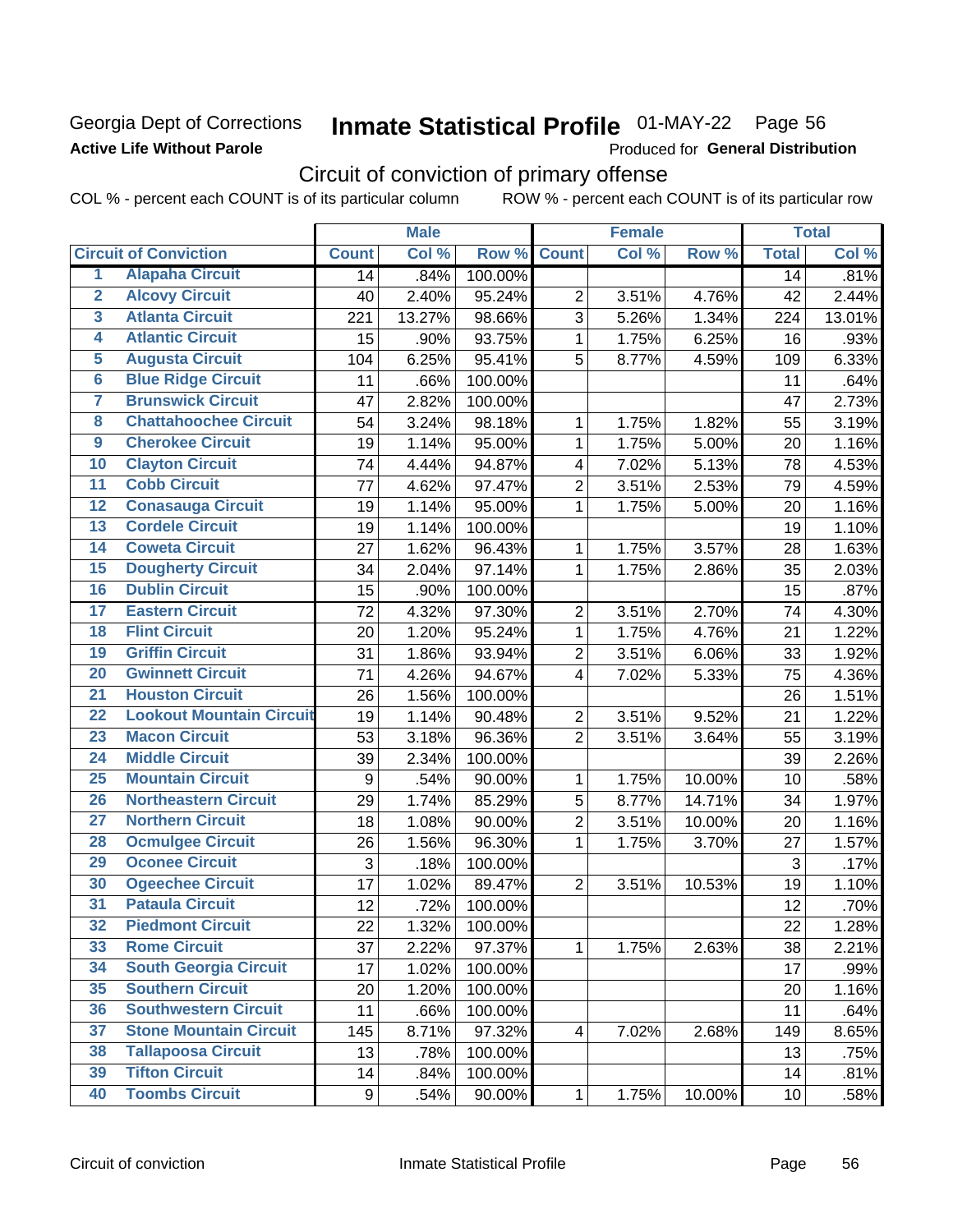### **Georgia Dept of Corrections Active Life Without Parole**

## Inmate Statistical Profile 01-MAY-22 Page 57

Produced for General Distribution

## Circuit of conviction of primary offense

COL % - percent each COUNT is of its particular column ROW % - percent each COUNT is of its particular row

|    |                                  |              | <b>Male</b>    |         |              | <b>Female</b> |        |              | <b>Total</b>   |
|----|----------------------------------|--------------|----------------|---------|--------------|---------------|--------|--------------|----------------|
|    | <b>Circuit of Conviction</b>     | <b>Count</b> | Col %          | Row %   | <b>Count</b> | Col %         | Row %  | <b>Total</b> | Col%           |
| 41 | <b>Waycross Circuit</b>          | 39           | 2.34%          | 95.12%  | 2            | 3.51%         | 4.88%  | 41           | 2.38%          |
| 42 | <b>Western Circuit</b>           | 24           | 1.44%          | 100.00% |              |               |        | 24           | 1.39%          |
| 43 | <b>Rockdale Circuit</b>          | 10           | .60%           | 100.00% |              |               |        | 10           | .58%           |
| 44 | <b>Douglas Circuit</b>           | 40           | 2.40%          | 95.24%  | 2            | 3.51%         | 4.76%  | 42           | 2.44%          |
| 45 | <b>Appalachian Circuit</b>       | 4            | .24%           | 100.00% |              |               |        | 4            | .23%           |
| 46 | <b>Enotah Circuit</b>            | 3            | .18%           | 100.00% |              |               |        | 3            | .17%           |
| 47 | <b>Bell-Forsyth J.C.</b>         | 4            | .24%           | 80.00%  |              | 1.75%         | 20.00% | 5            | .29%           |
| 48 | <b>Towaliga Judicial Circuit</b> | 11           | .66%           | 100.00% |              |               |        | 11           | .64%           |
| 49 | <b>Paulding Circuit</b>          |              | .42%           | 100.00% |              |               |        |              | .41%           |
|    | <b>Total Rported</b>             | 1,665        | 100%           | 96.69%  | 57           | 100%          | 3.31%  | 1,722        | 100%           |
|    | <b>Not Reported</b>              |              | 9              |         |              | $\mathbf{2}$  |        |              | 11             |
|    | <b>Grand Total</b>               |              | 1,674          |         |              | 59            |        |              | 1,733          |
|    | <b>Mode (most frequent)</b>      |              | <b>Atlanta</b> |         |              | Augusta       |        |              | <b>Atlanta</b> |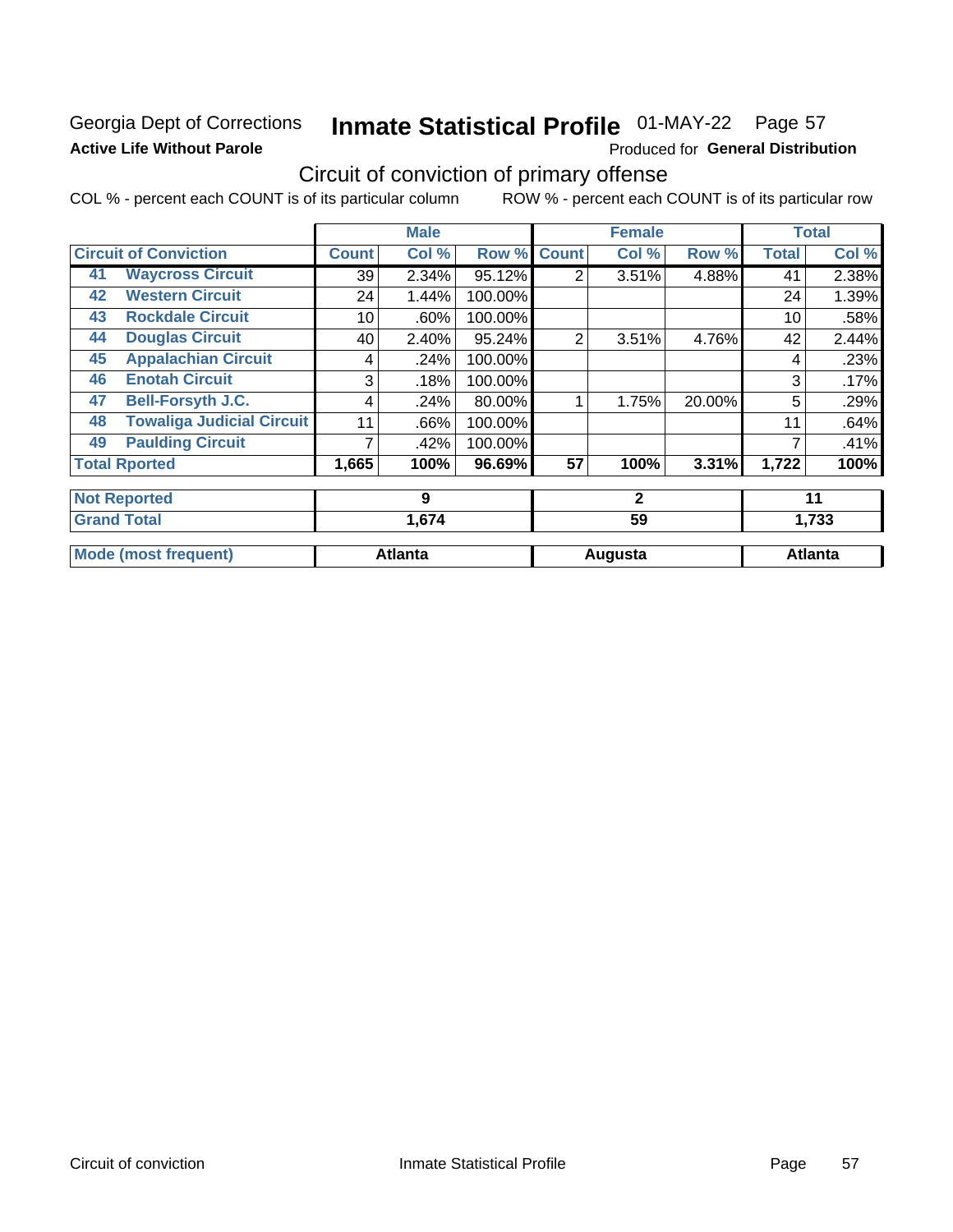#### **Active Life Without Parole**

#### Produced for General Distribution

### Years served (jail + prison) in this incarceration

COL % - percent each COUNT is of its particular column

|                       |                 | <b>Male</b> |         |                         | <b>Female</b> |        |                 | <b>Total</b> |
|-----------------------|-----------------|-------------|---------|-------------------------|---------------|--------|-----------------|--------------|
| <b>Years Served</b>   | <b>Count</b>    | Col %       | Row %   | <b>Count</b>            | Col %         | Row %  | <b>Total</b>    | Col %        |
| Less than one year    | $\overline{31}$ | 1.85%       | 100.00% |                         |               |        | $\overline{31}$ | 1.79%        |
| 1 to 1.99 years       | 11              | 0.66%       | 84.62%  | 2                       | 3.39%         | 15.38% | 13              | 0.75%        |
| 2 to 2.99 years       | 50              | 2.99%       | 96.15%  | $\overline{c}$          | 3.39%         | 3.85%  | 52              | 3.00%        |
| 3 to 3.99 years       | 93              | 5.56%       | 97.89%  | $\overline{\mathbf{c}}$ | 3.39%         | 2.11%  | 95              | 5.48%        |
| 4 to 4.99 years       | 102             | 6.09%       | 96.23%  | 4                       | 6.78%         | 3.77%  | 106             | 6.12%        |
| 5 to 5.99 years       | 119             | 7.11%       | 96.75%  | 4                       | 6.78%         | 3.25%  | 123             | 7.10%        |
| 6 to 6.99 years       | 126             | 7.53%       | 95.45%  | 6                       | 10.17%        | 4.55%  | 132             | 7.62%        |
| 7 to 7.99 years       | 125             | 7.47%       | 95.42%  | 6                       | 10.17%        | 4.58%  | 131             | 7.56%        |
| 8 to 8.99 years       | 104             | 6.21%       | 94.55%  | 6                       | 10.17%        | 5.45%  | 110             | 6.35%        |
| 9 to 9.99 years       | 108             | 6.45%       | 93.91%  | 7                       | 11.86%        | 6.09%  | 115             | 6.64%        |
| 10 to 10.99 years     | 96              | 5.73%       | 95.05%  | 5                       | 8.47%         | 4.95%  | 101             | 5.83%        |
| 11 to 11.99 years     | 87              | 5.20%       | 95.60%  | 4                       | 6.78%         | 4.40%  | 91              | 5.25%        |
| 12 to 12.99 years     | 53              | 3.17%       | 98.15%  | 1                       | 1.69%         | 1.85%  | 54              | 3.12%        |
| 13 to 13.99 years     | 41              | 2.45%       | 100.00% |                         |               |        | 41              | 2.37%        |
| 14 to 14.99 years     | 45              | 2.69%       | 97.83%  | 1                       | 1.69%         | 2.17%  | 46              | 2.65%        |
| 15 to 15.99 years     | 28              | 1.67%       | 93.33%  | $\overline{c}$          | 3.39%         | 6.67%  | 30              | 1.73%        |
| 16 to 16.99 years     | 30              | 1.79%       | 96.77%  | $\mathbf{1}$            | 1.69%         | 3.23%  | 31              | 1.79%        |
| 17 to 17.99 years     | 33              | 1.97%       | 100.00% |                         |               |        | 33              | 1.90%        |
| 18 to 18.99 years     | 33              | 1.97%       | 97.06%  | 1                       | 1.69%         | 2.94%  | 34              | 1.96%        |
| 19 to 19.99 years     | 40              | 2.39%       | 93.02%  | 3                       | 5.08%         | 6.98%  | 43              | 2.48%        |
| 20 to 20.99 years     | 36              | 2.15%       | 100.00% |                         |               |        | 36              | 2.08%        |
| 21 to 21.99 years     | 41              | 2.45%       | 100.00% |                         |               |        | 41              | 2.37%        |
| 22 to 22.99 years     | 32              | 1.91%       | 100.00% |                         |               |        | 32              | 1.85%        |
| 23 to 23.99 years     | 29              | 1.73%       | 96.67%  | 1                       | 1.69%         | 3.33%  | 30              | 1.73%        |
| 24 to 24.99 years     | 41              | 2.45%       | 97.62%  | 1                       | 1.69%         | 2.38%  | 42              | 2.42%        |
| 25 to 25.99 years     | 37              | 2.21%       | 100.00% |                         |               |        | 37              | 2.14%        |
| 26 to 26.99 years     | 25              | 1.49%       | 100.00% |                         |               |        | 25              | 1.44%        |
| 27 to 27.99 years     | 24              | 1.43%       | 100.00% |                         |               |        | 24              | 1.38%        |
| 28 to 28.99 years     | 21              | 1.25%       | 100.00% |                         |               |        | 21              | 1.21%        |
| 29 to 29.99 years     | 5               | 0.30%       | 100.00% |                         |               |        | 5               | 0.29%        |
| Thirty + years        | 28              | 1.67%       | 100.00% |                         |               |        | 28              | 1.62%        |
| <b>Total Reported</b> | 1,674           | 100%        | 96.60%  | $\overline{59}$         | 100%          | 3.40%  | 1,733           | 100.0%       |

| <b>Not Reported</b> |       |    |       |
|---------------------|-------|----|-------|
| <b>Grand Total</b>  | 1,674 | 59 | 1,733 |
|                     |       |    |       |

| <b>Mean</b><br>(average) | 11.98             | 9.48              | 11.9            |
|--------------------------|-------------------|-------------------|-----------------|
| Median (middle)          | 9.59              | 8.67              | 9.54            |
| Mode (most frequent)     | $6$ to 6.99 years | 11 to 11.99 years | 9 to 9.99 years |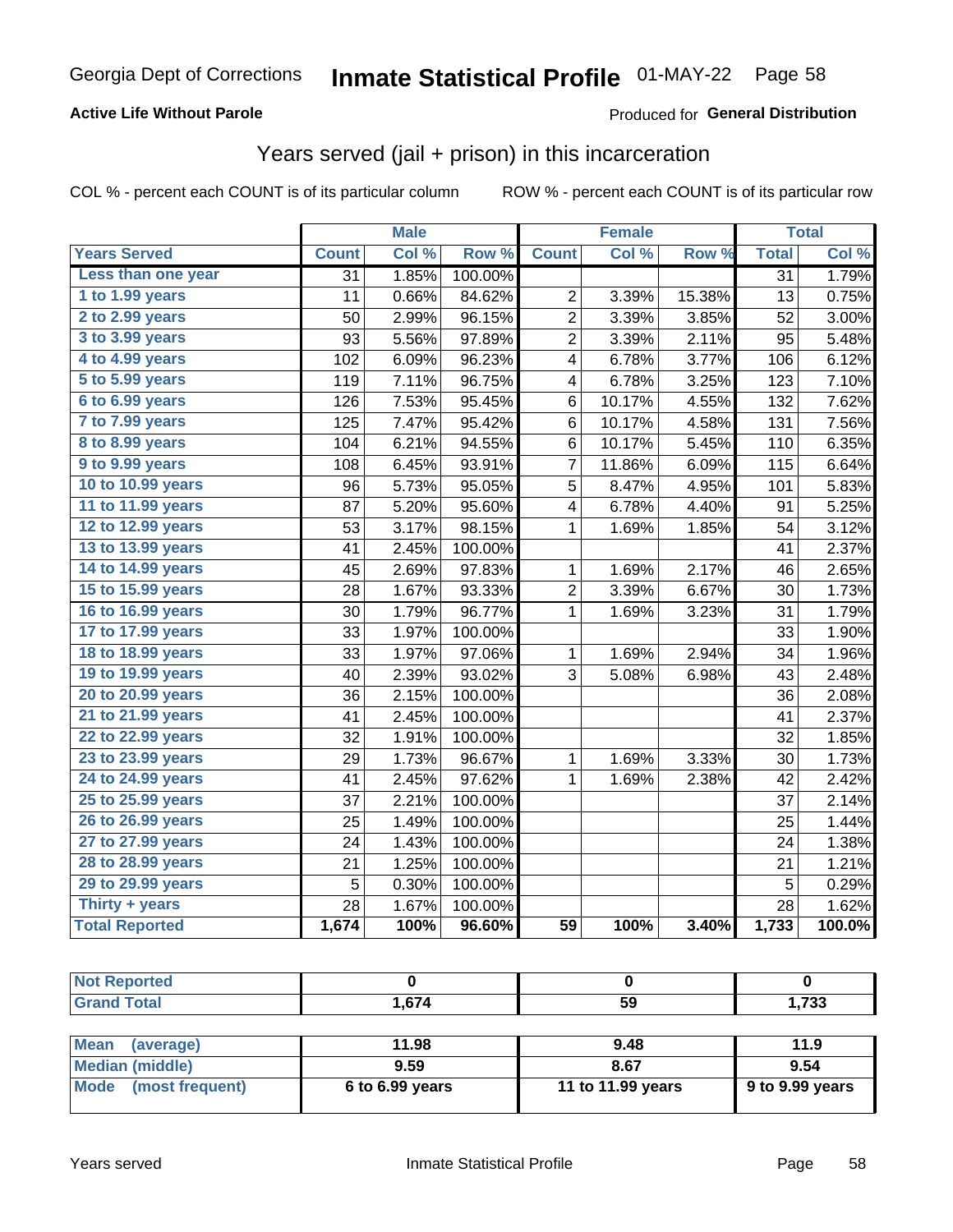## Inmate Statistical Profile 01-MAY-22 Page 59

#### **Active Life Without Parole**

Produced for General Distribution

### Results of most recent HIV tests

COL % - percent each COUNT is of its particular column

|                         | <b>Male</b>     |           |        | <b>Female</b> |        |          | Total |        |
|-------------------------|-----------------|-----------|--------|---------------|--------|----------|-------|--------|
| <b>HIV Test Results</b> | <b>Count</b>    | Col %     | Row %I | <b>Count</b>  | Col %  | Row %    | Total | Col %  |
| <b>Positive</b>         | 13 <sub>1</sub> | 0.82%     | 92.86% |               | 1.82%  | 7.14%    | 14    | 0.85%  |
| <b>Negative</b>         | .574            | $99.18\%$ | 96.68% | 54            | 98.18% | $3.32\%$ | .628  | 99.15% |
| <b>Total Reported</b>   | .587            | 100%      | 96.65% | 55            | 100%   | 3.35%    | 1,642 | 100%   |

| <b>Not Reported</b> | ~-   |    | m             |
|---------------------|------|----|---------------|
| <b>Total</b>        | .674 | 59 | フクク<br>, , აა |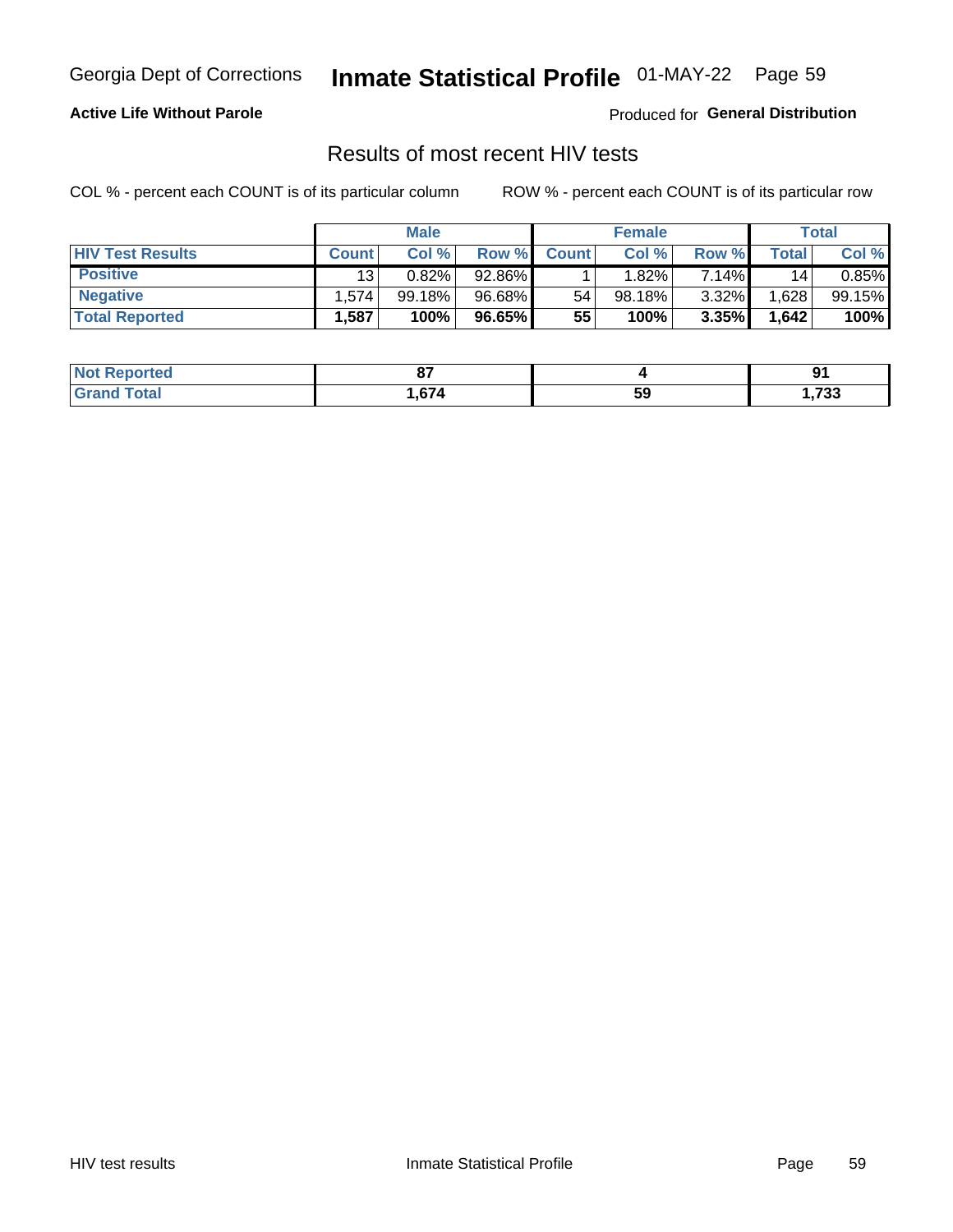## Georgia Dept of Corrections **Inmate Statistical Profile** 01-MAY-22 Page 60

#### **Active Life Without Parole**

Produced for **General Distribution**

### Results of most recent tuberculosis test

COL % - percent each COUNT is of its particular column ROW % - percent each COUNT is of its particular row

|                                  | <b>Male</b>  |        |           | <b>Female</b> |          |          | Total        |        |
|----------------------------------|--------------|--------|-----------|---------------|----------|----------|--------------|--------|
| <b>Tuberculosis Test Results</b> | <b>Count</b> | Col %  | Row %I    | <b>Count</b>  | Col %    | Row %    | <b>Total</b> | Col %  |
| <b>Positive on current test</b>  | 264          | 16.12% | $99.25\%$ |               | $3.51\%$ | 0.75%    | 266          | 15.69% |
| <b>Negative</b>                  | l.374        | 83.88% | 96.15%    | 55            | 96.49%   | $3.85\%$ | .429         | 84.31% |
| <b>Total Reported</b>            | .638         | 100%   | 96.64%    | 57            | 100%     | $3.36\%$ | 1,695        | 100%   |

| <b>Not Reported</b> | ათ  |    | າເ<br>၁၀      |
|---------------------|-----|----|---------------|
| Total               | 674 | 59 | 700<br>, , აა |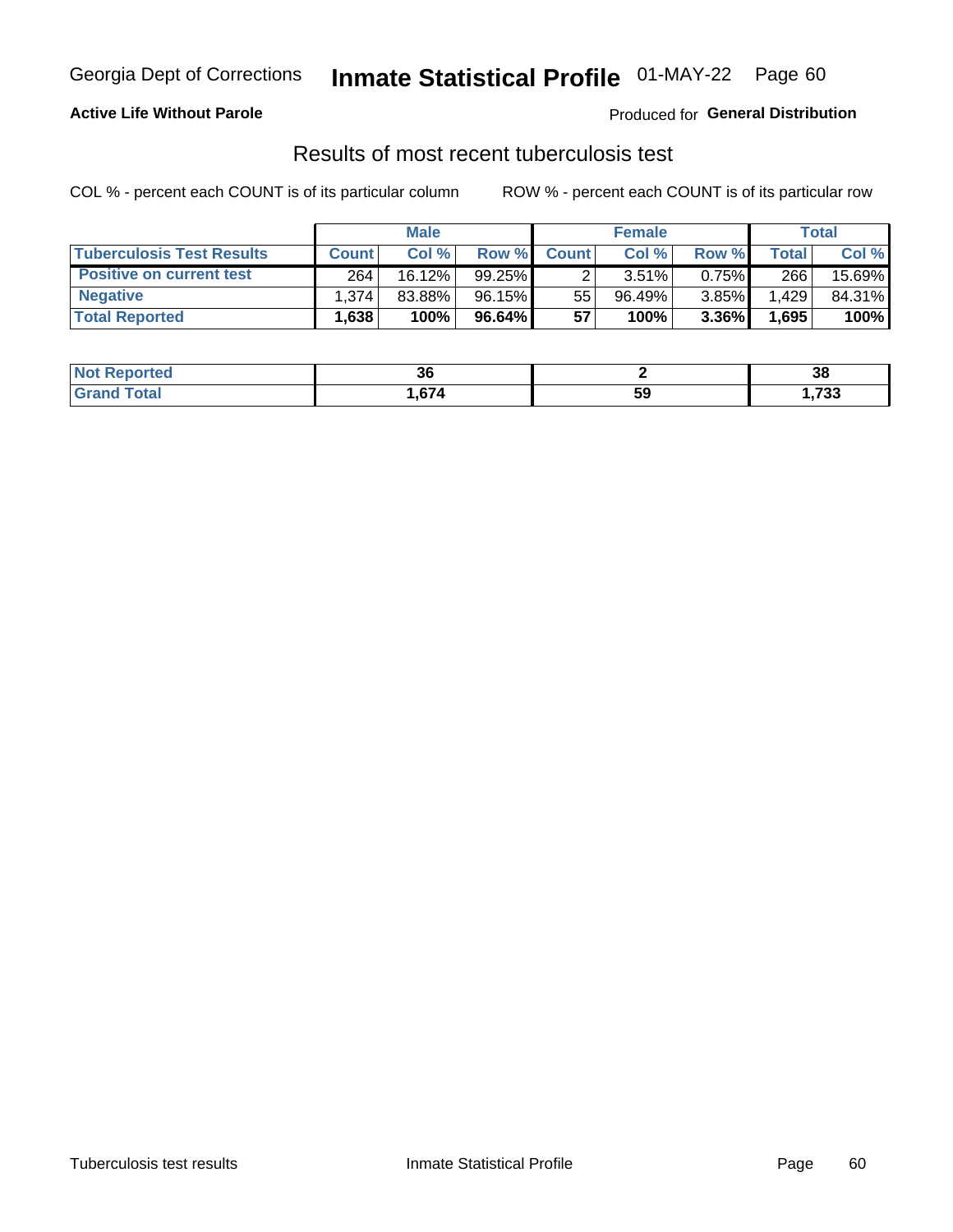## Georgia Dept of Corrections **Inmate Statistical Profile** 01-MAY-22 Page 61

#### **Active Life Without Parole**

Produced for **General Distribution**

### Results of most recent syphilis test

COL % - percent each COUNT is of its particular column ROW % - percent each COUNT is of its particular row

|                                 | <b>Male</b>  |           |        | <b>Female</b> |           |          | Total   |        |
|---------------------------------|--------------|-----------|--------|---------------|-----------|----------|---------|--------|
| <b>Syphilis Test Results</b>    | <b>Count</b> | Col%      | Row %  | <b>Count</b>  | Col%      | Row %    | ⊤otal ⊦ | Col %  |
| <b>Positive on current test</b> | 15           | $2.68\%$  | 93.75% |               | $10.00\%$ | $6.25\%$ | 16      | 2.81%  |
| <b>Negative</b>                 | 544          | $97.32\%$ | 98.37% |               | 90.00%    | $1.63\%$ | 553     | 97.19% |
| <b>Total Reported</b>           | 559          | 100%      | 98.24% | 10            | 100%      | 1.76%    | 569     | 100%   |

| <b>Not Reported</b> | 115<br>7. I I J | 49 | .164 |
|---------------------|-----------------|----|------|
| <b>Grand Total</b>  | ,674            | 59 | ,733 |